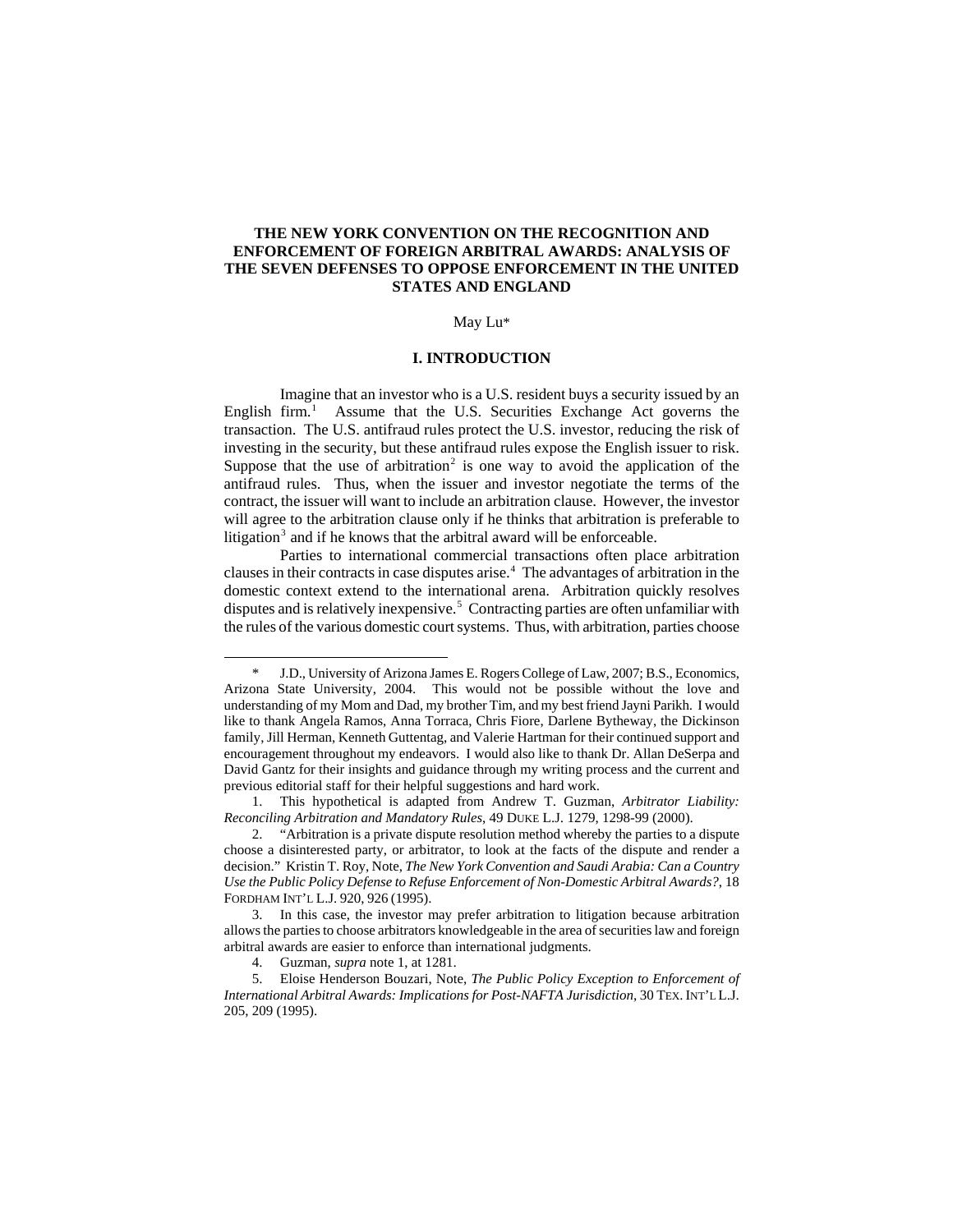which procedural and substantive law will govern their dispute in order to avoid unfamiliar rules.<sup>[6](#page-1-0)</sup> In other words, the contracting parties choose where the arbitration will be held, which choice of law governs the arbitration, and even who can be an arbitrator.<sup>[7](#page-1-1)</sup> Moreover, the confidentiality of arbitration protects trade secrets that are common in international transactions, which in turn preserves long-term relationships and fosters international trade.<sup>[8](#page-1-2)</sup> But parties to international transactions choose arbitration mainly for practical purposes: arbitration is "the only effective means of securing and enforcing their rights in a forum which is both neutral and attuned to the realities of international commerce."<sup>[9](#page-1-3)</sup> Even if an arbitral award is binding under the contract, there may be no incentive for the losing party to comply with the award. Therefore, it is imperative that winning parties have a mechanism to enforce the award in the court systems of the countries in which the losing parties have assets.<sup>[10](#page-1-4)</sup>

 The United Nations Convention on the Recognition and Enforcement of Foreign Arbitral Awards of 1958 ("New York Convention") provides uniform standards to enforce arbitral awards.<sup>[11](#page-1-5)</sup> These standards include seven grounds upon which a court may refuse to enforce an award.<sup>[12](#page-1-6)</sup> As the globalization of the world market continues, the number of arbitration awards subject to the New York Convention will increase. Because English is now the main language of international commercial transactions, the United States and England have become important countries for resolving arbitration disputes. Although some articles have been written analyzing how the United States treats the seven defenses in the New York Convention, no article has fully explored how England treats the defenses.

 This Note examines the manner in which the courts of the United States and England have dealt with the seven defenses to oppose enforcement of a New York Convention award. It also analyzes whether the two court systems have provided a uniform rule to which future parties can adhere when arguing these defenses. Part II provides an overview of the history of the adoption of the New York Convention in the United States and England. Part III analyzes the five procedural defenses and compares U.S. cases with English cases that have dealt with these defenses. Part IV

 $\overline{a}$ 

<span id="page-1-0"></span><sup>6.</sup> Susan Choi, Note, *Judicial Enforcement of Arbitration Awards Under the ICSID and New York Conventions*, 28 N.Y.U. J. INT'L L. & POL. 175, 175 (1997).

<span id="page-1-1"></span><sup>7.</sup> Richard A. Cole, *The Public Policy Exception to the New York Convention on the Recognition and Enforcement of Arbitral Awards*, 1 OHIO ST. J. ON DISP. RESOL. 365, 368 (1985).

<sup>8.</sup> *Id.* at 367.

<span id="page-1-3"></span><span id="page-1-2"></span><sup>9.</sup> L. Yves Fortier, *The Minimum Requirements of Due Process in Taking Measures Against Dilatory Tactics: Arbitral Discretion in International Commercial Arbitration – "A Few Plain Rules and a Few Strong Instincts*,*" in* IMPROVING THE EFFICIENCY OF ARBITRATION AGREEMENTS AND AWARDS: 40 YEARS OF APPLICATION OF THE NEW YORK CONVENTION 396, 407 (Albert Jan van den Berg ed., 1999).

<sup>10.</sup> Choi, *supra* note 6, at 175.

<sup>11.</sup> *Id.*

<span id="page-1-6"></span><span id="page-1-5"></span><span id="page-1-4"></span><sup>12.</sup> *See id.* at 176; *see also infra* Parts III and IV for further discussion of the seven grounds.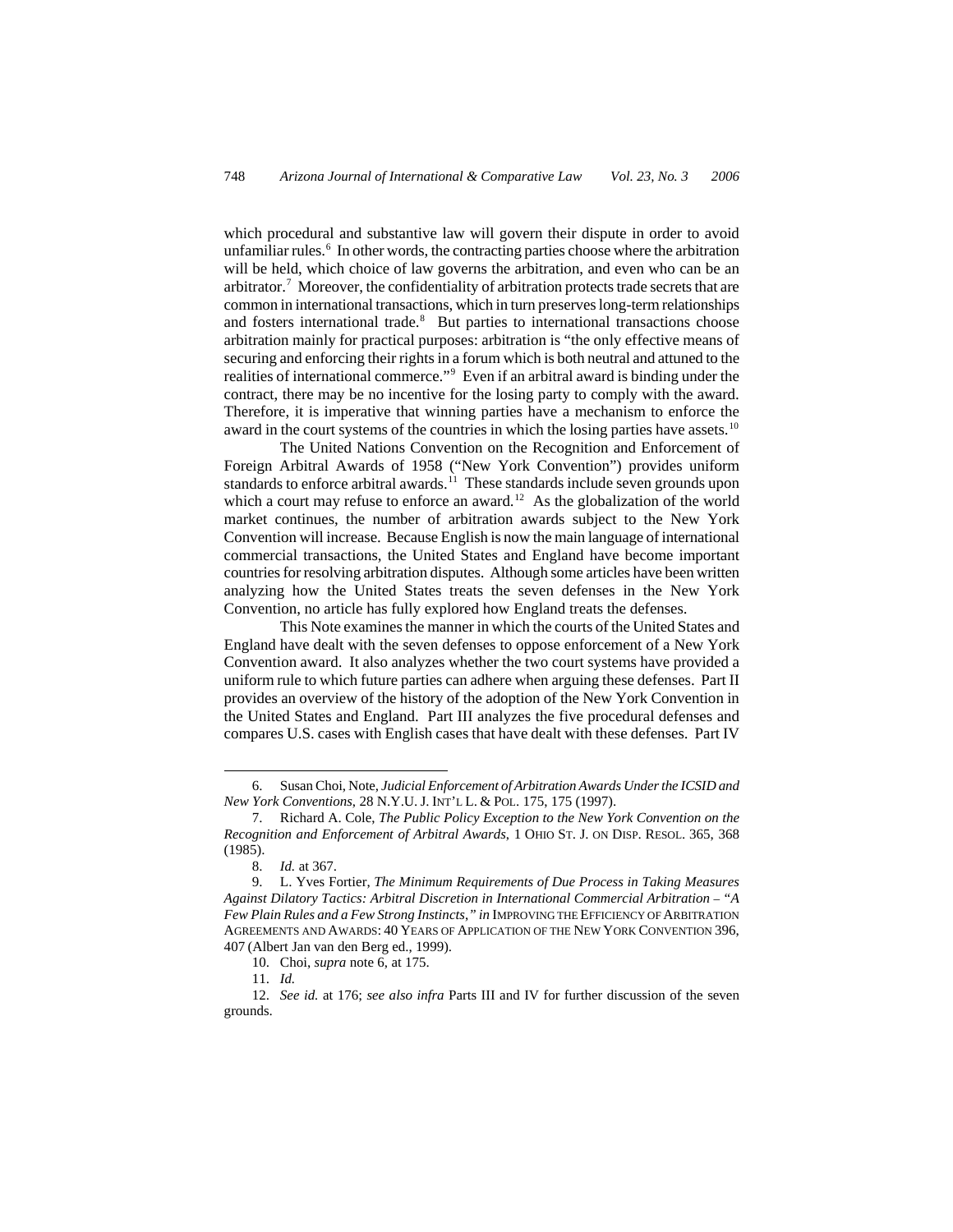analyzes the two substantive defenses and compares two U.S. cases with two English cases.

## **II. HISTORY OF THE NEW YORK CONVENTION**

 The countries ratifying or acceding to the New York Convention agreed to recognize and enforce foreign arbitral awards.<sup>[13](#page-2-0)</sup> The goal of the New York Convention "is to promote the enforcement of arbitral agreements and thereby facilitate international business transactions on the whole."<sup>[14](#page-2-1)</sup> The Geneva Protocol of 1923 on Arbitration Clauses and the Geneva Convention of 1927 on the Execution of Foreign Arbitral Awards addressed foreign arbitration, but they were ineffective and the United States was not a party to them.<sup>[15](#page-2-2)</sup> In 1953, in response to an international business need for arbitration, the International Chamber of Commerce asked the United Nations Economic and Social Council to convene a meeting on the subject of international arbitration.<sup>[16](#page-2-3)</sup> At that time, the domestic law of the enforcing country usually governed the enforcement of foreign arbitral awards.<sup>[17](#page-2-4)</sup> Without international standards to govern enforcement, parties neither had a guarantee that the domestic courts would enforce their awards nor that the courts would treat foreign and domestic awards equally.<sup>[18](#page-2-5)</sup> In addition, the use of arbitration to settle disputes arising from international commercial transactions had increased, especially since no international agreement on the enforcement of court judgments existed.<sup>[19](#page-2-6)</sup> Thus, enacting the New York Convention would simplify the requirements for enforcing awards.<sup>[20](#page-2-7)</sup> Despite the need for international agreement on how to enforce foreign arbitral awards, only twenty-four countries originally signed the New York Convention.[21](#page-2-8) However, over time, more countries have accepted the New York

-

<span id="page-2-0"></span><sup>13.</sup> Robert B. von Mehren, *Enforcement of Foreign Arbitral Awards in the United States*, 771 PLI/COMM 147, 156-57 (1998).

<span id="page-2-1"></span><sup>14.</sup> Belship Navigation, Inc. v. Sealift, Inc., No. 1:95-CV-02748, 1995 WL 447656, at \*5 (S.D.N.Y. July 28, 1995) (citing David L. Threlkeld & Co. v. Metallgesellschaft Ltd., 923 F.2d 245, 248, 250 (2d Cir. 1991)).

<sup>15.</sup> Bouzari, *supra* note 5, at 209.

<sup>16.</sup> Cole, *supra* note 7, at 368.

<span id="page-2-5"></span><span id="page-2-4"></span><span id="page-2-3"></span><span id="page-2-2"></span><sup>17.</sup> Elisabeth M. Senger-Weiss, *Enforcing Foreign Arbitration Awards*, 53-WTR DISP. RESOL. J. 70, 72 (1998).

<sup>18.</sup> *Id.*

<sup>19.</sup> Guzman, *supra* note 1, at 1287.

<sup>20.</sup> *See* Senger-Weiss, *supra* note 17, at 72.

<span id="page-2-8"></span><span id="page-2-7"></span><span id="page-2-6"></span><sup>21.</sup> Daniel Berkowitz, Johannes Moenius & Katharina Pistor, *Legal Institutions and International Trade Flows*, 26 MICH. J. INT'L L. 163, 176 & n.46 (2004). The countries included Argentina, Belarus, Belgium, Bulgaria, Costa Rica, Ecuador, El Salvador, Finland, France, Germany, India, Israel, Jordan, Luxemburg, Monaco, the Netherlands, Pakistan, the Philippines, Poland, the Russian Federation, Sri Lanka, Sweden, Switzerland, and Ukraine. *Id*.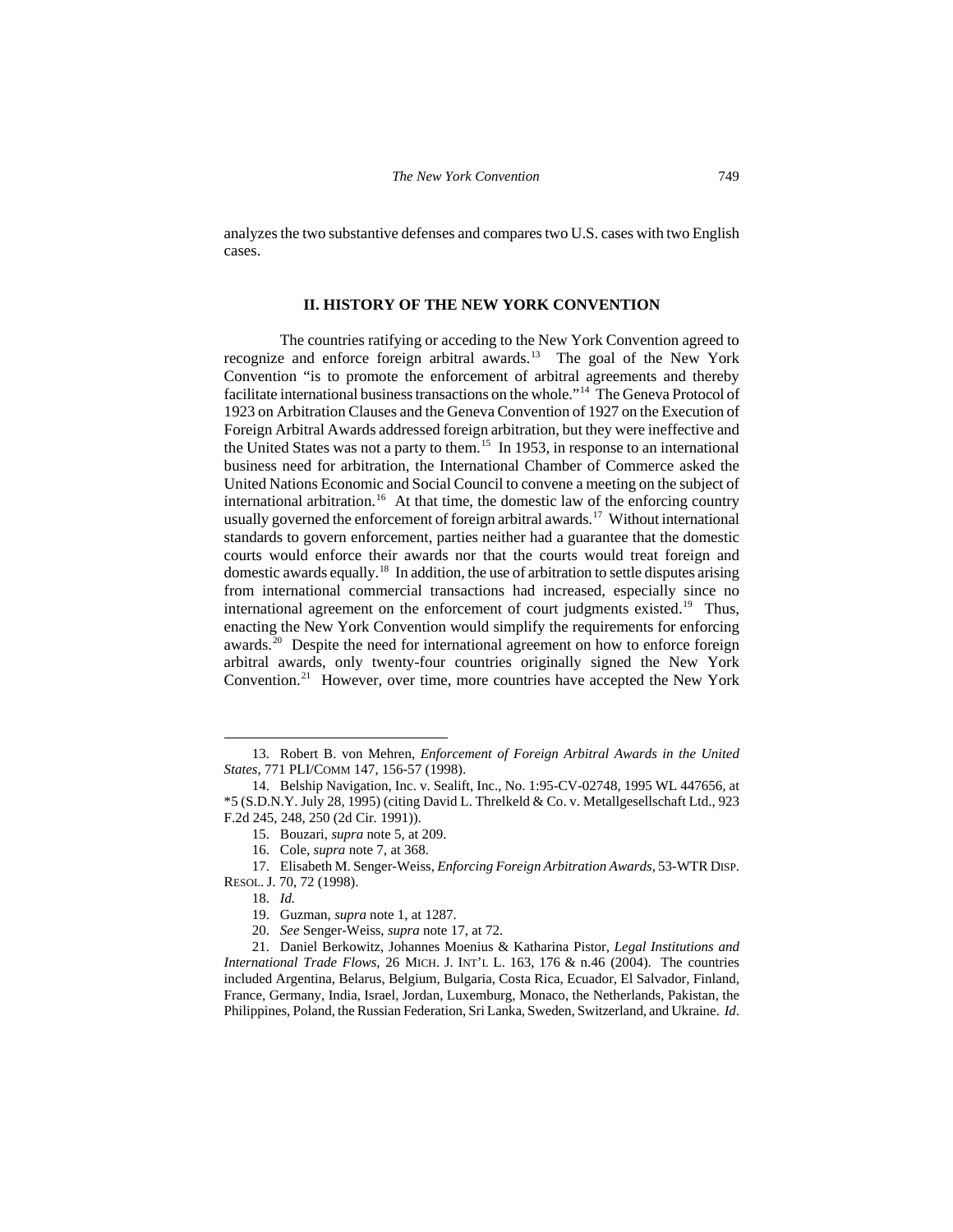Convention's role in international commercial transactions.<sup>[22](#page-3-0)</sup> Currently, 137 countries have ratified it.<sup>[23](#page-3-1)</sup>

 Under article I, the New York Convention applies to awards "made in the territory of a State other than the State where the recognition and enforcement of such awards are sought" or to awards "not considered as domestic awards in the State where their recognition and enforcement are sought."<sup>[24](#page-3-2)</sup> Thus, the New York Convention applies to awards rendered in a country other than the enforcing country, whether the award is deemed domestic or international.<sup>[25](#page-3-3)</sup> It also applies to all nondomestic awards in the enforcement country, whether or not the award may have been rendered in that country.<sup>[26](#page-3-4)</sup> For example, if the award is rendered in England, then the United States considers it to be a New York Convention award when the winning party attempts to enforce it in the United States. However, countries interpret whether an award is non-domestic differently.<sup>[27](#page-3-5)</sup> If the award does not fit the definition of a New York Convention award, then the winning party can try to enforce the award under other treaties governing international arbitration, such as the Convention on the Settlement of Investment Disputes Between States and Nationals of Other States ("ICSID Convention").<sup>[28](#page-3-6)</sup> To enforce a New York Convention award, the winning party supplies an original or certified copy of the award and the arbitration agreement to the enforcing court.<sup>[29](#page-3-7)</sup> This is significantly different from the League of Nation's Geneva Treaties, which placed the burden of proof on the party seeking to enforce the award.<sup>[30](#page-3-8)</sup> In addition, the New York Convention places the burden on the *defendant* to prove that the award is invalid under at least one of the seven grounds it enumerates.<sup>[31](#page-3-9)</sup>

25. Senger-Weiss, *supra* note 17, at 73.

 $\overline{a}$ 

<sup>22.</sup> *See* Senger-Weiss, *supra* note 17, at 72.

<span id="page-3-1"></span><span id="page-3-0"></span><sup>23.</sup> UNCITRAL, Status on 1958 – Convention on the Recognition and Enforcement of Foreign Arbitral Awards, http://www.uncitral.org/uncitral/en/uncitral\_texts/arbitration/ NYConvention\_status.html. The United States acceded in 1970 while the United Kingdom acceded in 1975. *Id*.

<span id="page-3-3"></span><span id="page-3-2"></span><sup>24.</sup> Convention on the Recognition and Enforcement of Foreign Arbitral Awards art. I, June 10, 1958, 21 U.S.T. 2517, 330 U.N.T.S. 38 [hereinafter New York Convention].

<sup>26.</sup> *Id.* 

<span id="page-3-4"></span><sup>27.</sup> Choi, *supra* note 6, at 190-97 (indicating that U.S. and French courts interpret the term "non-domestic" broadly while German courts interpret it narrowly).

<span id="page-3-7"></span><span id="page-3-6"></span><span id="page-3-5"></span><sup>28.</sup> Joseph T. McLaughlin, *Enforcement of Arbitral Awards Under the New York Convention: Practice in U.S. Courts*, 477 PLI/COMM 275, 301 (1988).

<sup>29.</sup> von Mehren, *supra* note 13, at 158; Choi, *supra* note 6, at 188-89.

<sup>30.</sup> *See* Bouzari, *supra* note 5, at 209; Choi, *supra* note 6, at 188-89.

<span id="page-3-9"></span><span id="page-3-8"></span><sup>31.</sup> von Mehren, *supra* note 13, at 158; Rosseel N.V. v. Oriental Commercial & Shipping Co. (U.K.) Ltd., (1991) 2 Lloyd's Rep. 625, 628 (Q.B.D. Comm. Ct.) (Eng.) (indicating that the losing party must discharge the burden on a balance of probabilities).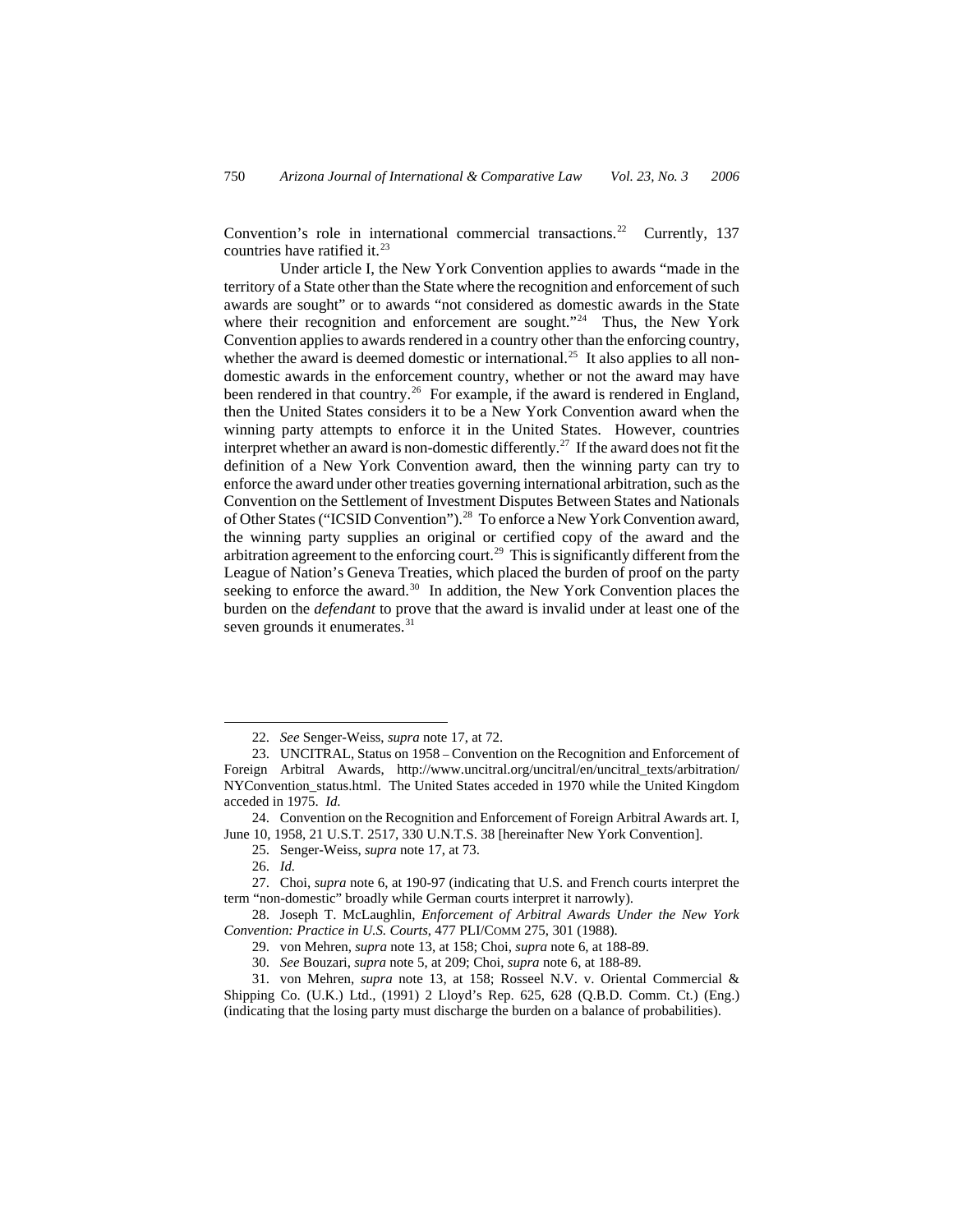### **A. United States' Accession to the New York Convention**

 Although arbitration has been long accepted as a common form of alternative dispute resolution, U.S. courts did not formally recognize it until Congress enacted the Federal Arbitration Act (FAA) in 1925.<sup>[32](#page-4-0)</sup> Then, in 1958, the United States participated in the New York Convention negotiations, but did not sign it because the United States was concerned that the rules would conflict with U.S. procedural and substantive law.[33](#page-4-1) In *Prima Paint Corp. v. Flood & Conklin Manufacturing Co.*, however, the U.S. Supreme Court held that arbitration agreements are irrevocable and enforceable under the FAA.[34](#page-4-2) The *Prima* holding, in conjunction with growing support from various entities, led the United States to finally accede.<sup>[35](#page-4-3)</sup> In 1970, the New York Convention became part of U.S. treaty and statutory law.<sup>[36](#page-4-4)</sup> Article V of the treaty outlines the seven grounds for which a court can refuse to enforce a foreign arbitral award.<sup>[37](#page-4-5)</sup> Article V(1) lists five procedural

First, it was stated that if the Convention was accepted in a manner that would avoid conflicting with state laws, it would offer no meaningful advantage to the United States. Second, if accepted in a manner that assured such advantages it would override the arbitration laws of a majority of the states. Third, the United States lacked a sufficient domestic legal basis for acceptance of an advanced international convention dealing with this subject matter. Lastly, the Convention embodied principles of arbitration law that would not be desirable for the United States to endorse.

### <span id="page-4-2"></span>*Id.*

<span id="page-4-1"></span><span id="page-4-0"></span> $\overline{a}$ 

34. Prima Paint Corp. v. Flood & Conklin Mfg. Co., 388 U.S. 395 (1967); Bouzari, *supra* note 5, at 210.

<span id="page-4-3"></span>35. *See* Stanley L. Levine, *United Nations Foreign Arbitral Awards Convention: United States Accession*, 2 CAL.W.INT'L L.J. 67, 70-72 (1971). These groups included the American Bar Association, American and Foreign Power Co., Inc., Aluminum Co. of America, Graver Tank and Mfg. Co., Inc., and B.F. Goodrich and Co. *Id.*

<span id="page-4-5"></span><span id="page-4-4"></span>36. New York Convention, *supra* note 24; Convention on the Recognition and Enforcement of Foreign Arbitral Awards, 9 U.S.C. §§ 201-08 (2005).

37. Article V of the New York Convention provides:

- 1. Recognition and enforcement of the award may be refused, at the request of the party against whom it is invoked, only if that party furnishes to the competent authority where the recognition and enforcement is sought, proof that:
	- (a) The parties to the agreement referred to in article II were, under the law applicable to them, under some incapacity, or the said agreement is not valid under the law to which the parties have

<sup>32.</sup> Cole, *supra* note 7, at 368.

<sup>33.</sup> Senger-Weiss, *supra* note 17, at 72-73. These reasons were: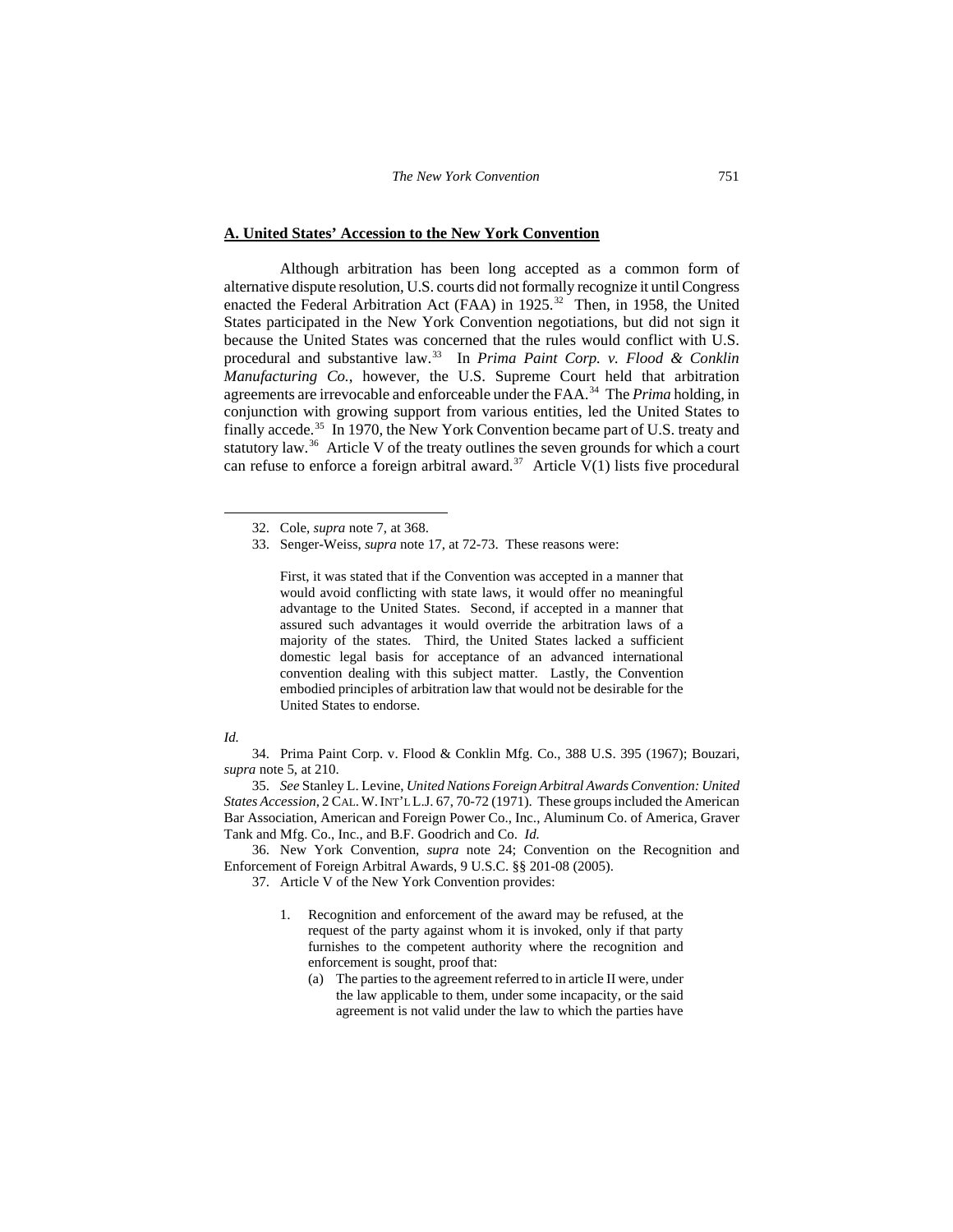defenses that only the parties can raise, while article  $V(2)$  lists two substantive defenses that either the parties or the enforcing court can raise.<sup>[38](#page-5-0)</sup> These seven defenses ensure that parties do not misuse the arbitration process.<sup>[39](#page-5-1)</sup> These defenses are also exhaustive.[40](#page-5-2)

> subjected it or, failing any indication thereon, under the law of the country where the award was made; or

- (b) The party against whom the award is invoked was not given proper notice of the appointment of the arbitrator or of the arbitration proceedings or was otherwise unable to present his case; or
- (c) The award deals with a difference not contemplated by or not falling within the terms of the submission to arbitration, or it contains decisions on matters beyond the scope of the submission to arbitration, provided that, if the decisions on matters submitted to arbitration can be separated from those not so submitted, that part of the award which contains decisions on matters submitted to arbitration may be recognized and enforced; or
- (d) The composition of the arbitral authority or the arbitral procedure was not in accordance with the agreement of the parties, or, failing such agreement, was not in accordance with the law of the country where the arbitration took place; or
- (e) The award has not yet become binding on the parties, or has been set aside or suspended by a competent authority of the country in which, or under the law of which, that award was made.
- 2. Recognition and enforcement of an arbitral award may also be refused if the competent authority in the country where recognition and enforcement is sought finds that:
	- (a) The subject matter of the difference is not capable of settlement by arbitration under the law of that country; or
	- (b) The recognition or enforcement of the award would be contrary to the public policy of that country.

<span id="page-5-0"></span>New York Convention, *supra* note 24, art. V.

38. *Id*.

 $\overline{a}$ 

39. *Cf.* Bouzari, *supra* note 5, at 210.

<span id="page-5-2"></span><span id="page-5-1"></span>40. Yusuf Ahmed Alghanim & Sons v. Toys "R" Us, Inc., 126 F.3d 15, 20 (2d. Cir. 1997); Rosseel N.V. v. Oriental Commercial & Shipping Co. (U.K.) Ltd., (1991) 2 Lloyd's Rep. 625, 628 (Q.B.D. Comm. Ct.) (Eng.); von Mehren, *supra* note 13, at 175-78 (holding that the only allowable defenses to enforcement are those that are set forth in the New York Convention).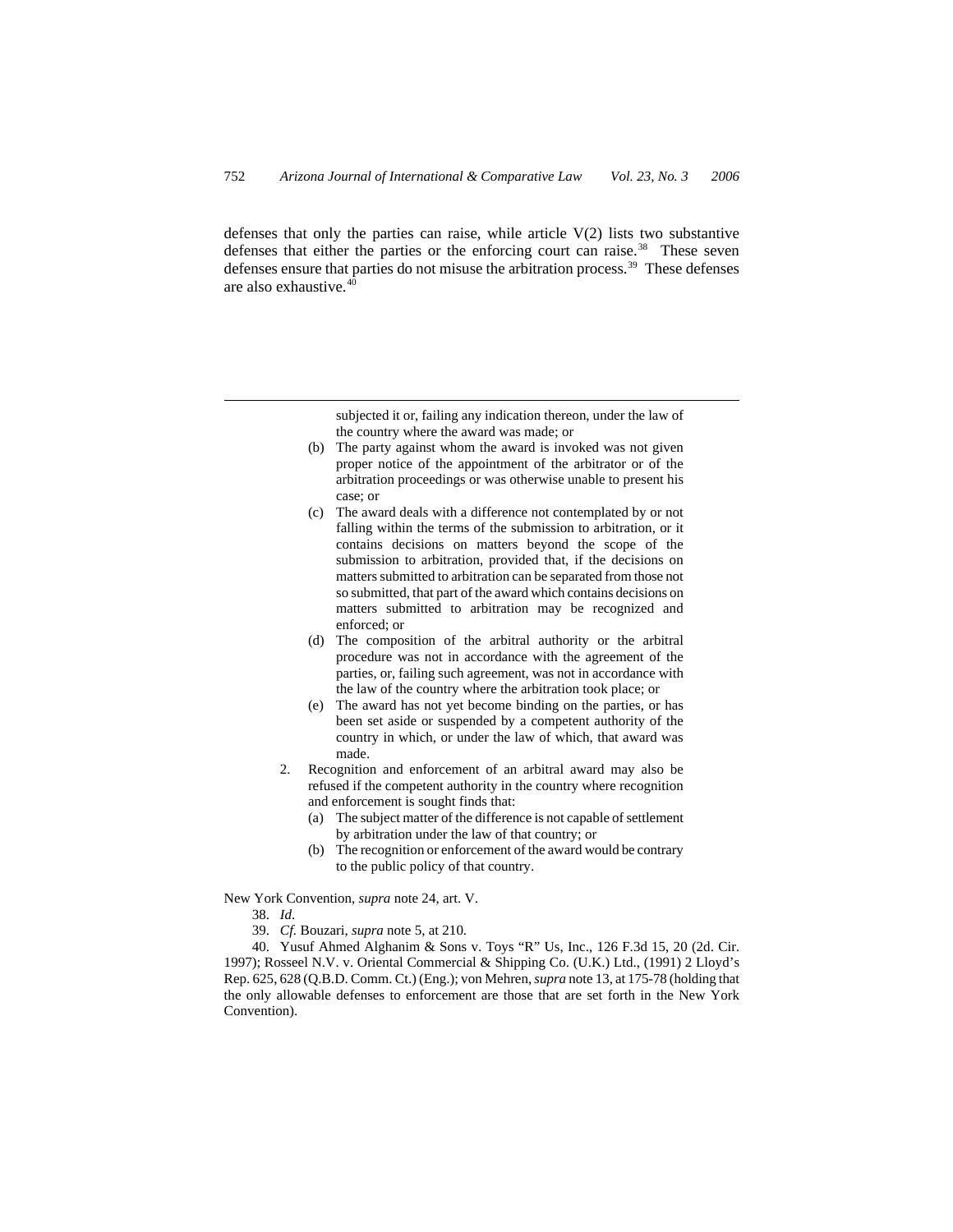### **B. England's Accession to the New York Convention**

1

 Like the United States, the United Kingdom, which includes England, Scotland, Wales, and Northern Ireland, did not sign the New York Convention in 1958.[41](#page-6-0) As time passed, the United Kingdom recognized that the New York Convention improved upon the Geneva Convention, garnered the business community's support, and had reasonable provisions.<sup>[42](#page-6-1)</sup> Thus, the United Kingdom acceded to the New York Convention five years after the United States<sup>[43](#page-6-2)</sup> and adopted its provisions in the 1975 U.K. Arbitration Act.<sup>[44](#page-6-3)</sup> Although numbered differently, the same language regarding the seven defenses exists in both article V of 21 United States Treaty 2517 and section 5 of the 1975 U.K. Arbitration Act.<sup>[45](#page-6-4)</sup> In order to

- 1. Enforcement of a Convention award shall not be refused except in the cases mentioned in this section.
- 2. Enforcement of a Convention award may be refused if the person against whom it is invoked proves—
	- (a) that a party to the arbitration agreement was (under the law applicable to him) under some incapacity; or
	- (b) that the arbitration agreement was not valid under the law to which the parties subjected it or, failing any indication thereon, under the law of the country where the award was made; or
	- (c) that he was not given proper notice of the appointment of the arbitrator or of the arbitration proceedings or was otherwise unable to present his case; or
	- (d) (subject to subsection (4) of this section) that the award deals with a difference not contemplated by or not falling within the terms of the submission to arbitration or contains decisions on matters beyond the scope of the submission to arbitration; or
	- (e) that the composition of the arbitral authority or the arbitral procedure was not in accordance with the agreement of the parties or, failing such agreement, with the law of the country where the arbitration took place; or

<span id="page-6-0"></span><sup>41.</sup> Roy Goode, *Insularity or Leadership? The Role of the United Kingdom in the Harmonisation of Commercial Law*, 50 INT'L & COMP. L.Q. 751, 756 (2001) (U.K.). Possible reasons for the delay include the belief in the superiority of English law, lack of industry pressure, lack of parliamentary time, and lack of interest in servicing its own law. *Id.* at 756- 58.

<span id="page-6-1"></span><sup>42.</sup> D. Rhidian Thomas, *International Commercial Arbitration Agreements and the Enforcement of Foreign Arbitral Awards – A Commentary on the Arbitration Act 1975*, 1 L.M.C.L.Q. 17, 18 (1981).

<sup>43.</sup> *Id.* at 19 (indicating that the United Kingdom acceded in 1975).

<sup>44.</sup> Arbitration Act, 1975, c. 3, § 5 (U.K.) [hereinafter 1975 U.K. Arbitration Act].

<span id="page-6-4"></span><span id="page-6-3"></span><span id="page-6-2"></span><sup>45.</sup> Quotations of the New York Convention will reference the U.S. Treaty for simplicity. The 1975 U.K. Arbitration Act (which is substantively the same as Arbitration Act, 1996, c. 23, pt. III, § 103 (U.K.) [hereinafter 1996 U.K Arbitration Act]) provides: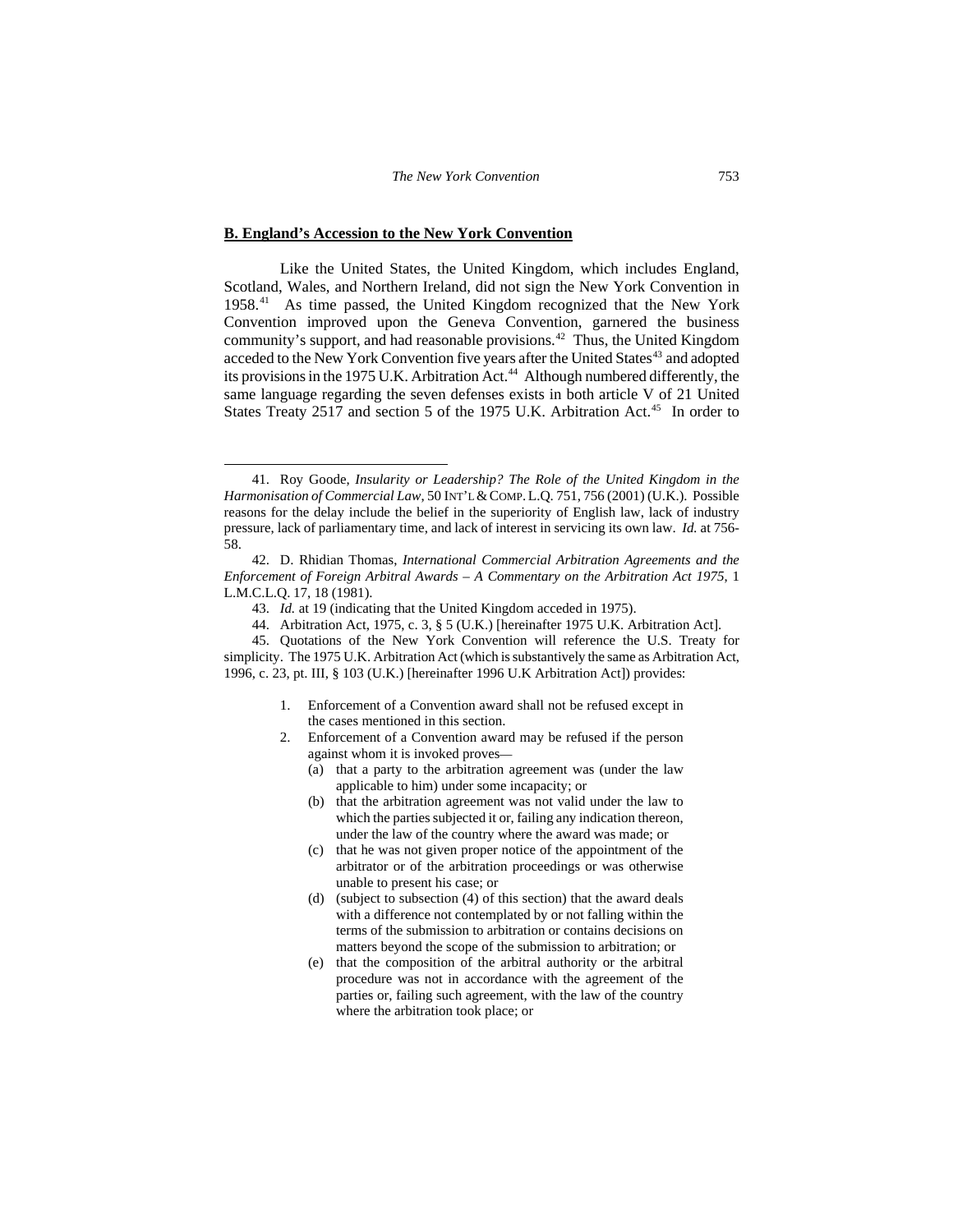address some of the problems that arose when the U.K. courts interpreted the 1975 U.K. Arbitration Act,<sup>[46](#page-7-0)</sup> the United Kingdom repealed the 1975 U.K. Arbitration Act in its entirety with the 1996 U.K. Arbitration Act.<sup>[47](#page-7-1)</sup> The 1996 U.K. Arbitration Act does not distinguish between domestic and international arbitrations in order to comply with European Community law.<sup>[48](#page-7-2)</sup> Also, it clarifies that a New York Convention arbitration award is "made" at the seat of the arbitration.<sup>[49](#page-7-3)</sup> For example, if the seat of arbitration is in  $X$  (a New York Convention state) but the arbitrator signs the award in Y (a non–New York Convention state), then the award is "made" in X and, therefore, should be recognized and enforced.<sup>[50](#page-7-4)</sup> On the other hand, if the parties present their cases to the arbitration panel in Y and the arbitrators sign the award in X, then the New York Convention would not apply to the arbitral award because Y is

- (f) that the award has not yet become binding on the parties, or has been set aside or suspended by a competent authority of the country in which, or under the law of which, it was made.
- 3. Enforcement of a Convention award may also be refused if the award is in respect of a matter which is not capable of settlement by arbitration, or if it would be contrary to public policy to enforce the award.
- 4. A Convention award which contains decisions on matters not submitted to arbitration may be enforced to the extent that it contains decisions on matters submitted to arbitration which can be separated from those on matters not so submitted.

1975 U.K. Arbitration Act, *supra* note 44, § 5.

 $\overline{a}$ 

<span id="page-7-0"></span>46. Jonathan Hill, *Some Private International Law Aspects of the Arbitration Act 1996*, 46 INT'L & COMP. L.Q. 274, 306-07 (1997) (U.K.).

47. 1996 U.K. Arbitration Act, *supra* note 45, § 103.

<span id="page-7-2"></span><span id="page-7-1"></span>48. Andrew Hughes & Ben Pilling, *The Arbitration Act Five Years On*, 151 NEW L.J. 1432, 1432 (2001) (U.K.); Hill, *supra* note 46, at 276-80. Before the 1996 U.K. Arbitration Act, there were three distinctions between domestic and international arbitration cases. First, courts had discretion to stay proceedings for domestic cases but were required to stay proceedings for international cases. Second, in international cases, the right to appeal on points of law was more easily excluded. Third, courts could not enforce consumer arbitration agreements in domestic cases but could in international cases. Hill, *supra* note 46, at 276-80.

<span id="page-7-3"></span>49. Hill, *supra* note 46, at 307. The seat of arbitration is the place that the parties have named in the contract in recognition that the law of that place will govern the proceedings unless otherwise noted. The seat does not necessarily have to be the place where the proceedings are physically conducted. Thus, the seat of arbitration is a legal fiction. For instance, the Olympic Sports arbitration tribunal's seat is in Switzerland with Swiss procedural law governing the proceedings, but the tribunal conducts the hearings and renders the awards at the site of the particular Olympic Games. *See* Gabrielle Kaufmann-Kohler, *Identifying and Applying the Law Governing the Arbitration Procedure – The Role of the Law of the Place of Arbitration*, *in* IMPROVING THE EFFICIENCY OF ARBITRATION AGREEMENTS AND AWARDS: 40 YEARS OF APPLICATION OF THE NEW YORK CONVENTION 336, 336-65 (Albert Jan van den Berg ed., 1999).

<span id="page-7-4"></span>50. Hill, *supra* note 46, at 307*.*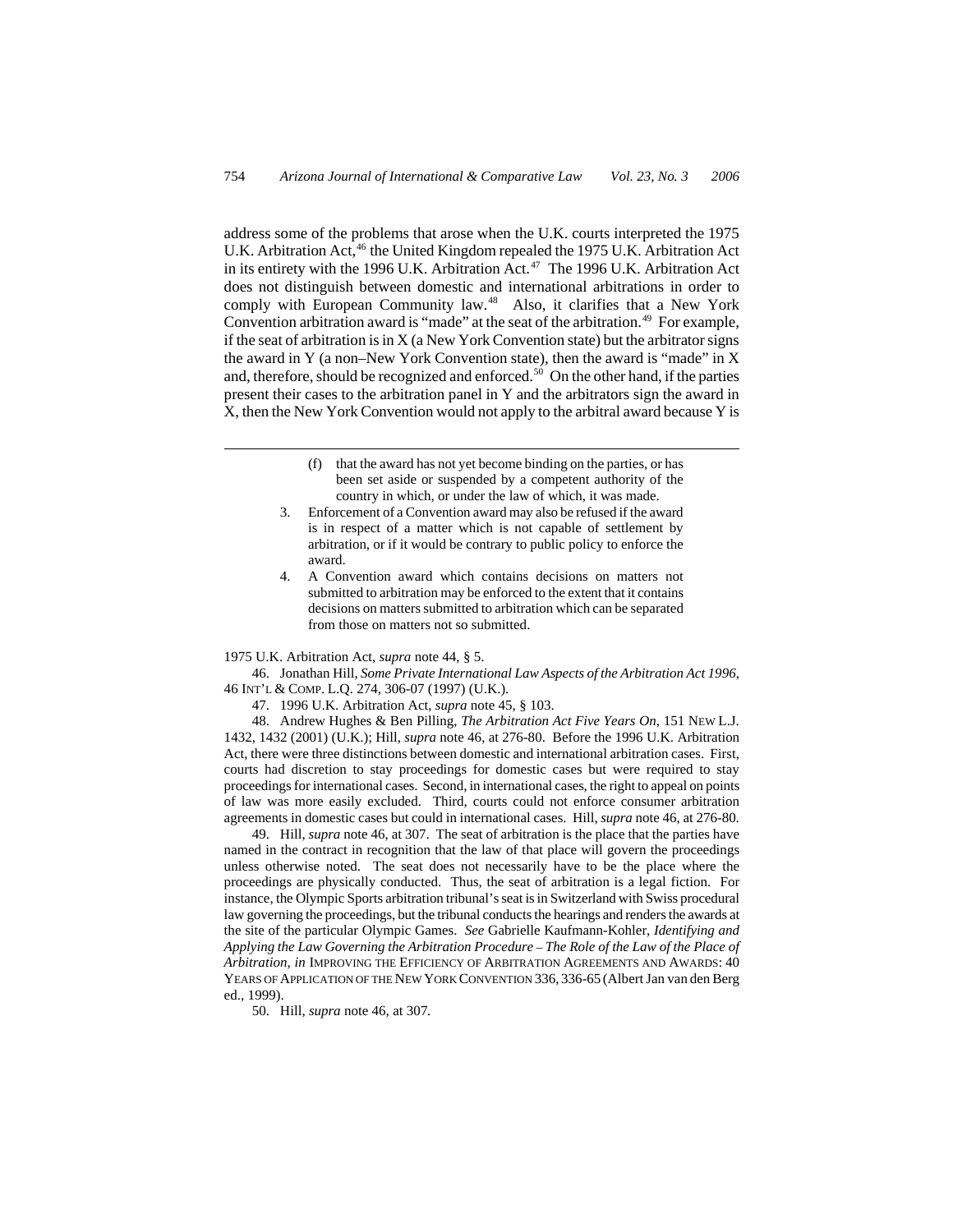not a New York Convention state. Thus, to ensure the New York Convention applies, an arbitration agreement generally designates a New York Convention state as the arbitration seat.

## **III. PROCEDURAL DEFENSES**

# **A. Importance of Procedure in Arbitration**

 Procedural rules are fewer and simpler in arbitration than in adjudication in a court system.<sup>[51](#page-8-0)</sup> In fact, arbitrating international disputes is effective because parties can choose procedural rules to best facilitate the arbitration proceeding.<sup>[52](#page-8-1)</sup> When deciding which procedural rules to use, parties prefer rules that provide adequate due process.[53](#page-8-2) Procedural due process rules ensure that each party has an equal and fair opportunity to present its case,  $54$  which in turn means fewer objections to the award's validity. For this reason, the New York Convention, as well as the American Arbitration Association and the International Chamber of Commerce, refers to due process rules.[55](#page-8-4) Arbitration panels are free to choose how to conduct a fair hearing because the New York Convention's standards are vague.<sup>[56](#page-8-5)</sup> Through the New York Convention defenses, the enforcing court can use the enforcement stage to review the arbitration panel's procedures and to ensure the parties received sufficient due process.[57](#page-8-6) Nonetheless, courts still defer to the arbitrators' decisions regarding procedural issues because refusing to enforce an award for minor procedural defects undermines the purpose of international arbitration.<sup>58</sup> Regardless of judicial scrutiny,

-

<span id="page-8-0"></span><sup>51.</sup> Trippe S. Fried, *Maintaining the Home Court Advantage: Forum Shopping and the Small Business Client*, 6 TRANSACTIONS: TENN. J. BUS. L. 419, 430 (2005).

<span id="page-8-1"></span><sup>52.</sup> Claude R. Thomson & Annie M.K. Finn, *Managing an International Arbitration*, 60- JUL DISP. RESOL. J. 74, 79 (2005).

<span id="page-8-2"></span><sup>53.</sup> *See* Sarah Rudolph Cole, *Incentives and Arbitration: The Case Against Enforcement of Executory Arbitration Agreements Between Employers and Employees*, 64 UMKC L. REV. 449, 455 (1996).

<sup>54.</sup> von Mehren, *supra* note 13, at 160.

<span id="page-8-4"></span><span id="page-8-3"></span><sup>55.</sup> *Id.* Article 16(1) of the 1997 International Arbitration Rules of the American Arbitration Association provides: "Subject to these rules, the tribunal may conduct the arbitration in whatever manner, it considers appropriate, provided that the parties are treated with equality and that each party has the right to be heard and is given a fair opportunity to present its case." *Id.* Similarly, article 15(2) of the International Chamber of Commerce 1998 Rules provides: "In all cases, the Arbitral Tribunal shall act fairly and impartially and ensure that each party has a reasonable opportunity to present its case." *Id.*

<sup>56.</sup> *See id.*

<span id="page-8-6"></span><span id="page-8-5"></span><sup>57.</sup> *See generally* Kenneth-Michael Curtin, *Redefining Public Policy in International Arbitration of Mandatory National Laws*, 64 DEF. COUNS. J. 271, 275 (1997).

<span id="page-8-7"></span><sup>58.</sup> Choi, *supra* note 6, at 212 (stating that the purpose is to "afford efficient and complete resolution of disputes with minimal involvement of national courts"); Northrop Corp.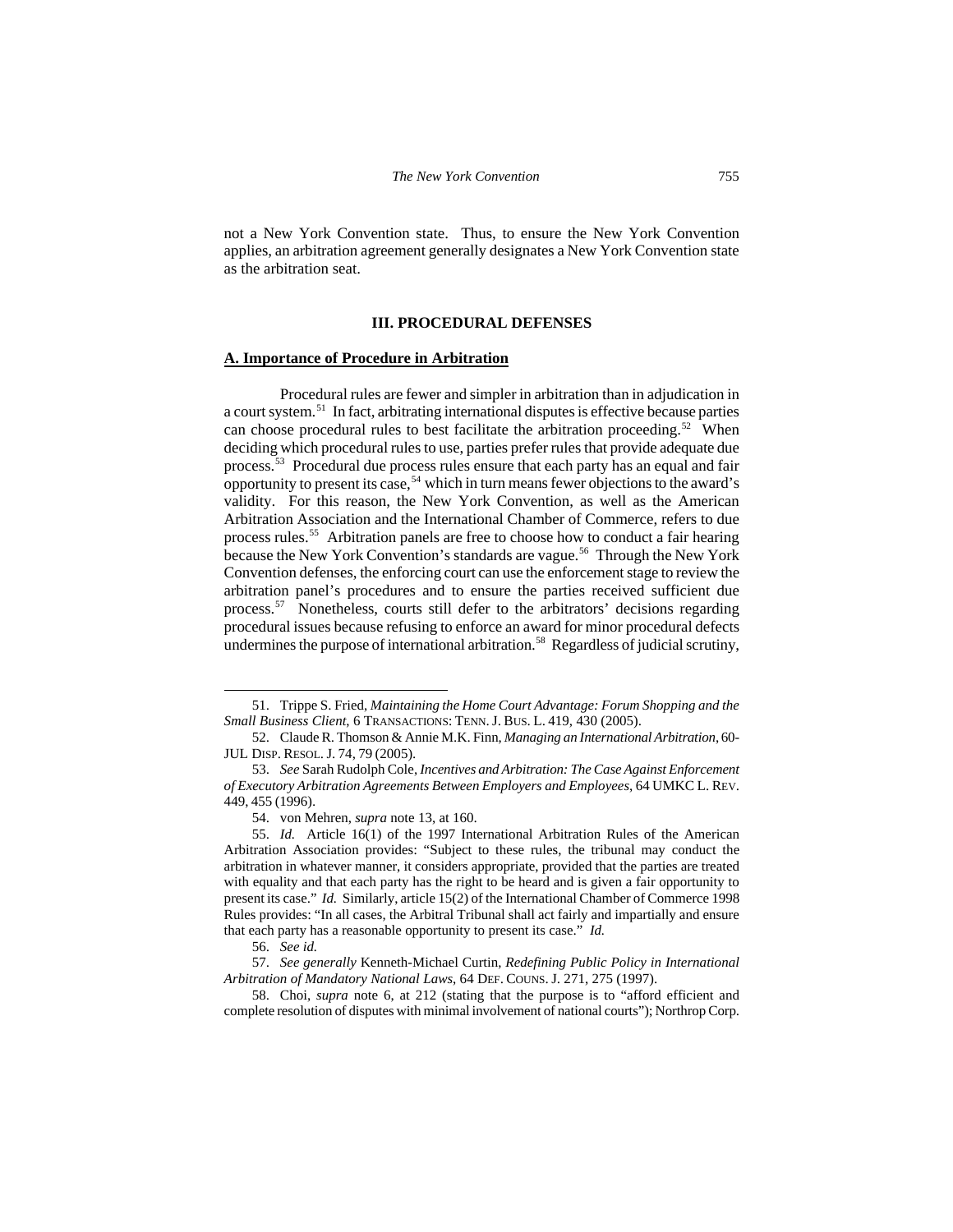arbitration panels' adherence to procedural rules encourages parties to use arbitration.<sup>[59](#page-9-0)</sup>

## **B. Available Procedural Defenses**

 Under the New York Convention, a party may assert one or more of the five procedural defenses to oppose enforcement of the arbitral award.<sup>[60](#page-9-1)</sup> However, the New York Convention does not specify which law applies when determining whether procedures were violated.<sup>[61](#page-9-2)</sup> The enforcing court could apply the procedural law chosen by the parties, the law of the arbitration seat (i.e., the country where the arbitration panel held the proceedings), or the law of the enforcing state.<sup>[62](#page-9-3)</sup> For instance, assume that in an arbitration agreement, the parties agree to hold the arbitration in England with Swiss law governing the proceedings. The winning party then wants to enforce the arbitral award in the United States. Thus, procedural arguments could be based on English, Swiss, or U.S. law.[63](#page-9-4)

 Failing to assert procedural defenses to the arbitration panel usually results in a waiver of these defenses at the enforcement stage.<sup>[64](#page-9-5)</sup> Even if parties timely assert these defenses, they should reserve them for serious discrepancies in the arbitration proceedings because repeated assertions of minor procedural violations could undermine the integrity of international arbitration.<sup>[65](#page-9-6)</sup>

 $\overline{a}$ 

v. Triad Int'l Mktg. S.A., 811 F.2d 1265, 1269 (9th Cir. 1987) ("[A]rbitrators' conclusions on legal issues are entitled to deference . . . .").

<span id="page-9-0"></span><sup>59.</sup> *See* Elise P. Wheeless, Recent Development, *Article V(1)(B) of the New York Convention*, 7 EMORY INT'L L. REV. 805, 826 (1993) (stating that parties will only agree to arbitration if they know that their procedural rights will be protected); *cf*. Choi, *supra* note 6, at 212 (stating that parties may choose not to arbitrate if courts routinely refuse to enforce awards because of procedural violations).

<span id="page-9-1"></span><sup>60.</sup> The five defenses include the absence of a valid arbitration agreement or incapacity of a party, lack of a fair opportunity to be heard, matters not covered by the arbitration agreement, improper composition of the arbitration tribunal, and non-binding award. New York Convention, *supra* note 24, art. V.

<span id="page-9-2"></span><sup>61.</sup> Leonard V. Quigley, *Accession by the United States to the United Nations Convention on the Recognition and Enforcement of Foreign Arbitration Awards*, 70 YALE L.J. 1049, 1067 n.81 (1961).

<span id="page-9-3"></span><sup>62.</sup> *Id.*; *see also* von Mehren, *supra* note 13, at 156-57 (indicating that the United States applies the enforcing state's standards of procedural due process).

<span id="page-9-6"></span><span id="page-9-5"></span><span id="page-9-4"></span><sup>63.</sup> Since the winning party is asking for enforcement in the United States, then according to U.S. interpretation of the New York Convention, U.S. procedural due process standards would apply. *See* von Mehren, *supra* note 13, at 156-57.

<sup>64.</sup> *See* Choi, *supra* note 6, at 210.

<sup>65.</sup> *Id.* at 212.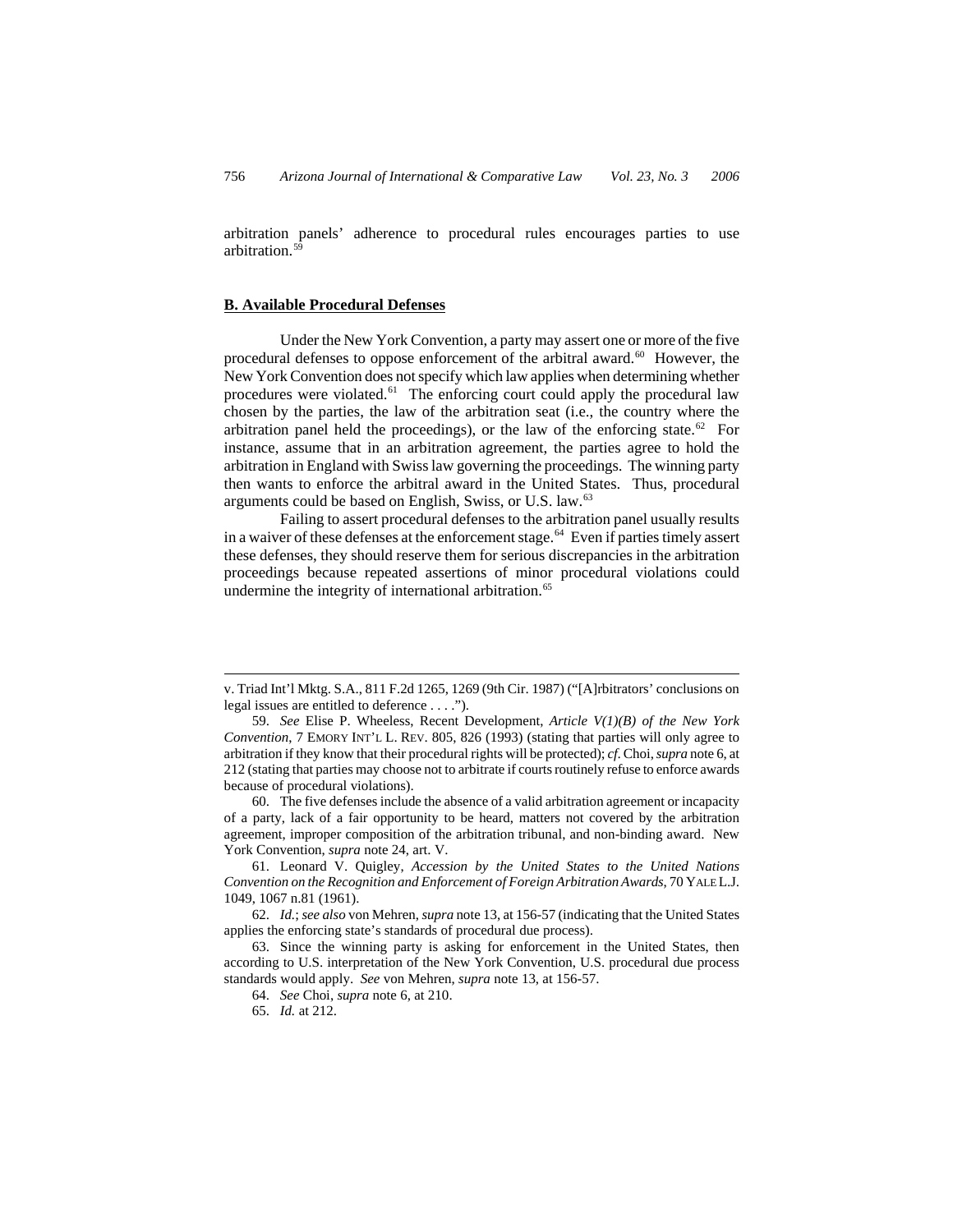# 1. Invalid Arbitration Agreement and Beyond the Scope of Arbitration Agreement

 The defense that an arbitration agreement is invalid is rooted in contract law.<sup>[66](#page-10-0)</sup> This defense raises both choice-of-law<sup>[67](#page-10-1)</sup> (i.e., what law should determine whether an arbitration agreement is valid) and substantive (i.e., whether the arbitration agreement is valid) issues.<sup>[68](#page-10-2)</sup> Some parties have argued that an arbitration agreement is invalid because the underlying contract is invalid.<sup>[69](#page-10-3)</sup> However, this argument usually fails in the United States due to the separability doctrine.<sup>[70](#page-10-4)</sup> In other words, if a contract is invalid, the arbitration agreement is not automatically invalid.<sup>[71](#page-10-5)</sup> In contrast, the separability doctrine is not absolute in England: courts will uphold arbitration clauses unless doing so would clearly "offend the policy of the illegality rule."[72](#page-10-6) Thus, parties arguing this defense are more likely to succeed in English courts.[73](#page-10-7)

 A similar defense allows the party opposing enforcement to argue that the award is beyond the scope of the arbitration agreement—that is, the award concerns matters not covered by the agreement.<sup>[74](#page-10-8)</sup> In fact, this defense is merely a reiteration of the invalidity defense<sup>[75](#page-10-9)</sup> because both assume that the will and consent of the parties

 $\overline{a}$ 

75. Quigley, *supra* note 61, at 1068.

<span id="page-10-0"></span><sup>66.</sup> New York Convention, *supra* note 24, art. V(1)(a) ("The parties to the agreement were . . . under some incapacity, or the said agreement is not valid under that law to which the parties have subjected it or, failing any indication thereon, under the law of the country where the award was made.").

<span id="page-10-1"></span><sup>67.</sup> The choice of law is usually the law chosen by the parties, the law of the country where the award was made, or the law of the country where the contract was performed. von Mehren, *supra* note 13, at 165.

<span id="page-10-2"></span><sup>68.</sup> Gary B. Born, *International Commercial Arbitration in the United States: Commentary and Materials*, *in* INTERNATIONAL LAW 348, 348 (Barry E. Carter et al. eds., 4th ed. 2003).

<sup>69.</sup> *Id.* at 350.

<span id="page-10-4"></span><span id="page-10-3"></span><sup>70.</sup> According to the separability doctrine, an arbitration agreement is presumptively independent from the parties' underlying contract because the parties provide separate consideration through their exchange of promises to arbitrate. *Id.* 

<span id="page-10-5"></span><sup>71.</sup> *Id.*; William W. Park, *The New English Arbitration Act*, 13-6 MEALEY'S INT'L ARB. REP. 14, at II(B) (1998) (noting that the 1996 U.K. Arbitration Act codified this principle).

<span id="page-10-6"></span><sup>72.</sup> Westacre Invs. Inc. v. Jugoimport-SPDR Holding Co., [1999] Q.B. 740, 757 (Comm. Ct.) (Eng.), *aff'd*, [2000] Q.B. 288 (C.A.) (Eng.). "Thus, saying that arbitration clauses, because separable, are never affected by the illegality of the principal contract is as much a case of false logic as saying that they must be." *Id*. (quoting Harbour Assurance Co. v. Kansa Gen. Int'l Ins. Co., [1993] Q.B. 701, 724 (C.A.) (Eng.)).

<span id="page-10-7"></span><sup>73.</sup> Curtin, *supra* note 57, at 277. Nonetheless, if the arbitration clause "was valid and not tainted by an illegality in the underlying contract," then the English court will enforce the award. *Id.*

<span id="page-10-9"></span><span id="page-10-8"></span><sup>74.</sup> New York Convention, *supra* note 24, art. V(1)(c) ("The award deals with a difference not contemplated by or not falling within the terms of the submission to arbitration, or it contains decisions on matters beyond the scope of the submission to arbitration.").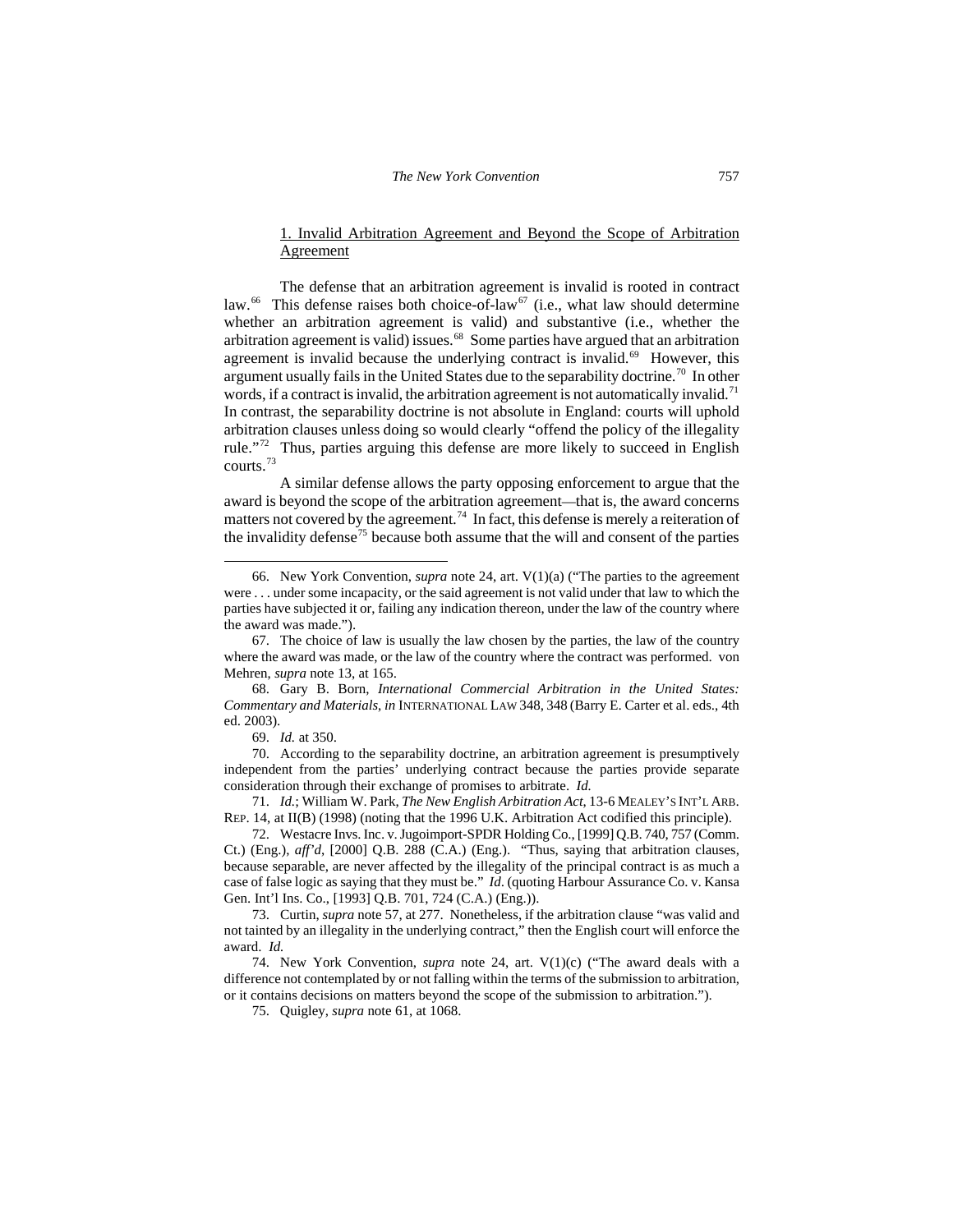create the bases for the arbitration and the arbitration panel's jurisdiction.<sup>[76](#page-11-0)</sup> Thus, arbitrators lack the authority to decide matters that do not fall under the ambit of the arbitration agreement.<sup>[77](#page-11-1)</sup> Although the scope defense is a common ground for challenging arbitral awards, it, like the other procedural defenses, typically fails because the enforcing courts do not want to second-guess panel determinations from their own jurisdictions.<sup>[78](#page-11-2)</sup> Furthermore, the language of this defense<sup>[79](#page-11-3)</sup> favors enforcing the award, giving a court the discretion to enforce the part of the award that *is* within the scope of the arbitration agreement. $80$ 

### 2. Improper Composition of Arbitration Panel or Use of Improper Procedure

 The court can also refuse to enforce an arbitral award if the arbitration panel was improperly composed or if the panel used improper procedure during the proceedings.[81](#page-11-5) For example, parties use this defense to claim an arbitrator is not qualified or is biased.<sup>[82](#page-11-6)</sup> While parties want knowledgeable arbitrators, sometimes the most knowledgeable arbitrators have had prior contact with the parties.<sup>[83](#page-11-7)</sup> Courts are therefore reluctant to disqualify arbitrators based on prior contact. [84](#page-11-8) Parties must thus introduce evidence beyond prior contact to prove the arbitrators are not partial.<sup>[85](#page-11-9)</sup>

 Arbitration agreements may contain provisions on how the parties will select arbitrators and which rules the arbitrators will use. $86$  Even if parties choose procedures illegal under the law of the seat of arbitration, the enforcing court will

<span id="page-11-0"></span>-

86. Thomas, *supra* note 42, at 36.

<sup>76.</sup> von Mehren, *supra* note 13, at 164.

<sup>77.</sup> Thomas, *supra* note 42, at 35.

<sup>78.</sup> von Mehren, *supra* note 13, at 164.

<span id="page-11-3"></span><span id="page-11-2"></span><span id="page-11-1"></span><sup>79.</sup> New York Convention, *supra* note 24, art. V(1)(c) ("[I]f the decisions on matters submitted to arbitration can be separated from those not so submitted, that part of the award which contains decisions on matters submitted to arbitration may be recognized and enforced.").

<sup>80.</sup> Senger-Weiss, *supra* note 17, at 77.

<span id="page-11-5"></span><span id="page-11-4"></span><sup>81.</sup> New York Convention, *supra* note 24, art. V(1)(d) ("The composition of the arbitral authority or the arbitral procedure was not in accordance with the agreement of the parties, or, failing such agreement, was not in accordance with the law of the country where the arbitration took place.").

<sup>82.</sup> von Mehren, *supra* note 13, at 165.

<span id="page-11-10"></span><span id="page-11-9"></span><span id="page-11-8"></span><span id="page-11-7"></span><span id="page-11-6"></span><sup>83</sup>*. Id.* at 166; *cf.* Hong-Lin Yu & Laurence Shore, *Independence, Impartiality, and Immunity of Arbitrators – US and English Perspectives*, 52 INT'L & COMP. L.Q. 935, 967 n.5 (2003) (U.K.) (noting that the majority of arbitrators are lawyers and handle cases involving a particular industry, but most do not have experience as businessmen in any particular industry).

<sup>84.</sup> von Mehren, *supra* note 13, at 166.

<sup>85.</sup> *See generally id.*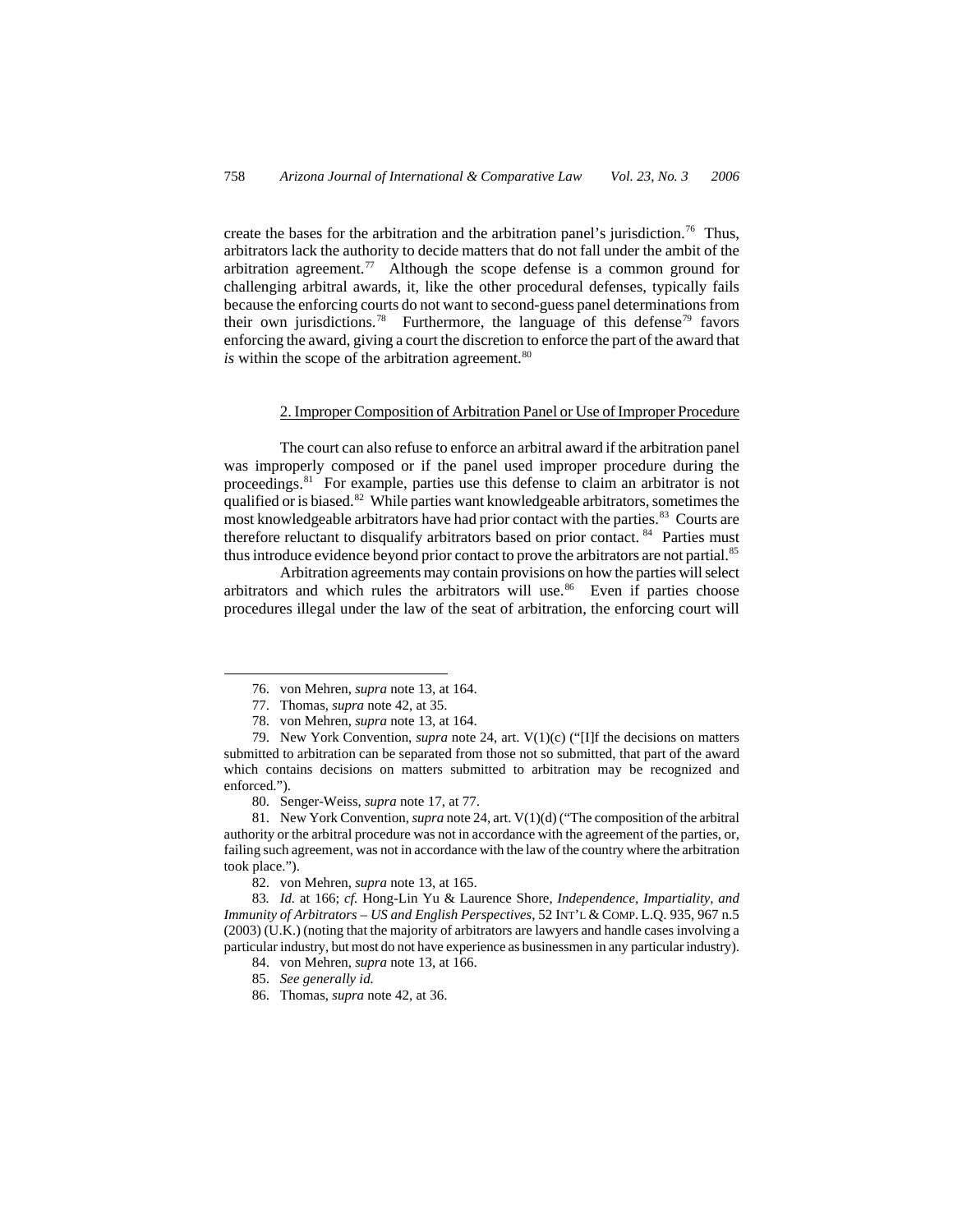have to enforce the award. $87$  Nonetheless, the party opposing enforcement can still argue that the improper procedures constitute a breach of the arbitration agreement.<sup>[88](#page-12-1)</sup>

 In *Encyclopaedia Universalis S.A. v. Encyclopaedia Britannica*, the U.S. Court of Appeals for the Second Circuit applied the literal meaning of the arbitration agreement's provision on the selection of arbitrators, accepted the defense of improper panel composition, and did not enforce the foreign arbitral award.<sup>[89](#page-12-2)</sup> The provision in the agreement permitted Encyclopaedia Universalis ("EUSA") and Encyclopaedia Britannica ("EB") each to choose an arbitrator.<sup>[90](#page-12-3)</sup> If the two arbitrators disagreed, they would consult to choose a third arbitrator.<sup>[91](#page-12-4)</sup> Furthermore, if the two arbitrators did not agree on the third arbitrator, then the provision required the President of the Tribunal de Commerce of Luxembourg to appoint one from a list of arbitrators maintained by the British Chamber of Commerce in London.<sup>[92](#page-12-5)</sup>

 The problem began when the two arbitrators chosen by EUSA and EB disagreed over the procedural rules governing the proceedings.<sup>[93](#page-12-6)</sup> Instead of first consulting with EB's arbitrator, EUSA's arbitrator contacted the Tribunal to request a third arbitrator.<sup>[94](#page-12-7)</sup> The court found that the third arbitrator's appointment was premature because EUSA's arbitrator did not follow the procedures in the arbitration agreement.<sup>[95](#page-12-8)</sup> Thus, the court held the panel's composition was improper.<sup>[96](#page-12-9)</sup>

 In contrast, the English Commercial Court of the Queen's Bench Division in *China Agribusiness Development Corp. v. Balli Trading* did not read literally the provision regarding which procedural rules the arbitrators should use and held that the improper procedure defense did not apply. $97$  The arbitration agreement provided that the parties would submit the arbitration to the Foreign Trade Arbitration Commission of the China Council for the Promotion of International Trade ("FETAC") with the Provisional Rules of Procedure of FETAC governing the arbitration.[98](#page-12-11) But, at the time of the dispute, FETAC had changed its name and was

1

All disputes in connection with this contract or the execution thereof shall be settled by friendly negotiation. If no settlement can be reached, the case in dispute shall then be submitted for arbitration to the Foreign Trade Arbitration Commission of the China Council for the Promotion of

<sup>87.</sup> Quigley, *supra* note 61, at 1068-69 n.84.

<sup>88.</sup> *Id.*

<span id="page-12-5"></span><span id="page-12-4"></span><span id="page-12-3"></span><span id="page-12-2"></span><span id="page-12-1"></span><span id="page-12-0"></span><sup>89.</sup> Encyclopaedia Universalis S.A. v. Encyclopaedia Britannica, Inc., 403 F.3d 85, 91 (2d Cir. 2005).

<sup>90.</sup> *Id.*

<sup>91.</sup> *Id.*

<sup>92.</sup> *Id.* at 90.

<sup>93.</sup> *Id.*

<sup>94.</sup> *Id.* at 91.

<sup>95.</sup> *Encyclopaedia Universalis S.A.*, 405 F.3d at 91.

<sup>96.</sup> *Id.* at 91-92.

<span id="page-12-11"></span><span id="page-12-10"></span><span id="page-12-9"></span><span id="page-12-8"></span><span id="page-12-7"></span><span id="page-12-6"></span><sup>97.</sup> China Agribusiness Dev. Corp. v. Balli Trading, (1998) 2 Lloyd's Rep. 76, 79 (Q.B.D. Comm. Ct.) (Eng.).

<sup>98.</sup> *Id.* at 77. The arbitration provision provided: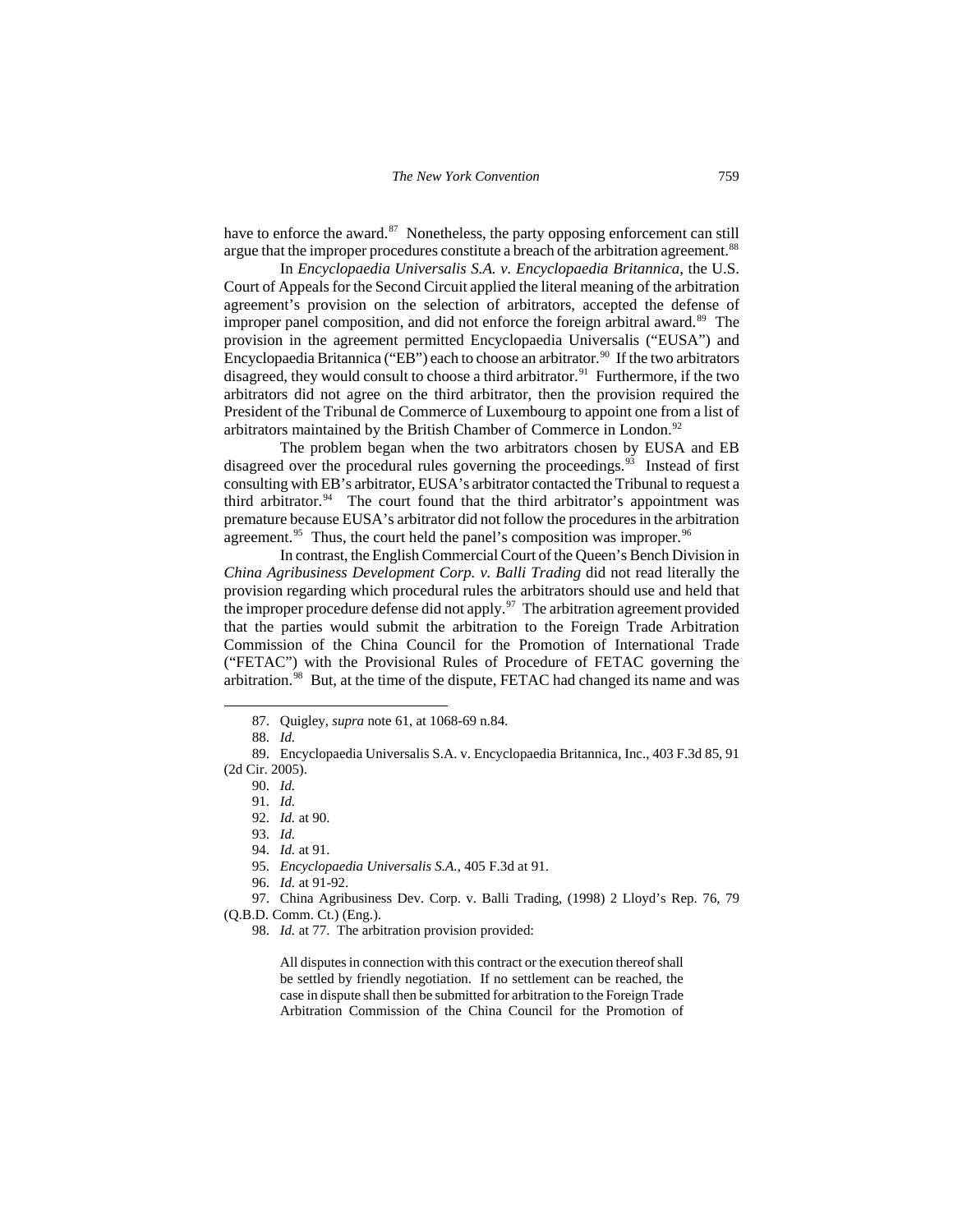using new provisional rules.<sup>[99](#page-13-0)</sup> The defendant, Balli Trading, argued that the arbitration agreement required the arbitration panel to conduct the proceedings under the provisional rules of FETAC.[100](#page-13-1) Alternatively, if that was not possible, then the arbitration agreement was null, and the plaintiff, China Agribusiness, would have to resort to the court system to resolve the dispute.<sup>[101](#page-13-2)</sup> The court considered the prejudice to Balli Trading from the new provisional rules and found insufficient prejudice to justify refusing to enforce the award.<sup>[102](#page-13-3)</sup> Moreover, the court agreed with China Agribusiness that the provision should be construed to permit arbitration, especially since the provision did not expressly require that the rules be the rules in effect when the parties signed the arbitration agreement.<sup>[103](#page-13-4)</sup> Instead, the court held that an arbitration panel should use the existing rules at the time that a party invoked the arbitration clause.<sup>[104](#page-13-5)</sup> Therefore, the arbitration panel in this case used the proper procedure.[105](#page-13-6)

### 3. Non-Binding Award

 The party opposing enforcement can claim that the court should not enforce the award because it is non-binding.[106](#page-13-7) In the United States, an arbitral award becomes binding when the arbitration panel has resolved all the issues before it, and no further recourse to another arbitration panel exists.<sup>107</sup> This does not mean, however, that the parties must exhaust all remedies in the awarding country before the award is binding.<sup>[108](#page-13-9)</sup> Unlike the United States, England requires the award to be *binding and final* before a court will enforce it.<sup>[109](#page-13-10)</sup> While a binding award implies that

> International Trade in accordance with the Provisional Rules of Procedure of the Foreign Trade Arbitration Commission of the China Council for the Promotion of International Trade. The decision made by the Commission shall be accepted as final and binding upon both parties. The fees for arbitration shall be borne by the losing party unless otherwise awarded by the Commission.

# <span id="page-13-3"></span><span id="page-13-2"></span><span id="page-13-1"></span><span id="page-13-0"></span>*Id.*

-

99. *Id.* 100. *Id.* at 78. 101. *Id.* 102. *Id.* at 80. 103. *China Agribusiness*, (1998) 2 Lloyd's Rep. at 78. 104. *Id.* at 79. 105. *Id.* 106. New York Convention, *supra* note 24, art. V(1)(e) ("The award has not yet become

<span id="page-13-10"></span><span id="page-13-9"></span><span id="page-13-8"></span><span id="page-13-7"></span><span id="page-13-6"></span><span id="page-13-5"></span><span id="page-13-4"></span>binding on the parties, or has been set aside or suspended by a competent authority of the country in which, or under the law of which, that award was made.").

107. von Mehren, *supra* note 13, at 166-67.

108. *Id.*; Thomas, *supra* note 42, at 36.

109. Thomas, *supra* note 42, at 37.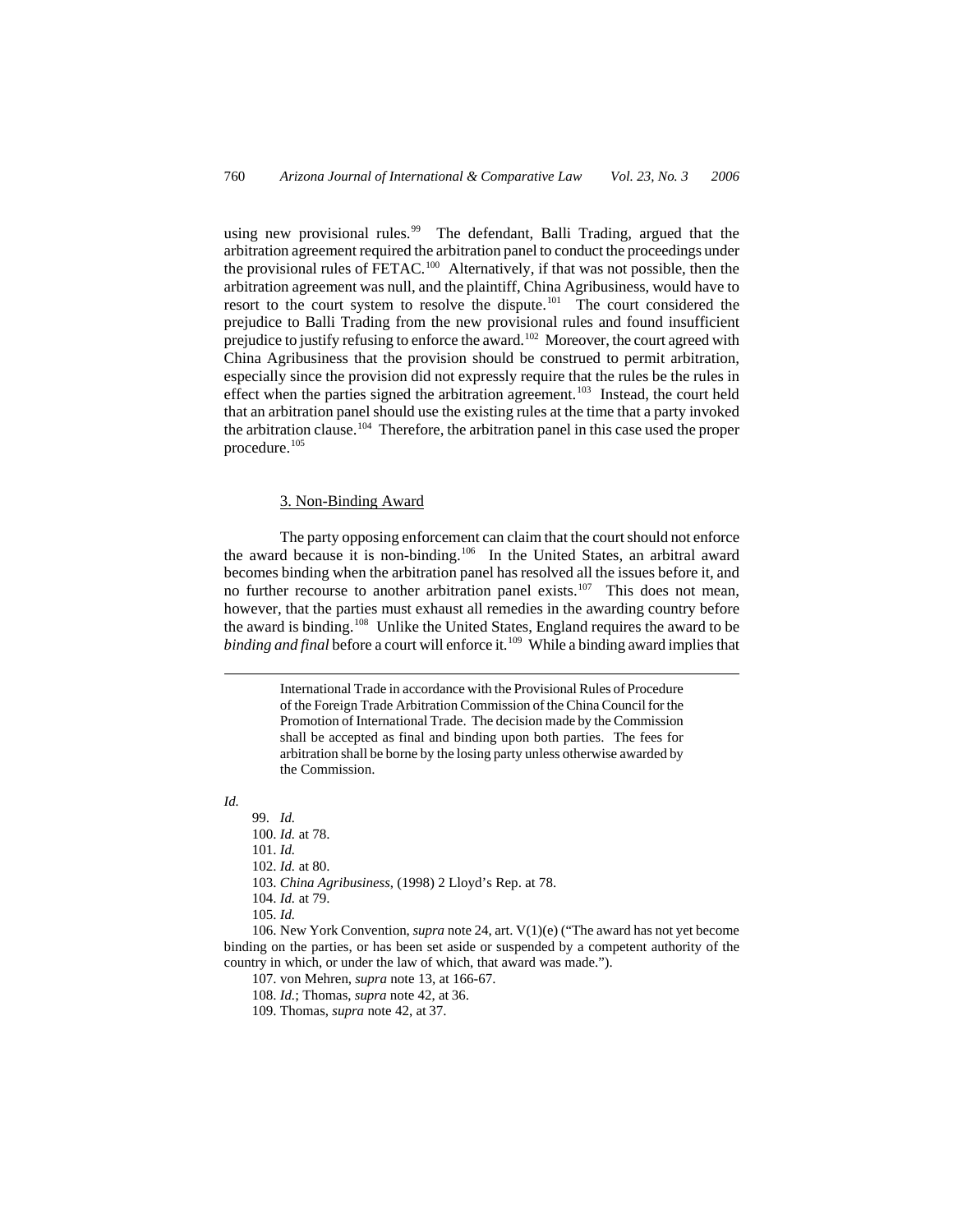the parties do not have further recourse to another arbitral tribunal,<sup>[110](#page-14-0)</sup> a final award signifies that no available proceeding exists for contesting whether an award is valid. $111$ 

 In *Baker Marine v. Chevron*, the U.S. Court of Appeals for the Second Circuit refused to enforce an award because the award had been set aside by a competent authority in the awarding country.<sup>112</sup> The winning party of the arbitration, Baker Marine, asked the Nigerian Federal High Court to enforce the award, but the High Court set the award aside because the arbitrators had acted improperly.<sup>[113](#page-14-3)</sup> Baker Marine then tried to confirm the award in the United States by arguing that the arbitral laws of the enforcing court (in this case, a U.S. court) should apply rather than the law governing the interpretation of the contract (in this case, Nigerian law).<sup>[114](#page-14-4)</sup> The court indicated that the arbitration agreement specified that the substantive laws of the Federal Republic of Nigeria would govern the arbitration and did not refer to U.S. law.<sup>[115](#page-14-5)</sup> Moreover, the court noted that it would seriously undermine award finality if a party could bypass a court's decision to set aside the award by simply filing a suit in another country to enforce the award.<sup>[116](#page-14-6)</sup>

 In *Rosseel N.V. v. Oriental Commercial & Shipping Co.,* the English Commercial Court of the Queen's Bench Division enforced a U.S.-made award even though the defendants argued that the plaintiffs had to first have a U.S. court confirm the award before the plaintiffs could enforce it in England.<sup>[117](#page-14-7)</sup> The plaintiffs contracted to buy barrels of oil from the defendants, but the defendants failed to perform the contract.<sup>[118](#page-14-8)</sup> After the arbitration panel found in favor of the plaintiffs, the defendants appealed the award.<sup>[119](#page-14-9)</sup> Then, the parties signed two joint stipulations stating that the parties had to bring any proceedings to confirm or vacate the arbitral

<span id="page-14-0"></span> $\overline{a}$ 

<span id="page-14-3"></span>113. *Id.* at 196. The improper acts included awarding punitive damages, going beyond the scope of the arbitration agreement, incorrectly admitting parol evidence, and making inconsistent awards. *Id.*

114. *Id.* at 196-97.

<span id="page-14-5"></span><span id="page-14-4"></span>115. *Id.* at 197. The arbitration agreement provided that "[a]ny dispute, controversy or claim arising out of this Contract, or the breach, termination or validity thereof, shall be finally and conclusively settled by arbitration in accordance with the Arbitration Rules of the United Nations Commission on International Trade Law (UNCITRAL)." *Id.* at 196.Also, any part of the arbitration procedure that is not governed by UNCITRAL rules will be governed by the substantive laws of the Federal Republic of Nigeria. *Id.*

<span id="page-14-6"></span>116. *Id.* at 197 n.2 (quoting ALBERT JAN VAN DEN BERG, THE NEW YORK ARBITRATION CONVENTION OF 1958: TOWARDS A UNIFORM JUDICIAL INTERPRETATION 355 (1981)).

<span id="page-14-7"></span>117. Rosseel N.V. v. Oriental Commercial & Shipping Co. (U.K.) Ltd., (1991) 2 Lloyd's Rep. 625, 628-29 (Q.B.D. Comm. Ct.) (Eng.).

<span id="page-14-9"></span><span id="page-14-8"></span>118. *Id.* at 626. The contract was subject to New York law and contained a New York City arbitration clause. *Id.*

<sup>110.</sup> *Id.* at 36.

<sup>111.</sup> *Id.* at 37.

<span id="page-14-2"></span><span id="page-14-1"></span><sup>112.</sup> Baker Marine (Nig.) Ltd. v. Chevron (Nig.) Ltd., 191 F.3d 194, 197-98 (2d Cir. 1999).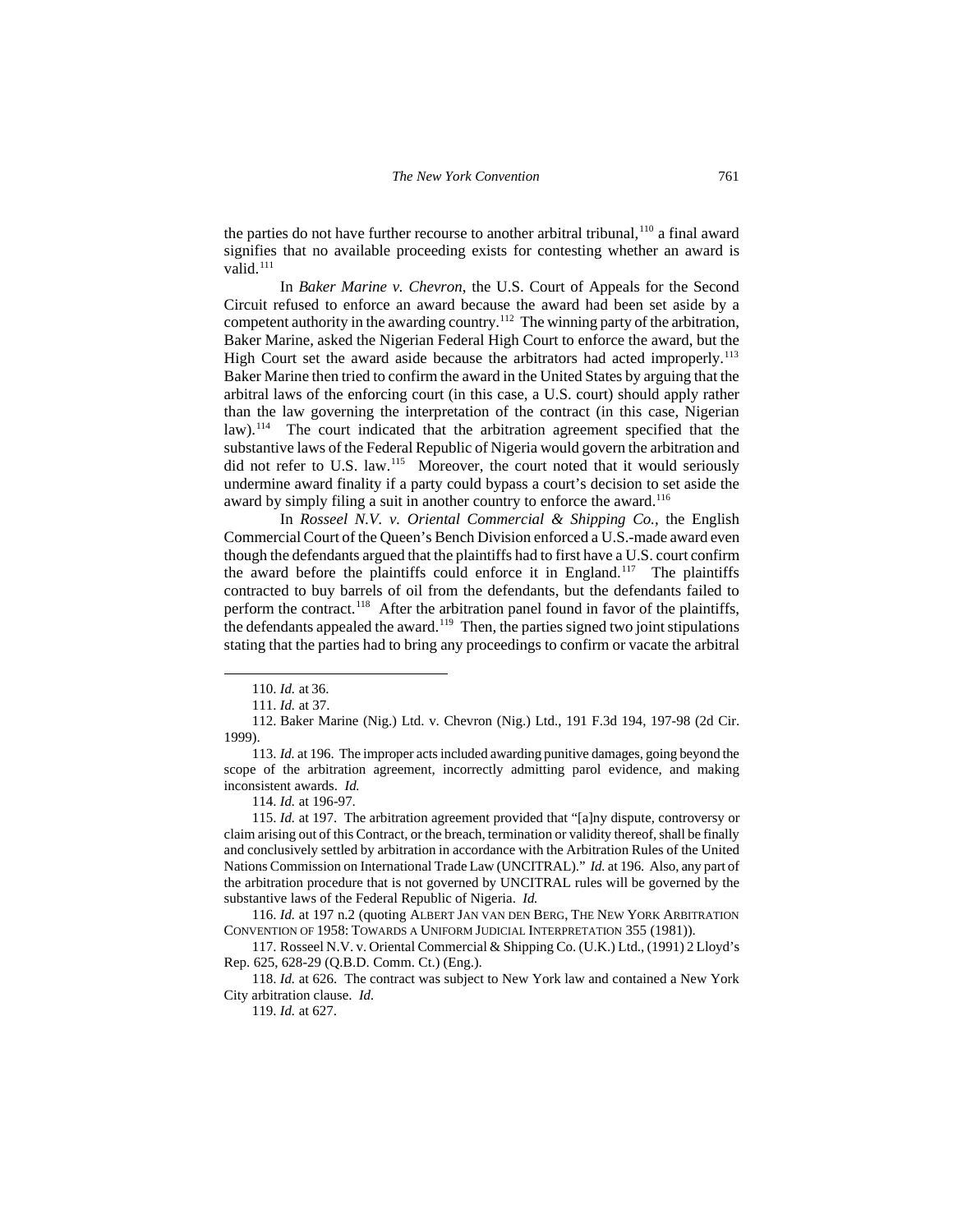award in the U.S. District Court for the Southern District of New York.<sup>[120](#page-15-0)</sup> The issue was whether the joint stipulations changed the ordinary rule that an arbitral award is binding and continues to bind unless a competent authority sets it aside.<sup>[121](#page-15-1)</sup> To satisfy their burden of proof that the award was not yet binding, the defendants had to prove an agreement existed that "deprived the award of its prima facie binding character."[122](#page-15-2) Also, the English court noted that under U.S. law, there is a difference between enforcing an award abroad and confirming an award.<sup>[123](#page-15-3)</sup> Since the joint stipulations only addressed confirmation proceedings, the court held that the defendants failed to prove that the non-binding award defense applied in their case.<sup>[124](#page-15-4)</sup> The award was binding and final; thus, it was enforceable under the New York Convention.[125](#page-15-5) The fact that the New York Convention abolished the need to obtain leave to enforce in the awarding country, which the earlier Geneva Convention had required, supported the court's holding.[126](#page-15-6)

# **C. The Heart of the Procedural Defenses: Lack of a Fair Opportunity To Be Heard**

 A fair opportunity to be heard is at the heart of the New York Convention defenses because it embodies the basic concept of procedural due process.<sup>[127](#page-15-7)</sup> The defense that there was no fair opportunity to be heard actually encompasses two parts: (1) inability to present one's case and (2) improper notice of an arbitrator's appointment or arbitration proceeding.[128](#page-15-8) Therefore, arbitration institutional rules,

<span id="page-15-1"></span>*Id.* 

<span id="page-15-0"></span> $\overline{a}$ 

<sup>120.</sup> *Id.* The first joint stipulation (the second joint stipulation is similar) states:

The undersigned hereby stipulate that the above captioned appeal is hereby withdrawn without costs and without attorneys fees pursuant to Rule 41(b) of the Federal Rules of Appellate Procedure. The parties agree that any proceedings to confirm or vacate the arbitration award will be brought in the USDC, SDNY. In any appeal therefrom the issues sought to be raised herein can be raised at that time.

<sup>121.</sup> *Id.*

<sup>122.</sup> *Id.* at 628.

<span id="page-15-5"></span><span id="page-15-4"></span><span id="page-15-3"></span><span id="page-15-2"></span><sup>123.</sup> *Rosseel*, (1991) 2 Lloyd's Rep. at 628. A party can ask for declaratory relief from the confirming court without also asking that the award be enforced. *Id.*

<sup>124.</sup> *Id.* at 629.

<sup>125.</sup> *Id.*

<sup>126.</sup> *Id.* at 628.

<sup>127.</sup> *See* Quigley, *supra* note 61, at 1067.

<span id="page-15-8"></span><span id="page-15-7"></span><span id="page-15-6"></span><sup>128.</sup> New York Convention, *supra* note 24, art. V(1)(b) ("The party against whom the award is invoked was not given proper notice of the appointment of the arbitrator or of the arbitration proceedings or was otherwise unable to present his case.").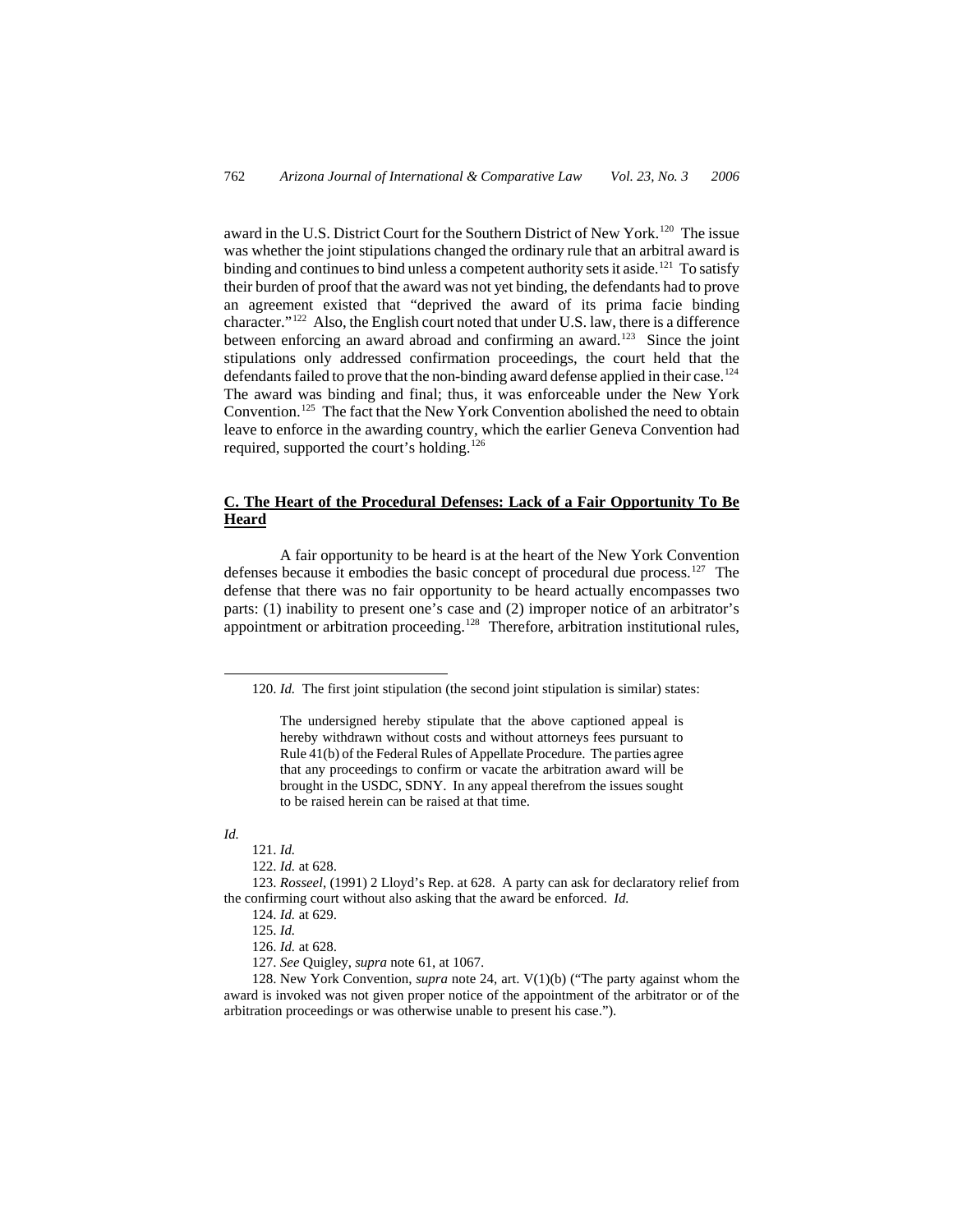such as those of the International Chamber of Commerce, also include this defense.<sup>[129](#page-16-0)</sup> It is important to note, however, that the provision only considers whether a party received notice and was able to present its case rather than the entirety of the law of procedural due process.[130](#page-16-1) Like the other procedural defenses, a party's failure to object that it did not receive proper notice or that it was unable to present its case waives that objection at the proceedings to enforce the award.<sup>[131](#page-16-2)</sup> Otherwise, allowing the objection would "violate the goal and purpose of the [New York] Convention, that is, the summary procedure to expedite the recognition and enforcement of arbitration awards."[132](#page-16-3) Nevertheless, because an enforcing court can review the procedural due process of the arbitration, it can ensure the dispute was fairly resolved by an impartial arbitration panel.<sup>[133](#page-16-4)</sup> In other words, this two-part defense is a way for parties to challenge the award when they believe that the panel has treated them unfairly.<sup>[134](#page-16-5)</sup>

 Three circumstances can prevent a party from being able to present its case.[135](#page-16-6) First, if the party opposing enforcement was not present at the arbitration proceeding either by choice or lack of notice, the party might argue that it did not have an opportunity to appear at the arbitration proceeding.<sup>[136](#page-16-7)</sup> Second, the arbitration panel may not have allowed the party opposing enforcement the opportunity to present evidence.<sup>[137](#page-16-8)</sup> Third, this defense may arise if the arbitration panel did not allow the party opposing enforcement an opportunity to object to the arbitration

 $\overline{a}$ 

<span id="page-16-0"></span><sup>129.</sup> von Mehren, *supra* note 13, at 160. Article 15(2) of the International Chamber of Commerce 1998 Rules provides: "In all cases, the Arbitration Panel shall act fairly and impartially and ensure that each party has a reasonable opportunity to present its case." *Id.*

<span id="page-16-1"></span><sup>130.</sup> Kirill P. Strounnikov, *Pre-Appearance Security Requirements for Unlicensed Reinsurers in the United States*, 7 CONN. INS. L.J. 465, 489 (2001).

<sup>131.</sup> *E.g.*, Choi, *supra* note 6, at 210.

<span id="page-16-3"></span><span id="page-16-2"></span><sup>132.</sup> Int'l Standard Elec. Corp. v. Bridas Sociedad Anonima Petrolera, Industrial y Comerical, 745 F. Supp. 172, 180 (S.D.N.Y. 1990) (citing Imperial Ethiopian Gov't v. Baruch-Foster Corp., 535 F.2d 334, 335 (5th Cir. 1976)).

<span id="page-16-4"></span><sup>133.</sup> Sigvard Jarvin, *To What Extent Are Procedural Decisions of Arbitrators Subject to Court Review?*, *in* IMPROVING THE EFFICIENCY OF ARBITRATION AGREEMENTS AND AWARDS:40 YEARS OF APPLICATION OF THE NEW YORK CONVENTION 366, 366-68 (Albert Jan van den Berg ed., 1999).

<sup>134.</sup> *Cf*. von Mehren, *supra* note 13, at 160.

<span id="page-16-6"></span><span id="page-16-5"></span><sup>135.</sup> Osamu Inoue, *The Due Process Defense to Recognition and Enforcement of Foreign Arbitral Awards in United States Federal Courts: A Proposal for a Standard*, 11 AM. REV. INT'L ARB. 247, 249 (2000).

<span id="page-16-7"></span><sup>136.</sup> *Id.* For instance, in *Biotronik Mess-und Therapiegeraete GmbH & Co. v. Medford Medical Instrument Co.*, 415 F. Supp. 133, 140 (D.N.J. 1976), the party opposing enforcement refused to appear at arbitration based on its interpretation of the merits. Inoue, *supra* note 135, at 249.

<span id="page-16-8"></span><sup>137.</sup> Inoue, *supra* note 135, at 249.For instance, in *Generica Ltd. v. Pharmaceutical Basics, Inc.,* 125 F.3d 1123, 1129 (7th Cir. 1997), the arbitration panel did not allow the party opposing enforcement to cross-examine a witness. Inoue, *supra* note 135, at 249.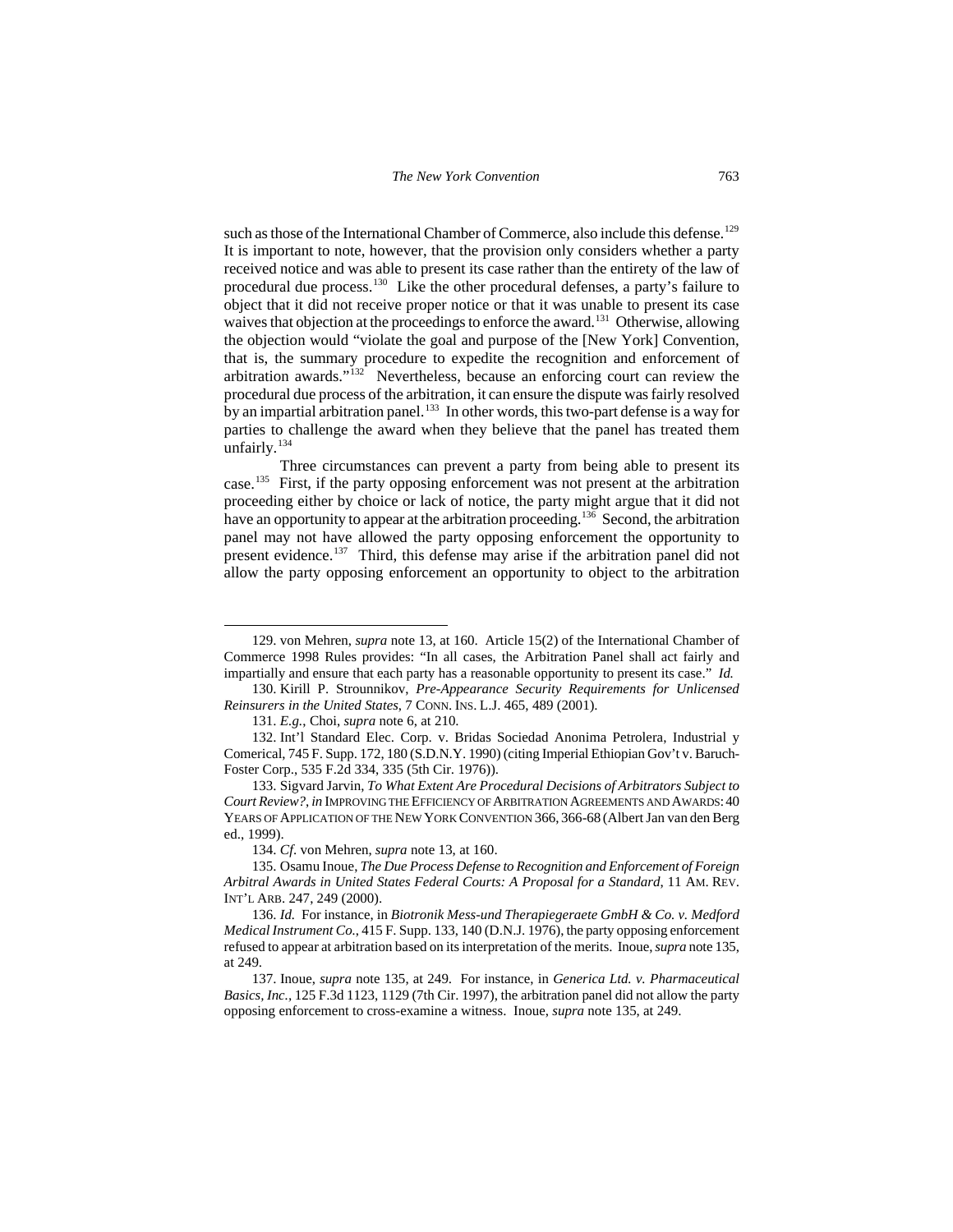panel's procedural rulings.<sup>[138](#page-17-0)</sup> The courts tend to reject these arguments in favor of the arbitrators' discretion in the arbitration procedures.<sup>[139](#page-17-1)</sup>

 The concepts of reasonableness and adequacy govern decisions on proper notice.[140](#page-17-2) When deciding the law that applies to due process objections, the enforcing court applies the enforcing state's standards of due process.<sup>141</sup> For instance, U.S. law requires that "the opportunity to be heard [occur] at a meaningful time and in a meaningful manner.<sup>3[142](#page-17-4)</sup> Regardless of which procedural due process standard courts use to evaluate the objection, courts tend to adopt a non-interventionist attitude—they will not intervene unless absolutely necessary.<sup>[143](#page-17-5)</sup> This deference allows arbitrators to balance efficiency and due process in a manner appropriate to the circumstances of the case.<sup>[144](#page-17-6)</sup>

# 1. Cases in Which U.S. and English Courts Rejected the Due Process Defense

 Although often used, the defense of a lack of opportunity to be heard is usually not successful.[145](#page-17-7) In *Fitzroy Engineering, Ltd. v. Flame Engineering, Inc.*, the party opposing enforcement complained that a conflict of interest between its attorney and the other party undermined the award's validity.[146](#page-17-8) Nonetheless, the court confirmed the award.<sup>[147](#page-17-9)</sup> Fitzroy Engineering and Flame Engineering entered into a contract whereby Flame, as the subcontractor, would provide and install the incinerator for the Auckland International Airport on behalf of Fitzroy, the general contractor.<sup>[148](#page-17-10)</sup> After disputes arose over flaws in the system and the parties' attempts to settle their disputes failed, Fitzroy asked for arbitration in accordance with the

 $\overline{\phantom{a}}$ 

<span id="page-17-0"></span><sup>138.</sup> Inoue, *supra* note 135, at 254. For instance, in *International Standard Electric Corp. v. Bridas Sociedad Anonima Petrolera, Industrial y Commercial*, 745 F. Supp. 172, 180 (S.D.N.Y. 1990), the opposing party did not adequately object when the arbitrator appointed an expert. Inoue, *supra* note 135, at 254.

<sup>139.</sup> Inoue, *supra* note 135, at 253.

<sup>140.</sup> Thomas, *supra* note 42, at 35.

<span id="page-17-3"></span><span id="page-17-2"></span><span id="page-17-1"></span><sup>141.</sup> Fitzroy Eng'g, Ltd. v. Flame Eng'g, Inc., No. 94-C-2029, 1994 U.S. Dist. LEXIS 17781, at \*15-16 (N.D. Ill. Dec. 2, 1994) (quoting Parsons & Whittemore Overseas Co. v. Societe Generale de L'Industrie du Papier (RAKTA), 508 F.2d 969, 974 (2d Cir. 1974)).

<span id="page-17-10"></span><span id="page-17-9"></span><span id="page-17-8"></span><span id="page-17-7"></span><span id="page-17-6"></span><span id="page-17-5"></span><span id="page-17-4"></span><sup>142.</sup> Mathews v. Eldridge, 424 U.S. 319, 333 (1976) (internal citations omitted) (quoting Armstrong v. Manzo, 380 U.S. 545, 552 (1965)).

<sup>143.</sup> Jarvin, *supra* note 133, at 382.

<sup>144.</sup> Fortier, *supra* note 9, at 399.

<sup>145.</sup> von Mehren, *supra* note 13, at 161.

<sup>146.</sup> *Fitzroy*, 1994 U.S. Dist. LEXIS 17781, at \*6.

<sup>147.</sup> *Id.* at \*16-17.

<sup>148.</sup> *Id.* at \*1.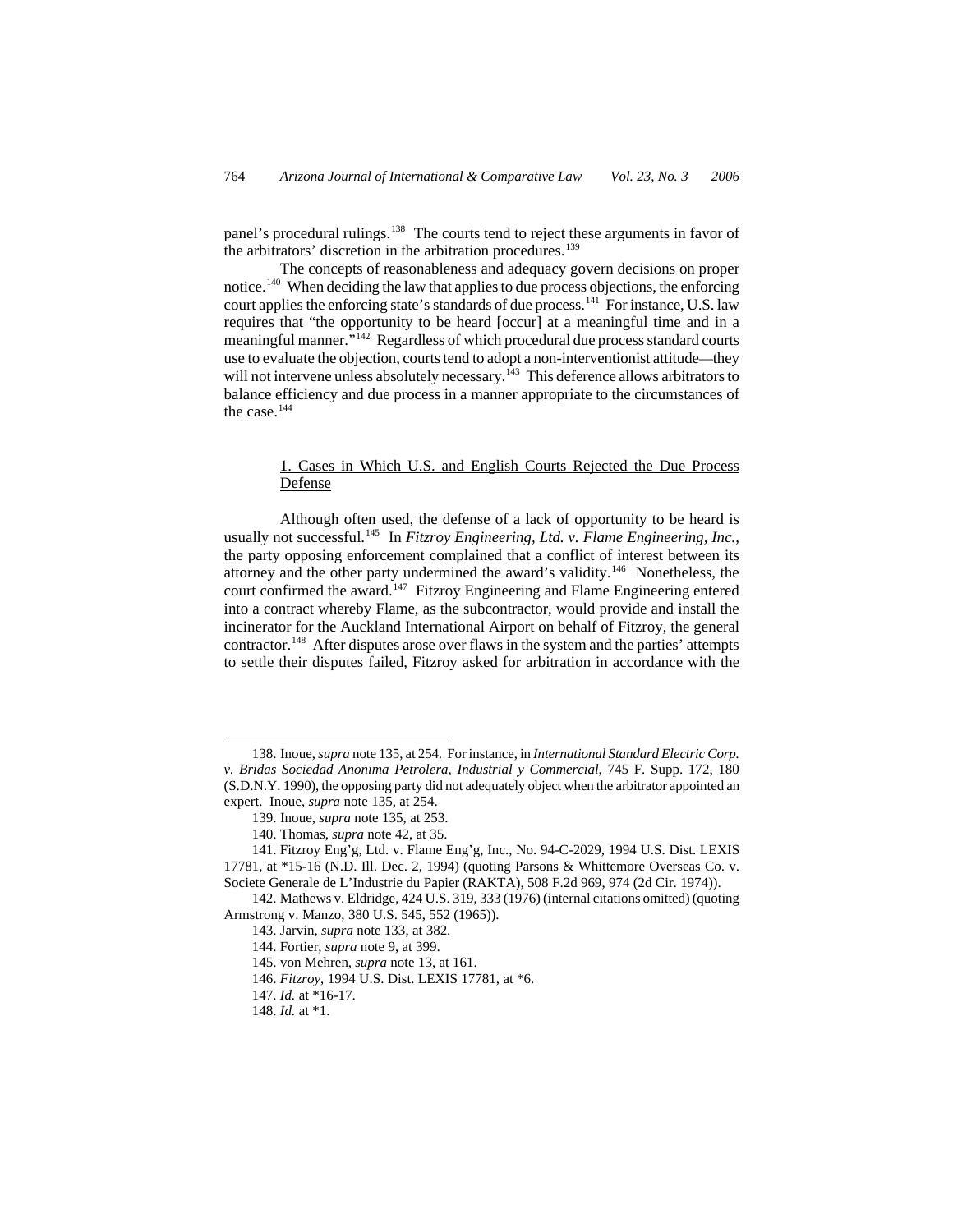arbitration clause in the contract.<sup>[149](#page-18-0)</sup> As a result, Flame hired the firm of Bell Gully to represent it at the arbitration proceeding.<sup>[150](#page-18-1)</sup> Bell Gully told Flame that no conflict of interest existed, but, after the arbitration, Flame discovered that Bell Gully had previously represented the incinerator-operating company in unrelated claims.<sup>[151](#page-18-2)</sup> Flame argued that this conflict not only caused Bell Gully to dismiss a potential defense based on the operating company's misuse of the incinerator, but it also led to Flame not appearing in front of the arbitrator.<sup>[152](#page-18-3)</sup> The court rejected these two arguments, stating that the defense of a party's inability to present its case<sup>[153](#page-18-4)</sup> should be narrowly construed.<sup>[154](#page-18-5)</sup> The court's rule requires the party to show that (1) an actual conflict existed and (2) the conflict affected the outcome of the arbitration before the court will consider vacating the arbitral award.<sup>[155](#page-18-6)</sup> The court found that Flame was unable to present any evidence to satisfy this two-prong test.<sup>[156](#page-18-7)</sup> Flame had proper notice of the proceedings and thus had no reason for failing to appear.<sup>[157](#page-18-8)</sup> Also, the connection between Flame's attorney and the operating company was tenuous.<sup>[158](#page-18-9)</sup>

The defense is also mostly unsuccessful in English courts.<sup>[159](#page-18-10)</sup> In a 1999 English case, Omnium de Traitement et de Valorisation ("OTV") argued, among other things, that it was unable to present its case.[160](#page-18-11) OTV based this argument on two facts: (1) the second arbitrator who took over following the resignation of the initial arbitrator decided not to hear the oral evidence, and (2) the second arbitrator held only a short hearing to take closing submissions before making his decision.<sup>[161](#page-18-12)</sup> The court found that no evidence supported OTV's arguments.<sup>[162](#page-18-13)</sup> First, the initial arbitrator heard all the witnesses and took notes of the evidence.[163](#page-18-14) Second, neither

-

158. *Fitzroy*, 1994 U.S. Dist. LEXIS 17781, at \*13.

159. *E.g.,* Irvani v. Irvani, (2000) 1 Lloyd's Rep. 412, 426 (C.A.) (Eng.).

<span id="page-18-1"></span><span id="page-18-0"></span><sup>149.</sup> *Id.* at \*2-\*3. The parties in *Fitzroy* agreed to submit disputes arising from the contract to arbitration and that the laws of New Zealand would govern the interpretation of the contract. *Id.* at \*2.

<sup>150.</sup> *Id.* at \*3.

<sup>151.</sup> *Id.* at \*3, \*6.

<sup>152.</sup> *Fitzroy*, 1994 U.S. Dist. LEXIS 17781, at \*4, \*14.

<span id="page-18-4"></span><span id="page-18-3"></span><span id="page-18-2"></span><sup>153.</sup> In this case, Flame claimed that it did not have the opportunity to be heard in front of the arbitrator. *Id*.

<span id="page-18-6"></span><span id="page-18-5"></span><sup>154.</sup> *Id.* at \*16 (quoting Biotronik Mess-und Therapiegeraete GmbH & Co. v. Medford Med. Instrument Co., 415 F. Supp. 133, 139 (D.N.J. 1976), and Parsons & Whittemore Overseas Co. v. Societe Generale de L'Industrie du Papier (RAKTA), 508 F.2d 969, 976 (2d Cir. 1974)).

<sup>155.</sup> *Id.*

<sup>156.</sup> *Id.*

<sup>157.</sup> *Id.* at \*16-17.

<span id="page-18-14"></span><span id="page-18-13"></span><span id="page-18-12"></span><span id="page-18-11"></span><span id="page-18-10"></span><span id="page-18-9"></span><span id="page-18-8"></span><span id="page-18-7"></span><sup>160.</sup> Omnium de Traitement et de Valorisation S.A. (OTV) v. Hilmarton Ltd., (1999) 2 Lloyd's Rep. 222, 225 (Q.B.D. Comm. Ct.) (Eng.).

<sup>161.</sup> *Id.*

<sup>162.</sup> *Id.* at 226.

<sup>163.</sup> *Id.* at 225.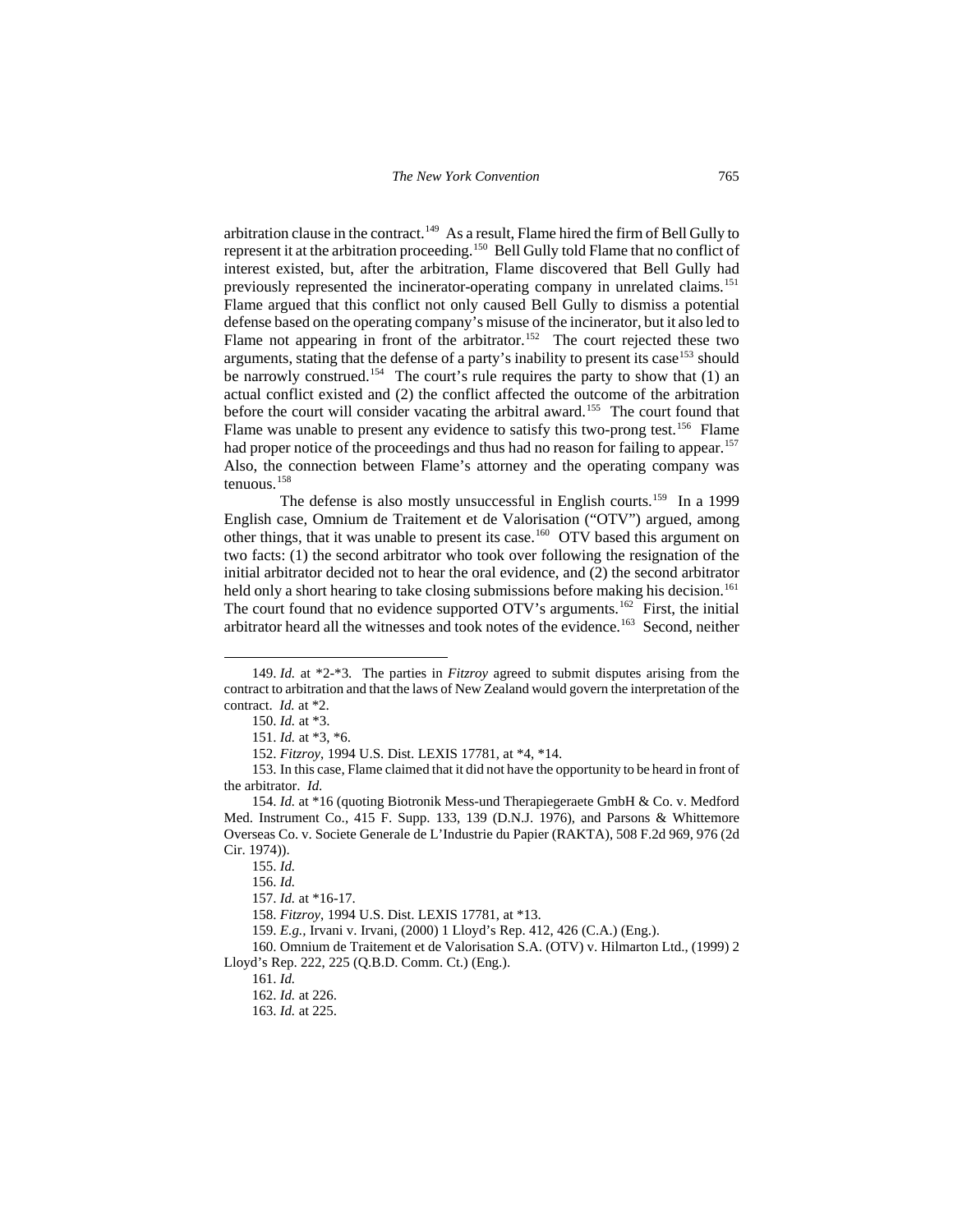OTV nor Hilmarton, the enforcing party, asked to supplement its evidence.[164](#page-19-0) Third, neither party alleged new facts after the appointment of the second arbitrator.<sup>[165](#page-19-1)</sup> Lastly, the second arbitrator based his procedural decisions on the need for procedural economy and efficiency.<sup>[166](#page-19-2)</sup> The court noted that with complaints of this kind (i.e., inability to present one's case), "a careful reading of the award itself" would indicate whether a due process violation affected the award; by looking at the arbitrator's reasoning for the award, the court can easily determine if either fact or law supported the award.<sup>[167](#page-19-3)</sup> If there is support for the award, it is unlikely that a court will find that one of the parties was unable to present its case.<sup>[168](#page-19-4)</sup> Therefore, when a party alleges it could not present its case, both U.S. and English courts will examine if this defense actually affected the outcome.<sup>[169](#page-19-5)</sup>

# 2. Cases in Which U.S. and English Courts Accepted the Due Process Defense

 In *Iran Aircraft Industries v. Avco,* a U.S. court refused to enforce an award because one of the parties was unable to present its case.<sup>[170](#page-19-6)</sup> Avco entered into several contracts with Iran Aircraft in which Avco agreed to repair and replace several helicopter engines.<sup>[171](#page-19-7)</sup> After the Iranian Revolution of 1978-1979, however, Avco and Iran Aircraft disputed over whether Avco performed and whether Iran paid.[172](#page-19-8) As a result of the Algiers Accords between the United States and Iran, $17\overline{3}$  all existing disputes went to binding arbitration with the Iran-U.S. Claims Tribunal at The Hague.<sup>[174](#page-19-10)</sup> At a pre-hearing conference, Avco asked the Tribunal for guidance on the appropriate methods for proving its claims since the proof involved voluminous invoices.[175](#page-19-11) The Tribunal told Avco that it could submit audited accounts of its invoices rather than the invoices themselves.<sup>[176](#page-19-12)</sup> After Avco submitted the audited

<span id="page-19-1"></span><span id="page-19-0"></span>-

<span id="page-19-6"></span><span id="page-19-5"></span><span id="page-19-4"></span><span id="page-19-3"></span><span id="page-19-2"></span>169. *See generally id.*; Fitzroy Eng'g, Ltd. v. Flame Eng'g, Inc., No. 94-C-2029, 1994 U.S. Dist. LEXIS 17781, at \*16 (N.D. Ill. Dec. 2, 1994).

170. Iran Aircraft Indus. v. Avco Corp., 980 F.2d 141, 146 (2d Cir. 1992).

<span id="page-19-9"></span><span id="page-19-8"></span><span id="page-19-7"></span>173. The United States and Iran agreed to the Algiers Accords, which provided for the release of hostages seized at the American Embassy in Tehran. *Id.*

<span id="page-19-12"></span><span id="page-19-11"></span><span id="page-19-10"></span>174. *Id.* at 142-43 n.4. The Claims Settlement Declaration of the Algiers Accords vested the Tribunal with jurisdiction to hear "official claims arising out of contractual arrangements between them for the purchase and sale of goods and services," and "dispute[s] as to the interpretation or performance of any provision" of the General Declaration." *Id.* at 143 n.4.

175. *Id.* at 143.

176. *Iran Aircraft*, 980 F.2d at 143.

<sup>164.</sup> *Id.*

<sup>165.</sup> *Id.*

<sup>166.</sup> *OTV*, (1999) 2 Lloyd's Rep. at 225.

<sup>167.</sup> *Id.*

<sup>168.</sup> *See generally id.*

<sup>171.</sup> *Id.* at 142.

<sup>172.</sup> *Id.*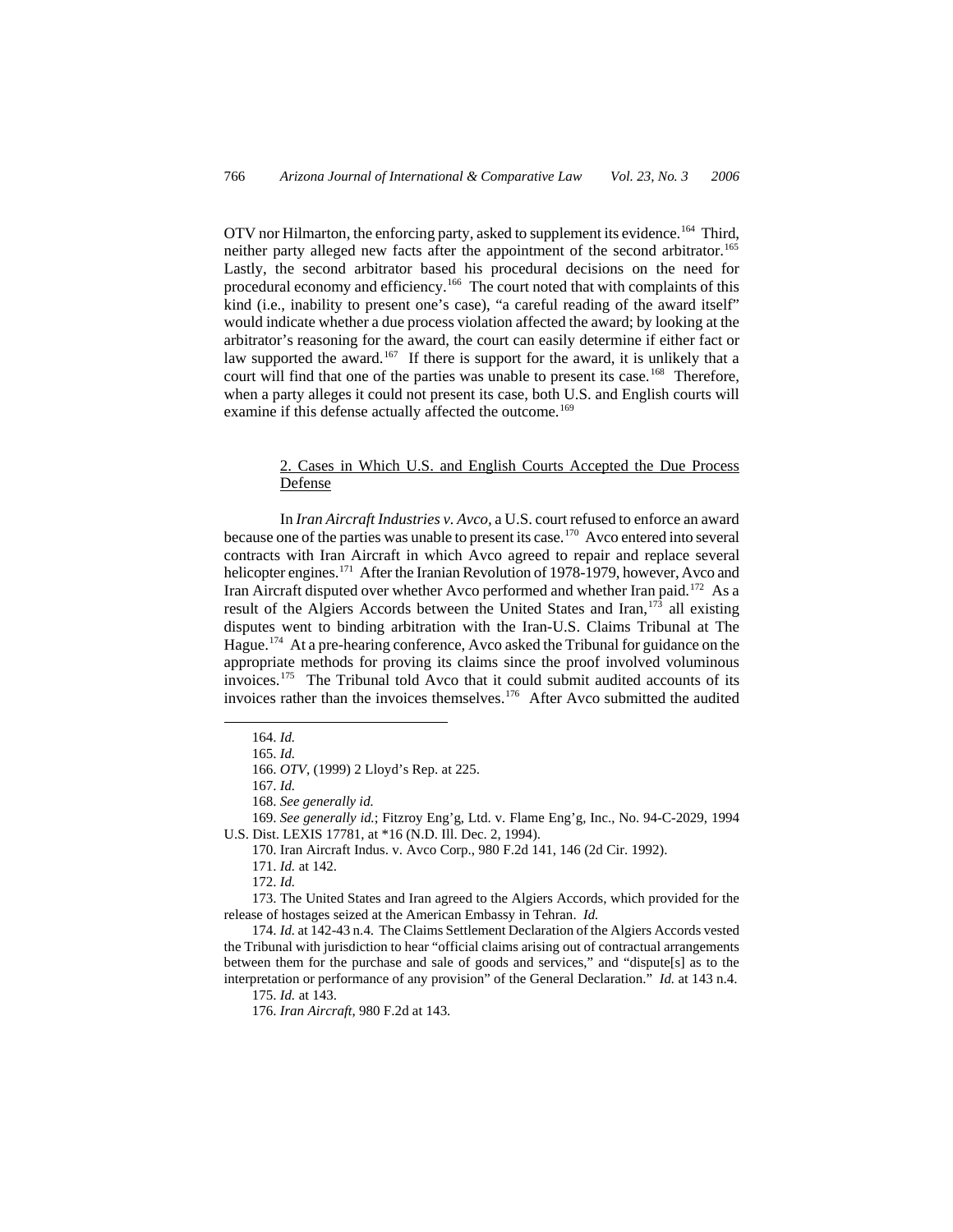accounts of its invoices, one of the judges from the Tribunal resigned and was replaced.[177](#page-20-0) Thereafter, a hearing on the merits was held at which Avco was asked about the audited accounts, but was not asked to produce the actual invoices.<sup>[178](#page-20-1)</sup> During its deliberation, the Tribunal refused to consider Avco's submission of the audited accounts.<sup>[179](#page-20-2)</sup> As a result, the Tribunal rejected Avco's claim.<sup>[180](#page-20-3)</sup> When Iran Aircraft attempted to enforce the award in a U.S. district court, Avco raised the defense that it was unable to present its case to the Tribunal.<sup>[181](#page-20-4)</sup> The district court agreed with Avco and refused to enforce the award.<sup>[182](#page-20-5)</sup> The U.S. Court of Appeals for the Second Circuit affirmed the refusal, finding that Avco did not have the opportunity to present its claims in a meaningful manner as required by U.S. procedural due process laws because the Tribunal had misled Avco into thinking that it had used a proper method to prove its case.<sup>[183](#page-20-6)</sup>

 The dissent argued that this defense should be narrowly construed since due process only requires that the parties have proper notice and an opportunity to respond.[184](#page-20-7) The dissent maintained that because Avco had notice of the replacement judge's concerns about the proof and could have brought the actual invoices to the arbitration proceedings, Avco was able to present its case.<sup>[185](#page-20-8)</sup> This case demonstrates that, at least in the United States, "due process rights are [still] entitled to full force under the [New York] Convention as defenses to enforcement" even when narrowly construed.<sup>[186](#page-20-9)</sup>

 English courts also seriously consider claims of due process violations.[187](#page-20-10) In *Irvani v. Irvani*, two brothers, Ali and Bahman, orally created a partnership, which later ended due to Ali's addiction to heroin.<sup>[188](#page-20-11)</sup> After the termination, disputes arose over the distribution of partnership assets.[189](#page-20-12) Ali and Bahman agreed to arbitrate the

<span id="page-20-3"></span><span id="page-20-2"></span><span id="page-20-1"></span><span id="page-20-0"></span>-

183. *Id.* at 146.

185. *Id.* at 147-48.

<span id="page-20-9"></span><span id="page-20-8"></span><span id="page-20-7"></span><span id="page-20-6"></span><span id="page-20-5"></span><span id="page-20-4"></span>186. *Id.* at 145-46 (internal citations omitted) (quoting Parsons & Whittemore Overseas Co. v. Societe Generale de L'Industrie du Papier (RAKTA), 508 F.2d 969, 975-76 (2d Cir. 1974)).

187. *E.g.*, Irvani v. Irvani, (2000) 1 Lloyd's Rep. 412, 426 (C.A.) (Eng.).

<span id="page-20-11"></span><span id="page-20-10"></span>188. *Id.* at 414-15. The partnership was to develop various real estate and commercial ventures in the United States and abroad. *Id.*

<span id="page-20-12"></span>189. *Id.* When the partnership began to encounter problems, Bahman took full control over the partnership's assets, but Ali continued to contribute funds to the partnership. *Id.* Also, Ali continued to refer corporate opportunities, such as the Softblox Investment, to Bahman. *Id.* One dispute was regarding whether Ali should receive some of the assets from the Softblox Investment. *Id.*

<sup>177.</sup> *Id.* at 144.

<sup>178.</sup> *Id.*

<sup>179.</sup> *Id.*

<sup>180.</sup> *Id.*

<sup>181.</sup> *Id.* at 145.

<sup>182.</sup> *Iran Aircraft*, 980 F.2d at 142.

<sup>184.</sup> *Id.* at 147 (Cardamone, J., dissenting).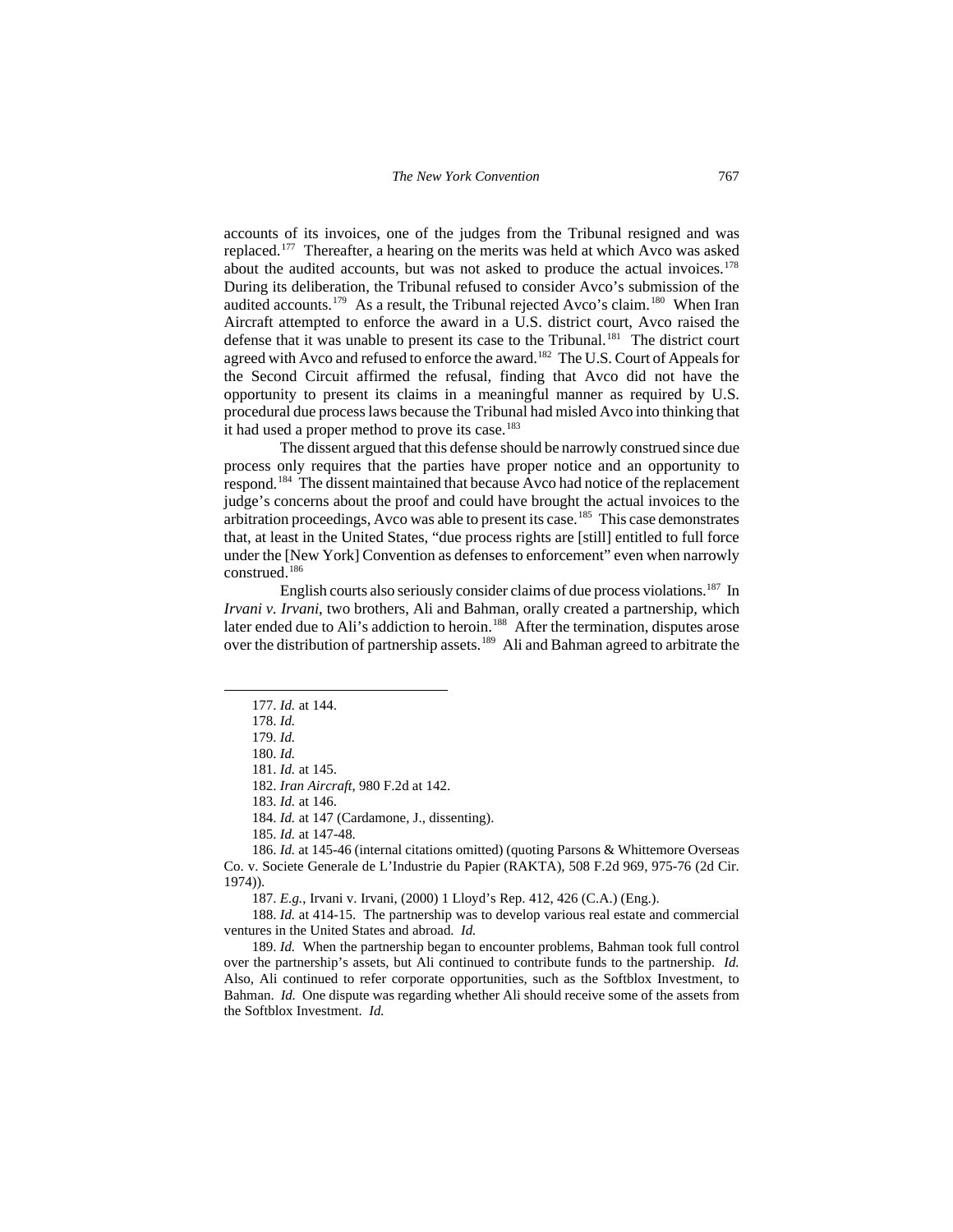disputes with their sister, Mrs. Khosrowshahi, as the sole arbitrator.<sup>[190](#page-21-0)</sup> After Mrs. Khosrowshahi ruled in favor of Bahman,[191](#page-21-1) Ali filed a lawsuit against Bahman in the U.S. District Court for the Northern District of Georgia to dissolve the partnership and distribute assets.<sup>[192](#page-21-2)</sup> While the case was pending, Bahman brought a suit in the English courts to obtain a definitive statement on the arbitral award to use in his motion to dismiss in the U.S. proceedings.<sup>[193](#page-21-3)</sup> As one of his defenses, Ali argued that he was unable to present his case in front of Mrs. Khosrowshahi.<sup>[194](#page-21-4)</sup> The appellate court first noted that the meaning of the phrase "otherwise unable to present his case" in the New York Convention should have an international meaning since it is in an international document.<sup>[195](#page-21-5)</sup> The court then found that Mrs. Khosrowshahi's conclusions regarding the distribution of assets were neither based on reason nor

#### *The Partnership Agreement*

I have found the principle of unlimited partner withdrawals, regardless of the individual contributions, to be invalid. Similarly, the so called new worth equalisation is not supported by facts. I would like to state that these principles are contrary to common business practice and common sense and I do not accept the partnership was entered into on this basis. The principle which I have followed in this arbitration is equal contribution, equal exposure and equal right to profits from joint activities.

#### *Okabashi Liquidation*

I have examined the accounts and circumstances of the liquidation of the Okabashi business and have found that this was conducted fairly and in a business like fashion and [Ali] does not have any claim to results of the work-out.

#### *Softblox (I) Investment*

Since [Ali] did not put any funds into the Softblox Investment, he would not have been exposed to potential losses and cannot be treated as a participant in profits.

### <span id="page-21-2"></span>*Id.*

1

192. *Id.* at 414, 421. Ali claimed that when he entered into the arbitration agreement, he was not competent due to his substance abuse. *Id.* at 414. He further asserted that his sister was biased toward Bahman. *Id.*

<span id="page-21-3"></span>193. *Irvani*, (2000) 1 Lloyd's Rep. at 414, 426. The English court treated Bahman's request for a declaration as a request to recognize and enforce the award under the New York Convention. *Id.*

<span id="page-21-5"></span><span id="page-21-4"></span>194. *Id.* at 426. Ali's argument was partially based on his belief that his father was influencing his sister to rule against him. *Id.*

195. *Id.*

<span id="page-21-1"></span><span id="page-21-0"></span><sup>190.</sup> *Id.* at 417. The arbitration agreement provided that "[a]ny decision rendered by the Arbitrator is absolutely enforceable in the courts of law having jurisdiction over the arbitrating parties." *Id.*

<sup>191.</sup> *Id.* at 420. Specifically, the arbitral award rendered by Mrs. Khosrowshahi read: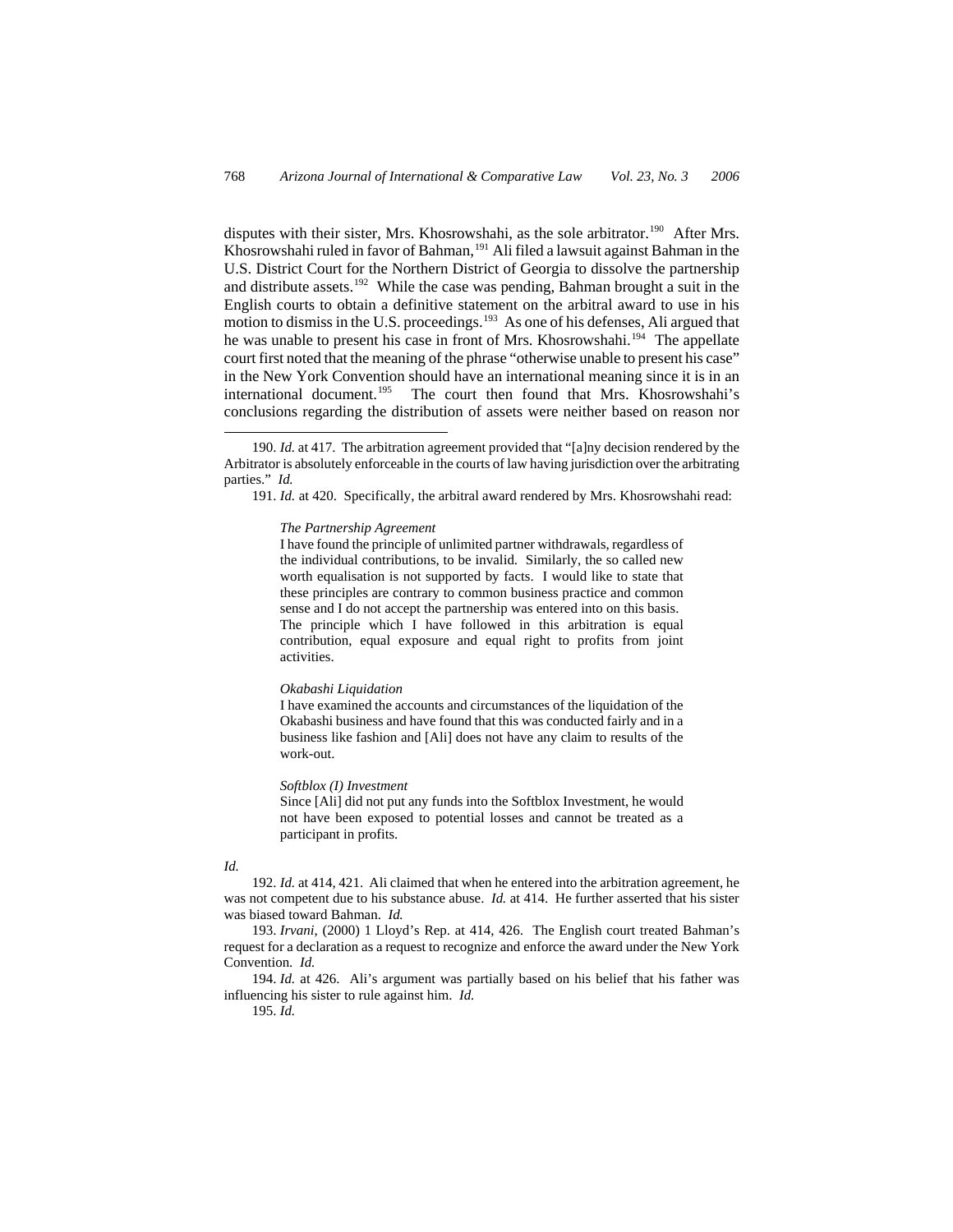based on information available to Ali.<sup>[196](#page-22-0)</sup> The court pointed to the insufficient record and questioned how much information Ali had about the business or about the details of the conversations between the parties at the arbitration meeting.<sup>[197](#page-22-1)</sup> Although some evidence demonstrated that Ali had not taken advantage of all the due process opportunities available to him, the court could not be certain without further investigation.<sup>[198](#page-22-2)</sup> Because of the insufficient record, the court gave Ali the benefit of the doubt and quashed the lower court's finding of a valid and binding arbitral award[.199](#page-22-3) Despite the quashing of the award, the holding gave Bahman the option to go back to the lower court to seek a declaration to uphold the arbitral award.[200](#page-22-4) Rather than relying on direct evidence that Ali was unable to present his case, the court based its decision on the *lack of evidence* that Ali was able to present his case.[201](#page-22-5) This reasoning appears to contradict the requirement that the burden of proof is upon the party presenting the defense to show that he was unable to present his case.<sup>[202](#page-22-6)</sup> Thus, instead of construing the due process defense narrowly, the court seems to have construed the defense liberally to ensure that the arbitrator did not violate Ali's due process rights.

## **D. The Five Procedural Defenses Summarized**

 Arbitration allows parties to choose which procedural law should govern their disputes. In order to enforce the parties' choices, the New York Convention's five procedural defenses provide minimum due process protections. First, the arbitration agreement must be valid. Because of the separability doctrine, arbitration agreements will more likely be valid even if the underlying contract is invalid. Second, the arbitral award should only cover matters under the scope of the arbitration agreement. Third, the arbitration panel should be composed according to the arbitration agreement, and the panel should use the proper procedure during the arbitration proceedings. Fourth, the arbitral award must be binding before a court will enforce it. Lastly, the parties must have a fair opportunity to be heard. If any of these procedural elements are violated, the party opposing enforcement may raise the relevant procedural defense. In deciding the claim, the enforcing court, whether a

-

<span id="page-22-1"></span><span id="page-22-0"></span><sup>196.</sup> *Id.* The conclusions were regarding the Okabashi business and the Softblox investment. *Id.*

<sup>197.</sup> *See id.*

<sup>198.</sup> *Id.* at 426.

<sup>199.</sup> *Irvani*, (2000) 1 Lloyd's Rep. at 426-27.

<span id="page-22-4"></span><span id="page-22-3"></span><span id="page-22-2"></span><sup>200.</sup> *Id.* at 427. Bahman informed the court that he would not seek to retry the case if the court found that the award was not valid and binding. *Id.* Also, should Mrs. Khosrowshahi preside as the arbitrator again for Ali and Bahman, the court suggested that she take the court's decision into consideration. *Id.*

<sup>201.</sup> *See id.* at 426.

<span id="page-22-6"></span><span id="page-22-5"></span><sup>202.</sup> *See* von Mehren, *supra* note 13, at 158; Rosseel N.V. v. Oriental Commercial & Shipping Co. (U.K.) Ltd., (1991) 2 Lloyd's Rep. 625, 628 (Q.B.D. Comm. Ct.) (Eng.).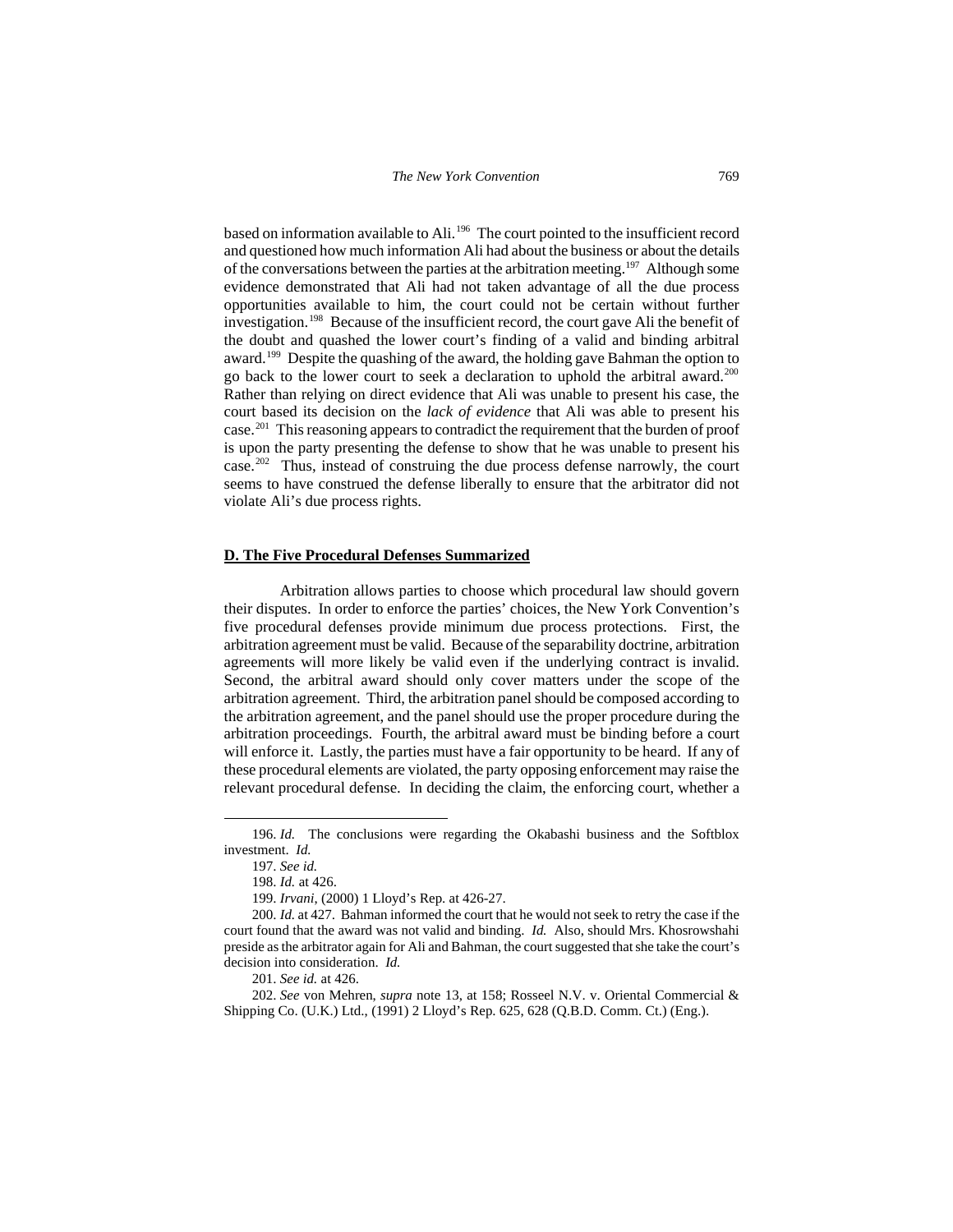U.S. court or an English court, will look to the enforcing country's notions of procedural law. Both U.S. and English courts narrowly construe the procedural defenses.

## **IV. SUBSTANTIVE DEFENSES**

# **A. Two Parts of the Substantive Defenses: Arbitrability and Public Policy**

 Unlike the procedural defenses, which only a party may raise, either a party or the enforcing court *sua sponte* may raise either of the two substantive defenses.<sup>[203](#page-23-0)</sup> One substantive defense is whether the subject matter can be arbitrated.<sup>[204](#page-23-1)</sup> This defense can occur when the enforcing court finds that the law governing the enforcing country does not allow arbitration as a way to resolve the dispute.<sup>[205](#page-23-2)</sup> For instance, in *Libyan American Oil Co. v. Socialist People's Libyan Arab Jamabirya*, the U.S. court refused to enforce the arbitral award because the subject matter of the dispute, the validity of Libya's nationalization of Libyan American Oil's petroleum rights, was not arbitrable.<sup>[206](#page-23-3)</sup> Under U.S. standards, arbitrating this dispute violated the Act of State Doctrine.<sup>[207](#page-23-4)</sup> Thus, local standards of arbitrability could determine whether a court will enforce an award.<sup>208</sup> As a result, the winning party may forum shop to find a country whose laws allow for arbitration of that dispute.<sup>[209](#page-23-6)</sup>

<span id="page-23-12"></span> The enforcing country's public policy may also provide a basis for refusal to enforce.<sup>[210](#page-23-7)</sup> Consequently, if enforcing the award would violate the enforcing country's public policy, then the enforcing court *may* vacate the award.<sup>[211](#page-23-8)</sup> On a practical basis, the public-policy defense represents both of the substantive defenses.<sup>[212](#page-23-9)</sup> Because the public-policy defense can cover a wide range of issues, parties opposing enforcement attempt to argue this defense when they have no other basis for asking the court to vacate the award.<sup>[213](#page-23-10)</sup> For this reason, many have characterized the public-policy defense as the "escape clause"<sup>[214](#page-23-11)</sup> or "safety valve"<sup>[215](#page-23-12)</sup>

1

<sup>203.</sup> New York Convention, *supra* note 24, art. V.

<span id="page-23-1"></span><span id="page-23-0"></span><sup>204.</sup> *Id.* art. V(2)(a) ("The subject matter of the difference is not capable by arbitration under the law of that country.").

<sup>205.</sup> Senger-Weiss, *supra* note 17, at 77.

<span id="page-23-3"></span><span id="page-23-2"></span><sup>206.</sup> *Id.*; Libyan Am. Oil Co. v. Socialist People's Libyan Arab Jamabirya, 482 F. Supp. 1175, 1179 (D.D.C. 1980), *vacated without opinion*, 684 F.2d 1032 (D.C. Cir. 1981).

<span id="page-23-5"></span><span id="page-23-4"></span><sup>207.</sup> Senger-Weiss, *supra* note 17, at 77. The Act of State Doctrine states that a nation's domestic actions should not be questioned in the courts of another nation. *Cf. id.*

<sup>208.</sup> Quigley, *supra* note 61, at 1070.

<sup>209.</sup> *Id.*

<span id="page-23-11"></span><span id="page-23-10"></span><span id="page-23-9"></span><span id="page-23-8"></span><span id="page-23-7"></span><span id="page-23-6"></span><sup>210.</sup> New York Convention, *supra* note 24, art. V(2)(b) ("The recognition or enforcement of the award would be contrary to the public policy of that country.").

<sup>211.</sup> *Id.*

<sup>212.</sup> von Mehren, *supra* note 13, at 167.

<sup>213.</sup> *Cf.* Senger-Weiss, *supra* note 17, at 77.

<sup>214.</sup> Cole, *supra* note 7, at 374.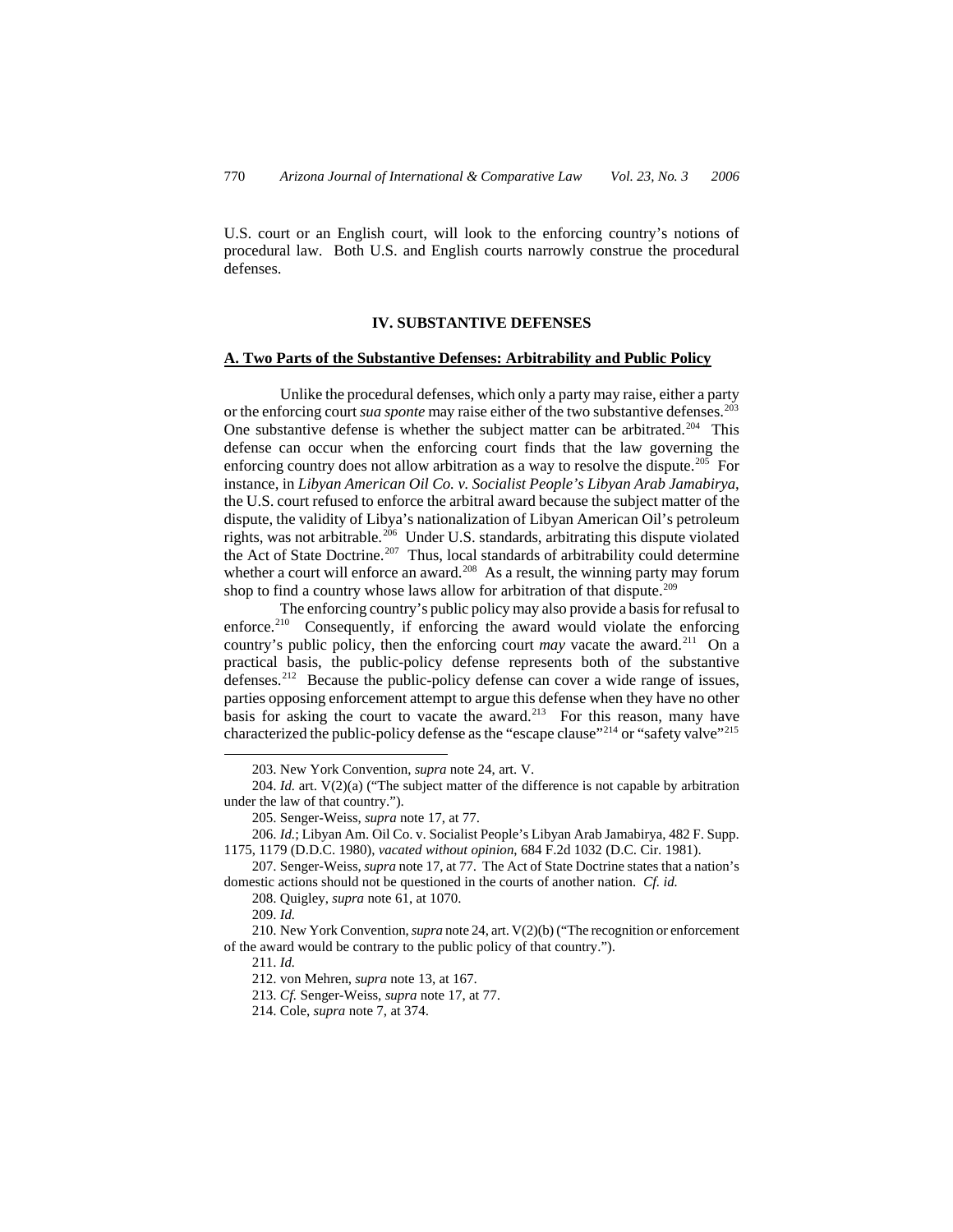of the New York Convention. Like the procedural defenses, however, enforcing courts often construe the public-policy defense narrowly<sup>216</sup> and, thus, parties arguing this defense are often unsuccessful. $217$ 

### **B. Defining Public Policy**

 Although losing parties typically default to the argument that enforcement would violate the enforcing country's public policy, $218$  they usually argue it incorrectly.[219](#page-24-3) Defining public policy thus becomes important in formulating the public-policy defense. Public policy has been defined as the "final parameter of the law that, while it is reflected in and often expressed by statutory and constitutional statements of law, also dictates either consent or constraint, permission or prohibition, when statutes and constitutions are silent."<sup>220</sup>

 Public policy has three distinct levels: domestic, international, and transnational.[221](#page-24-5) When only one country is associated with the arbitration, then the laws and standards that form the domestic public policy of that country apply.<sup>[222](#page-24-6)</sup> As an extension of domestic public policy, international public policy consists of the rules of a country's domestic public policy applied in an international context.<sup>[223](#page-24-7)</sup> When the arbitration proceedings have international elements, such as parties from different countries, enforcing courts look to international public policy.<sup>[224](#page-24-8)</sup> In other words, the enforcing court balances the interests of its own domestic public policy with the "public policy of interested nations and the needs of international

216. von Mehren, *supra* note 13, at 167.

 $\overline{\phantom{a}}$ 

<span id="page-24-1"></span><span id="page-24-0"></span>217. Andrew M. Campbell, Annotation, *Refusal to Enforce Foreign Arbitration Awards on Public Policy Grounds*, 144 A.L.R. FED. 481 (2005).

<span id="page-24-2"></span>218. Deutsche Schachtbau-und Tiefbohrgesellschaft M.B.H. (D.S.T.) v. Ras Al Khaimah Nat'l Oil Co. (Rakoil), (1987) 2 Lloyd's Rep. 246, 254 (C.A.) (Eng.) (quoting Richardson v. Mellish, (1824) 2 Bing. 229, 252 (Eng.) for the proposition that public policy "is never argued at all, but when other points fail").

<span id="page-24-3"></span>219. *See*, *e.g.*, Parsons & Whittemore Overseas Co. v. Societe Generale de L'Industrie du Papier (RAKTA), 508 F.2d 969, 974 (2d Cir. 1974) (indicating that it is incorrect to equate national policy with U.S. public policy); Belship Navigation, Inc. v. Sealift, Inc., No. 1:95-CV-02748, 1995 WL 447656, at \*6 (S.D.N.Y. July 28, 1995) (indicating that public policy and national policy are not synonymous).

<span id="page-24-4"></span>220. Mark A. Buchanan, *Public Policy and International Commercial Arbitration*, 26 AM. BUS. L.J. 511, 513 (1988).

221. *Id.*; Curtin, *supra* note 57, at 281.

<span id="page-24-8"></span><span id="page-24-7"></span><span id="page-24-6"></span><span id="page-24-5"></span>222. Curtin, *supra* note 57, at 281. For instance, when one party is from New York, the other party is from Arizona, and the subject matter of the dispute occurred in California, domestic policy would apply because there are no international components. *Id.*

224. *See* Curtin, *supra* note 57, at 281.

<sup>215.</sup> Choi, *supra* note 6, at 197. It is called the safety valve because it is subject to the enforcing country's interpretation. *Id.*

<sup>223.</sup> Buchanan, *supra* note 220, at 514.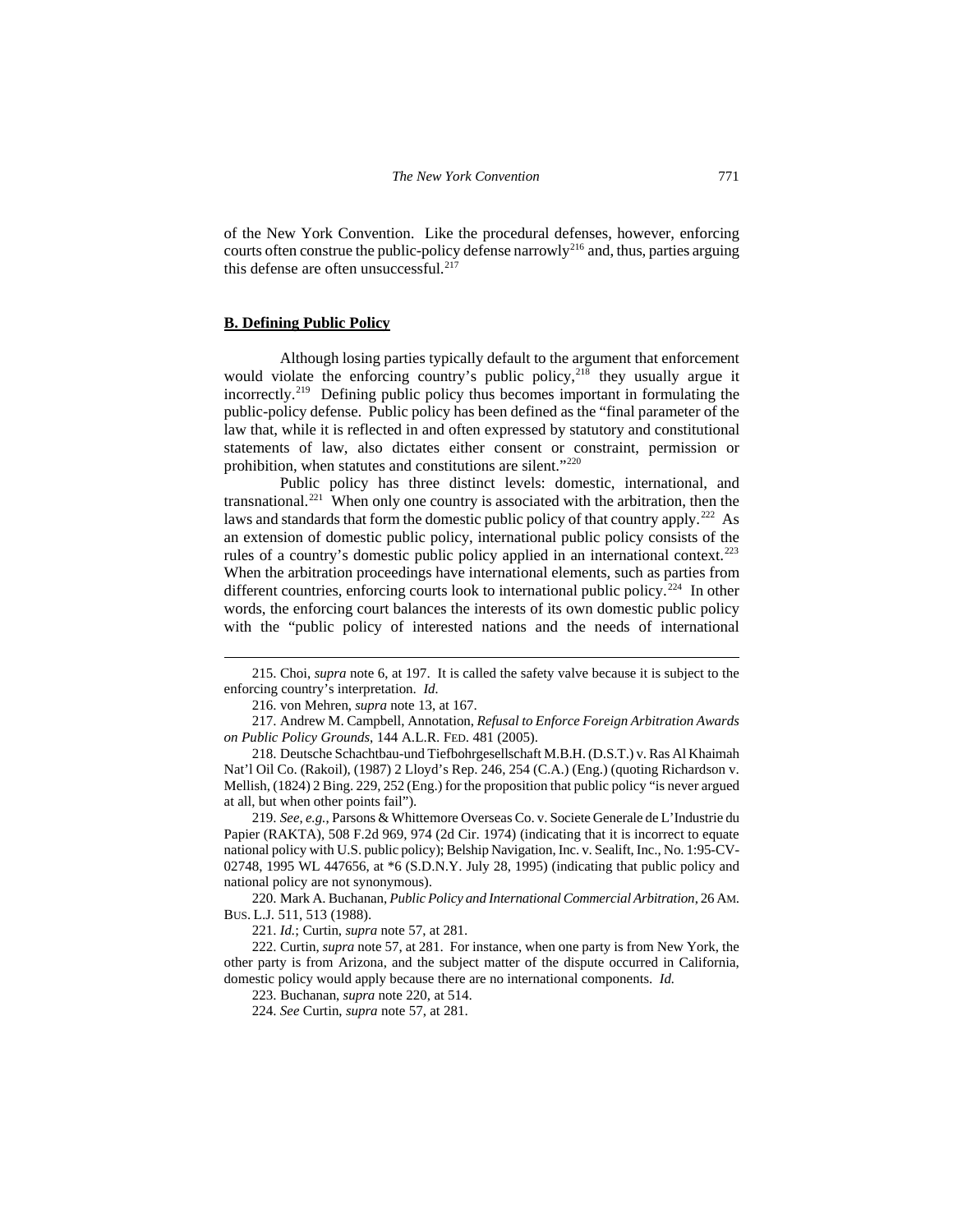commerce."[225](#page-25-0) A country's international public policy may or may not be the same as its domestic public policy.<sup>[226](#page-25-1)</sup> For instance, U.S. courts differentiate between "public" and "national" policy, which is another way of phrasing the difference between domestic and international public policy.<sup>[227](#page-25-2)</sup> Therefore, although national policy may prohibit a certain transaction, the public-policy defense "was not meant to enshrine the vagaries of international politics under the rubric of 'public policy.'"<sup>[228](#page-25-3)</sup> In practice, courts are more likely to recognize the public-policy defense if the award is domestic rather than foreign.<sup>[229](#page-25-4)</sup>

 Unlike international public policy, which relies on the laws and standards of specific countries, transnational public policy represents the international consensus on accepted norms of conduct.<sup>[230](#page-25-5)</sup> Thus, transnational public policy is more flexible than domestic and international public policy when parties do not want a particular country's laws to apply to the arbitration and to the enforcement of the arbitral award.<sup>231</sup> However, because international consensus is debatable at best.<sup>232</sup> However, because international consensus is debatable at best,  $232$ transnational public policy is unpredictable and difficult to apply.<sup>[233](#page-25-8)</sup> As a result, the New York Convention refers to the public policy of the country where enforcement is sought rather than to transnational public policy.<sup>[234](#page-25-9)</sup> In some rare instances, arbitration panels incorporate transnational public policy into their decisions so that enforcing courts have to take it into consideration when deciding whether to enforce an award.[235](#page-25-10) Even if the distinctions between these three levels of public policy are

1

<sup>225.</sup> *Id.*

<span id="page-25-1"></span><span id="page-25-0"></span><sup>226.</sup> *See* Buchanan, *supra* note 220, at 524. Brazil, for example, does not distinguish, whether in law or in practice, between domestic and international public policy. *Id.*

<sup>227.</sup> Curtin, *supra* note 57, at 282.

<span id="page-25-3"></span><span id="page-25-2"></span><sup>228.</sup> Belship Navigation, Inc. v. Sealift, Inc., No. 1:95-CV-02748, 1995 WL 447656, at \*6 (S.D.N.Y. July 28, 1995) (quoting Parsons & Whittemore Overseas Co. v. Societe Generale de L'Industrie du Papier (RAKTA), 508 F.2d 969, 974 (2d Cir. 1974)). In *Belship*, U.S. national policy prohibited dealing with Cuba, but Belship could place any arbitral award in a blocked account until relations improved with Cuba, at which time Belship could receive the award. *Id.*

<span id="page-25-4"></span><sup>229.</sup> *See* Bouzari, *supra* note 5, at 215; Robert E. Sullivan, *Dispute Resolution in International Transactions*, 951 PLI/CORP 543, 560 (1996) ("In the international context, U.S. courts have enforced a wide variety of clauses to arbitrate such disputes because of the need for more order in international business transactions, even if in the domestic context they would not be subject to arbitration.").

<span id="page-25-6"></span><span id="page-25-5"></span><sup>230.</sup> Buchanan, *supra* note 220, at 530. Sometimes the domestic public policy of various states make up the international consensus, but that is not always the case. *Id.* at 529-30.

<sup>231.</sup> *See* Curtin, *supra* note 57, at 282.

<sup>232.</sup> *See* Buchanan, *supra* note 220, at 529.

<sup>233.</sup> *See* Curtin, *supra* note 57, at 283.

<span id="page-25-10"></span><span id="page-25-9"></span><span id="page-25-8"></span><span id="page-25-7"></span><sup>234.</sup> Buchanan, *supra* note 220, at 515-16; New York Convention, *supra* note 24, art. V(2)(b) ("The recognition or enforcement of the award would be contrary to the *public policy of that country*." (emphasis added)).

<sup>235.</sup> *See* Buchanan, *supra* note 220, at 514, 530.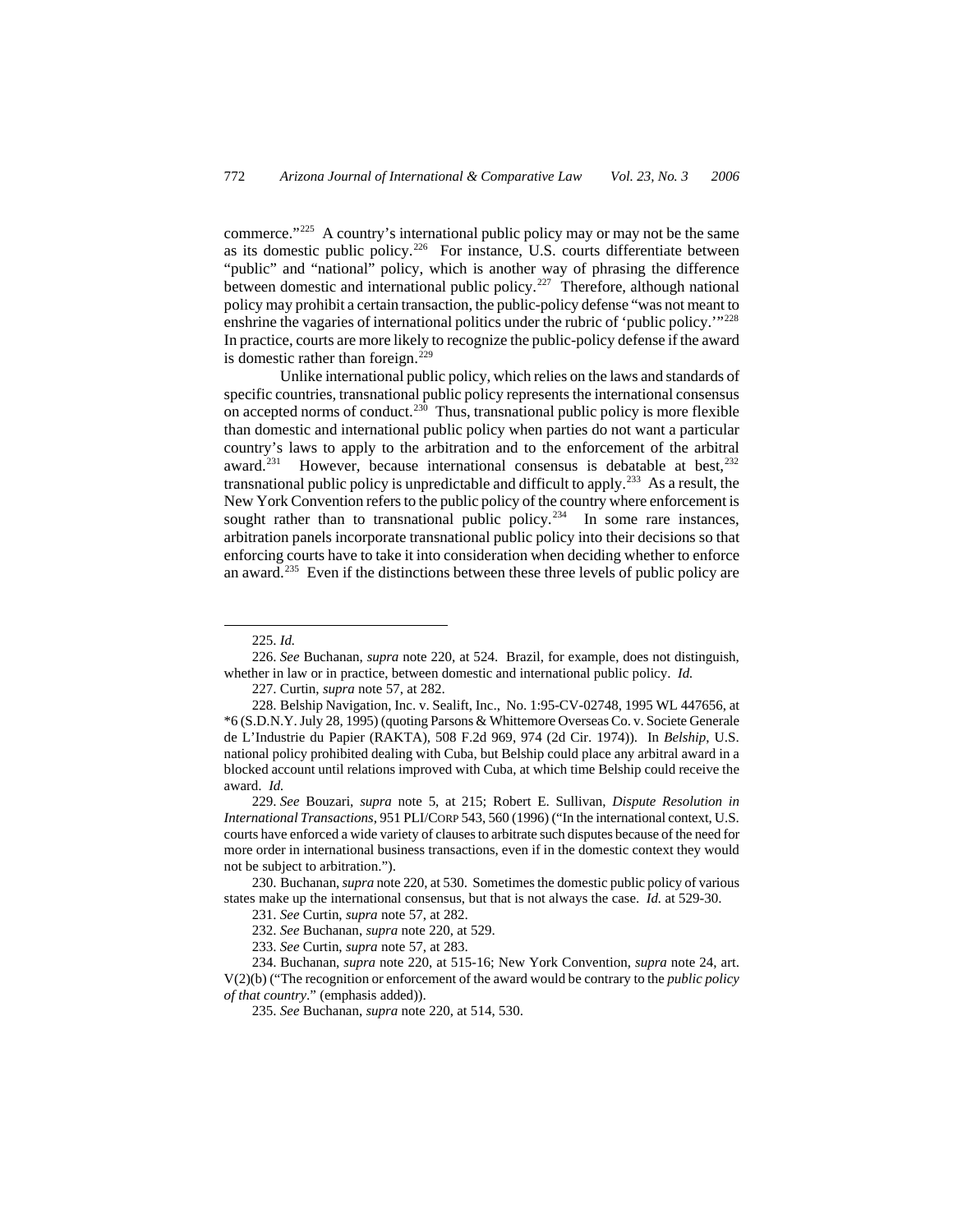not explored in actual practice generally, the distinctions are still present and may affect a party's argument.<sup>[236](#page-26-0)</sup>

### **C. U.S. and English Standards for Public Policy**

 *Parsons & Whittemore Overseas Co. v. Societe Generale de L'Industrie du Papier (RAKTA)* is the landmark U.S. public-policy case.<sup>[237](#page-26-1)</sup> Parsons, an American company, contracted to construct and manage a paperboard mill in Egypt for RAKTA, an Egyptian manufacturer.<sup>238</sup> In addition, the U.S. Agency for International Development (USAID), a branch of the U.S. State Department, would finance the project by offering RAKTA funds to purchase letters of credit in Parsons' favor.<sup>[239](#page-26-3)</sup> The contract included two relevant provisions: an arbitration clause and a force majeure clause.<sup>[240](#page-26-4)</sup> Although the work on the mill began as planned, the majority of the Parsons work crew left Egypt as a result of the Arab-Israeli Six Day War.<sup>[241](#page-26-5)</sup> The problem compounded when the Egyptian government broke diplomatic ties with the United States and ordered all Americans expelled from Egypt unless they applied and qualified for special visas.<sup>[242](#page-26-6)</sup> The dispute that led to arbitration arose as a result of Parsons invoking the force majeure clause to excuse abandoning the project.<sup>[243](#page-26-7)</sup> The arbitration tribunal held Parsons liable to RAKTA because Parsons did not make a good faith effort to secure a special visa and RAKTA would be able to finance the project even if USAID could not.<sup>[244](#page-26-8)</sup> At the enforcement stage, Parsons challenged the arbitral award by arguing, among other things, that enforcing the award would violate the public policy of the United States.<sup>[245](#page-26-9)</sup> The U.S. Court of Appeals for the Second Circuit rejected Parsons's arguments and affirmed the arbitral award.<sup>[246](#page-26-10)</sup>

 $\overline{\phantom{a}}$ 

246. *Id.* at 978.

<sup>236.</sup> *See id.* at 514-15, 531.

<span id="page-26-2"></span><span id="page-26-1"></span><span id="page-26-0"></span><sup>237.</sup> Parsons & Whittemore Overseas Co. v. Societe Generale de L'Industrie du Papier (RAKTA), 508 F.2d 969 (2d Cir. 1974); Bouzari, *supra* note 5, at 211.

<sup>238.</sup> *Parsons*, 508 F.2d at 972.

<sup>239.</sup> *Id.*

<span id="page-26-4"></span><span id="page-26-3"></span><sup>240.</sup> *Id.* The arbitration clause provided that the parties would use arbitration if any dispute arose in the course of performance. *Id.* The force majeure clause "excused delay in performance due to causes beyond [Parsons'] reasonable capacity to control." *Id.*

<span id="page-26-6"></span><span id="page-26-5"></span><sup>241.</sup> *Id.* Since the United States was the principal ally of the Israeli enemy, Egyptian hostility toward Americans was prevalent. *Id.*

<sup>242.</sup> *Id.* at 972.

<sup>243.</sup> *Id.*

<sup>244.</sup> *Parsons*, 508 F.2d at 972 n.3.

<span id="page-26-10"></span><span id="page-26-9"></span><span id="page-26-8"></span><span id="page-26-7"></span><sup>245.</sup> *Id.* at 972-73. Specifically, Parsons claimed that since the U.S. government withdrew its financial support and U.S. diplomatic ties with the Egyptian government were severed, it was required as a loyal American citizen to abandon the project. *Id.*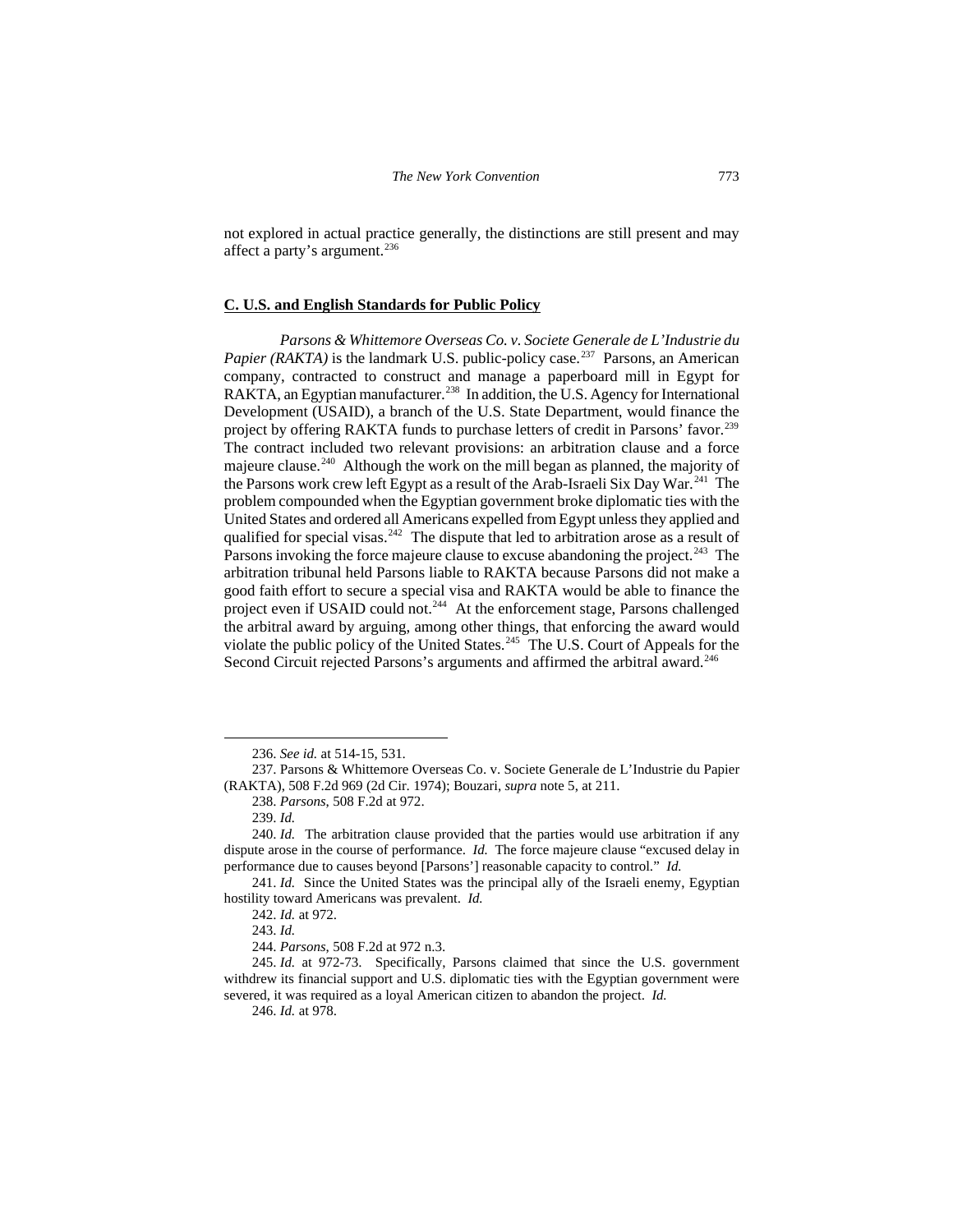According to the *Parsons* court, the public-policy defense should be narrowly construed<sup>[247](#page-27-0)</sup> lest it become a "major loophole in the [New York] Convention's mechanism for enforcement."<sup>[248](#page-27-1)</sup> Therefore, the rule states that "[e]nforcement of foreign arbitral awards may be denied . . . only where enforcement would violate the *forum state's most basic notions of morality and justice*."<sup>[249](#page-27-2)</sup> Now, U.S. courts use this standard to evaluate public-policy arguments in enforcement cases.[250](#page-27-3) Although the *Parsons* decision and its progeny do not provide any explicit guidance regarding what constitutes a "forum state's most basic notions of morality and justice," various U.S. cases have indicated some parameters for the defense.<sup>[251](#page-27-4)</sup> First, the *Parsons* court specifically noted the difference between "national" and "public" policy<sup>[252](#page-27-5)</sup> because reading the public-policy defense to protect national political interests would undermine the value of the New York Convention.<sup>[253](#page-27-6)</sup> An action that violates American public policy does not necessarily violate international public policy. Second, the public policy "must be well defined and dominant."[254](#page-27-7) Lastly, the public-policy defense "must be construed in light of the overriding purpose of the [New York] Convention, which is to encourage the recognition and enforcement of commercial arbitration agreements in international contracts and to unify the standards by which agreements to arbitrate are observed and arbitral awards are enforced in the signatory countries."[255](#page-27-8) These parameters are consistent with the pro-enforcement bias of the New York Convention.<sup>[256](#page-27-9)</sup>

 $\overline{\phantom{a}}$ 

<span id="page-27-5"></span><span id="page-27-4"></span>252. Subsequent cases have upheld this distinction. S*ee*, *e.g.*, Antco Shipping Co. v. Sidermar S.p.A., 417 F. Supp. 207, 216-17 (S.D.N.Y. 1976); Nat'l Oil Corp. v. Libyan Sun Oil Co., 733 F. Supp. 800, 819-20 (D. Del. 1990); Belship Navigation, Inc. v. Sealift, Inc., No. 1:95-CV-02748, 1995 WL 447656, at \*5 (S.D.N.Y. July 28, 1995).

256. *Parsons*, 508 F.2d at 973.

<span id="page-27-0"></span><sup>247.</sup> *Id.* at 973. Prior to the New York Convention, the Geneva Convention had a publicpolicy exception for awards contrary to the "principles of the law" and awards violating "fundamental principles of the law." *Id.* The New York Convention drafters' decision not to include that language indicates an intention to narrow the public-policy defense. *Id.*

<sup>248.</sup> *Id.* at 974.

<sup>249.</sup> *Id.* at 973 (emphasis added).

<span id="page-27-3"></span><span id="page-27-2"></span><span id="page-27-1"></span><sup>250.</sup> *See* Bouzari, *supra* note 5, at 211 (indicating that subsequent courts have followed this rule); Campbell, *supra* note 217 (summary of multiple cases that have applied the *Parsons* rule).

<sup>251.</sup> *See* Campbell, *supra* note 217.

<span id="page-27-6"></span><sup>253.</sup> *Parsons*, 508 F.2d at 974 ("In equating 'national' policy with United States 'public' policy, the appellant quite plainly misses the mark.").

<span id="page-27-7"></span><sup>254.</sup> Northrop Corp. v. Triad Int'l Mktg. S.A., 811 F.2d 1265, 1271 (9th Cir. 1987) (internal citations omitted) (quoting W.R. Grace & Co. v. Local 759, Int'l Union of United Rubber Workers, 461 U.S. 757, 766 (1983)) (holding that the policy of paying commissions adopted by the Department of Defense was not sufficiently well-defined and dominant to justify refusal to enforce the arbitral award).

<span id="page-27-9"></span><span id="page-27-8"></span><sup>255.</sup> Waterside Ocean Navigation Co. v. Int'l Navigation Ltd., 737 F.2d 150, 152 (2d Cir. 1984) (internal citations omitted) (quoting Scherk v. Alberto-Culver Co., 417 U.S. 506, 520 n.15 (1974)).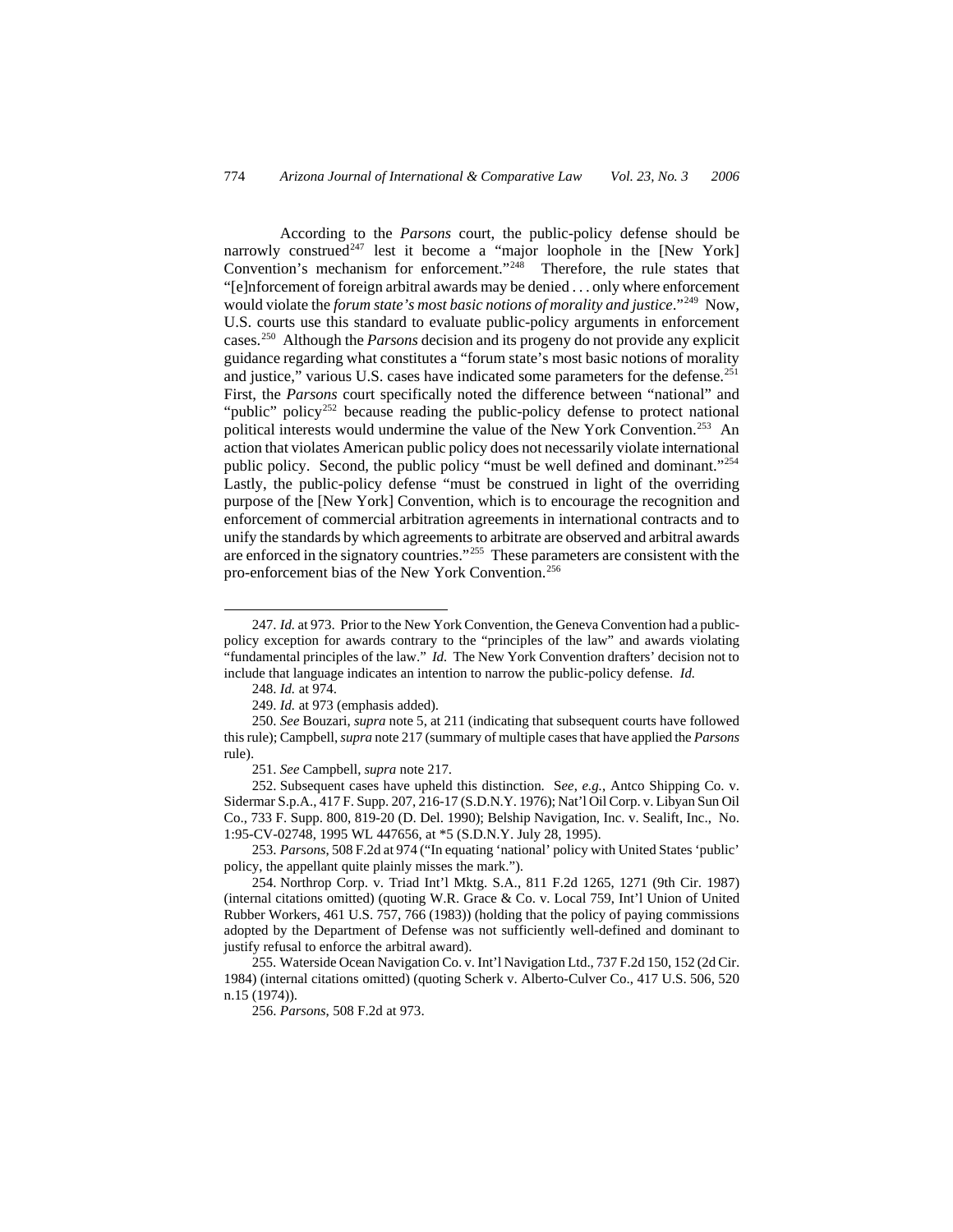The English standard comes from *Deutsche Schachtbau-und Tiefbohrgesellschaft M.B.H. (D.S.T.) v. Ras Al Khaimah Nat'l Oil Co. (Rakoil)*. [257](#page-28-0) In this case, disputes arose over an oil exploration agreement entered into by D.S.T. and Rakoil.[258](#page-28-1) Since the agreement contained an International Chamber of Commerce (I.C.C.) arbitration clause,<sup>[259](#page-28-2)</sup> D.S.T. submitted its claims to the I.C.C. arbitration panel.<sup>[260](#page-28-3)</sup> However, Rakoil sought to rescind the agreement in the Court of Ras Al Khaimah by arguing that D.S.T. obtained the agreement by misrepresentation.<sup>[261](#page-28-4)</sup> D.S.T. succeeded in the arbitration and Rakoil succeeded in the court proceedings because neither party participated in the proceedings initiated by the other party.<sup>[262](#page-28-5)</sup> The I.C.C. arbitration tribunal referred to the common practices of international arbitrations in the field of oil drilling concessions<sup>[263](#page-28-6)</sup> and to arbitrations located in Switzerland.<sup>[264](#page-28-7)</sup> Rakoil argued that it was contrary to English public policy for the arbitration panel to use "some unspecified, and possibly ill defined, internationally accepted principles of law"<sup>[265](#page-28-8)</sup> rather than a particular country's law.<sup>[266](#page-28-9)</sup> The court disagreed with Rakoil and held that it was not contrary to English public policy for an arbitration panel to use a "common denominator of principles underlying the laws of the various nations governing contractual relations," especially when the parties had the opportunity but failed to specify which system of law would apply.<sup>[267](#page-28-10)</sup> Furthermore, the court found that the parties had intended to create legally

- 1. All disputes arising in connection with the interpretation or application of this Agreement shall be finally settled under the Rules of Conciliation and Arbitration of the International Chamber of Commerce by three arbitrators appointed in accordance with the Rules.
- 2. The arbitration shall be held in Geneva, Switzerland and shall be conducted in the English language.

<span id="page-28-4"></span><span id="page-28-3"></span>*Id.* 

-

- 262. *Id.*
- <span id="page-28-6"></span><span id="page-28-5"></span>263. The arbitration panel looked at transnational public policy, or accepted international practices, when deciding the case. *D.S.T*., (1987) 2 Lloyd's Rep. at 252.

265. This sounds like transnational public policy.

266. *D.S.T*., (1987) 2 Lloyd's Rep. at 252.

267. *Id.* at 252-54.

<span id="page-28-2"></span><span id="page-28-1"></span><span id="page-28-0"></span><sup>257.</sup> Deutsche Schachtbau-und Tiefbohrgesellschaft M.B.H. (D.S.T.) v. Ras Al Khaimah Nat'l Oil Co. (Rakoil), (1987) 2 Lloyd's Rep. 246, 254 (C.A.) (Eng.).

<sup>258.</sup> *Id.* at 248.

<sup>259.</sup> *Id.* at 249. The arbitration provision provided:

<sup>260.</sup> *Id.*

<sup>261.</sup> *Id.* at 248.

<span id="page-28-10"></span><span id="page-28-9"></span><span id="page-28-8"></span><span id="page-28-7"></span><sup>264.</sup> *Id.* Since the arbitration agreement did not specify which law the arbitrators should apply but indicated that Switzerland would be the site of arbitration, Swiss law should govern the arbitration. *Id.* at 250.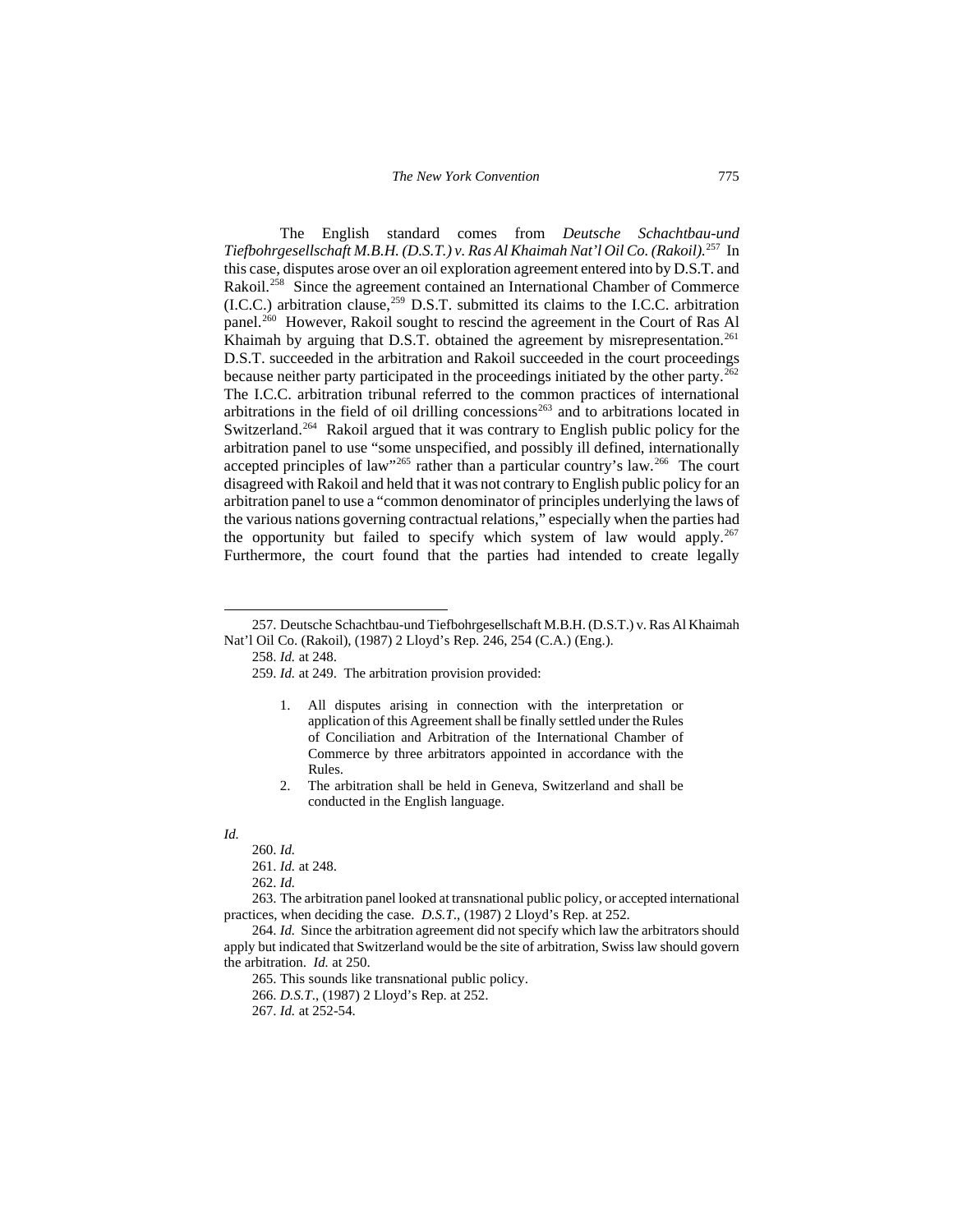enforceable rights and obligations, the agreement was an enforceable contract, and no illegality was present that would injure the public good. $268$ 

 Therefore, in order for an English court to vacate an arbitral award on the basis of the public-policy defense, the advocating party must show that there is "some element of illegality or that the enforcement of the award would be *clearly injurious* to the public good or, possibly, that enforcement would be *wholly offensive* to the ordinary reasonable and fully informed member of the public on whose behalf the powers of the State are exercised."[269](#page-29-1) Although this standard is less ambiguous than the U.S. standard, it still does not define what "clearly injurious" or "wholly offensive" means.[270](#page-29-2) *D.S.T.*'s progeny makes clear that English courts do distinguish between English public policy and English domestic public policy.<sup>[271](#page-29-3)</sup> The English standard is nonetheless a strict one, which means that English courts will rarely refuse to enforce an award on public-policy grounds.<sup>[272](#page-29-4)</sup>

 While the language of the U.S. and the English standards are different, U.S. and English cases interpreting the countries' respective standards all construe the public-policy defense narrowly.<sup>[273](#page-29-5)</sup> This narrow construction exists mainly because of international comity.<sup>[274](#page-29-6)</sup> Both U.S.<sup>[275](#page-29-7)</sup> and English<sup>[276](#page-29-8)</sup> courts have recognized the doctrine of international comity. International comity in the arbitration context occurs, for example, when country X's courts recognize and enforce country Y's arbitral awards because X wants Y's courts to enforce X's arbitral awards.<sup>277</sup> Due to increasing globalization, companies are more likely to enter into international agreements, which in turn increases the number of arbitrations and enforcement proceedings.[278](#page-29-10) Since the world is more interconnected, one country's laws cannot

<span id="page-29-0"></span> $\overline{\phantom{a}}$ 

<span id="page-29-5"></span><span id="page-29-4"></span>273. *See id.* (stating that other national courts such as Canada and Australia have also adopted similarly strict standards).

274. Bouzari, *supra* note 5, at 215-16.

277. *See* Bouzari, *supra* note 5, at 216.

<sup>268.</sup> Choi, *supra* note 6, at 206.

<sup>269.</sup> *D.S.T*., (1987) 2 Lloyd's Rep. at 254 (emphasis added).

<sup>270.</sup> *See id.*

<span id="page-29-3"></span><span id="page-29-2"></span><span id="page-29-1"></span><sup>271.</sup> Omnium de Traitement et de Valorisation S.A. (OTV) v. Hilmarton Ltd., (1999) 2 Lloyd's Rep. 222, 225 (Q.B.D. Comm. Ct.) (Eng.) ("[T]here is nothing which offends English public policy if an arbitral tribunal enforces a contract which does not offend the domestic public policy under either the proper law of the contract or its curial law, even if English domestic public policy might taken a different view.").

<sup>272.</sup> Curtin, *supra* note 57, at 277.

<span id="page-29-7"></span><span id="page-29-6"></span><sup>275.</sup> Mitsubishi Motors Corp. v. Soler Chrysler-Plymouth, Inc., 473 U.S. 614, 629 (1985) (concerns of international comity required the court to enforce the parties' agreement); Gulf Petro Trading Co. v. Nigerian Nat. Petroleum Corp., 288 F. Supp. 2d 783, 794 (N.D. Tex. 2003) (international comity required enforcement of foreign arbitral award).

<span id="page-29-10"></span><span id="page-29-9"></span><span id="page-29-8"></span><sup>276.</sup> Westacre Investments Inc. v. Jugoimport-SPDR Holding Co. Ltd., [1999] Q.B. 740, 772 (Comm. Ct.) (Eng.), *aff'd*, [2000] Q.B. 288 (C.A.) (Eng.) (recognizing international comity); IPCO (Nig.) Ltd. v. Nigerian Nat'l Petroleum Corp., [2005] EWHC (QB) 726 [16] (Eng.) (recognizing the doctrine of comity).

<sup>278.</sup> *See id.*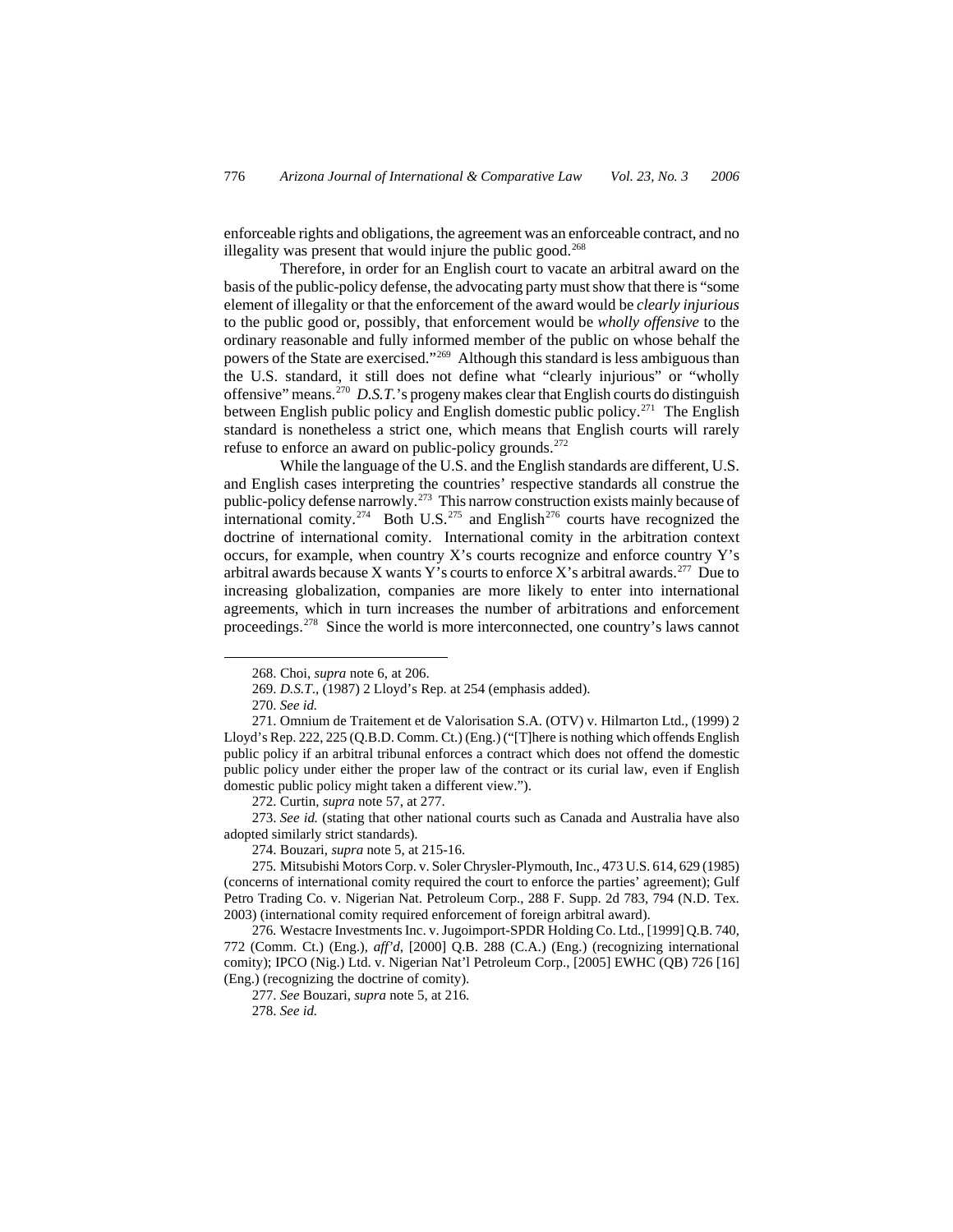govern international trade and commerce.<sup>[279](#page-30-0)</sup> Thus, courts must be sensitive to the international commercial system's need to have disputes resolved with predictability.[280](#page-30-1) Resolving disputes effectively in international commerce requires countries to respect each other<sup>[281](#page-30-2)</sup> and the foreign and international tribunals' abilities.[282](#page-30-3)

 Five other reasons exist for why U.S. and English courts narrowly construe the public-policy defense. First, the doctrine of stare decisis requires courts to look to precedent.[283](#page-30-4) Because case law involving enforcement of foreign arbitral awards is scarce, U.S. courts often cite to *Parsons* and English courts often cite to *D.S.T.* when resolving public-policy arguments.<sup>[284](#page-30-5)</sup> Second, courts usually respect the parties' freedom to contract, including the freedom to decide whether to submit to arbitration and which law should apply to the arbitration.<sup>[285](#page-30-6)</sup> Third, courts may believe that "resolution of private economic disputes does not have any public-policy ramifications."<sup>[286](#page-30-7)</sup> Fourth, parties should be able to rely on the finality of awards.<sup>[287](#page-30-8)</sup> Finally, enforcing arbitral awards enhances the acceptance of arbitration as a valid alternative dispute resolution mechanism and encourages parties to use arbitration in international commercial disputes.<sup>[288](#page-30-9)</sup> Regardless of the reasons, U.S. and English courts will rarely refuse to enforce an award on the ground that enforcement would be contrary to public policy.

## **D. Public-Policy Arguments in U.S. and English Case Law**

#### 1. U.S. and English Courts' Pro-Enforcement Bias

 In many U.S. cases, courts have enforced a foreign arbitral award under the New York Convention despite the public-policy argument.[289](#page-30-10) However, *Northrop Corp. v. Triad International Marketing S.A.* illustrates the importance of a choice-of-

<span id="page-30-1"></span><span id="page-30-0"></span> $\overline{\phantom{a}}$ 

<sup>279.</sup> *See id.* at 215.

<sup>280.</sup> *Mitsubishi Motors Corp.*, 473 U.S. at 629.

<sup>281.</sup> Bouzari, *supra* note 5, at 216.

<sup>282.</sup> *Mitsubishi Motors Corp.*, 473 U.S. at 629.

<span id="page-30-4"></span><span id="page-30-3"></span><span id="page-30-2"></span><sup>283.</sup> *See* Bouzari, *supra* note 5, at 216. Stare decisis is particularly important in common law countries such as the United States and England because their courts rely on precedent when making their decisions.

<sup>284.</sup> *See id.*; *cf.* Choi, *supra* note 6, at 206.

<sup>285.</sup> Choi, *supra* note 6, at 207.

<sup>286.</sup> *Id.*

<span id="page-30-8"></span><span id="page-30-7"></span><span id="page-30-6"></span><span id="page-30-5"></span><sup>287.</sup> Westacre Investments Inc. v. Jugoimport-SPDR Holding Co. Ltd., [1999] Q.B. 740, 773 (Comm. Ct.) (Eng.), *aff'd*, [2000] Q.B. 288 (C.A.) (Eng.). Finality of international arbitral awards is important in England since it is the venue of more international arbitration than anywhere else in the world. *Id.*

<sup>288.</sup> Choi, *supra* note 6, at 207.

<span id="page-30-10"></span><span id="page-30-9"></span><sup>289.</sup> *See* Campbell, *supra* note 217 (listing cases where one of the parties has argued that enforcement would be contrary to public policy).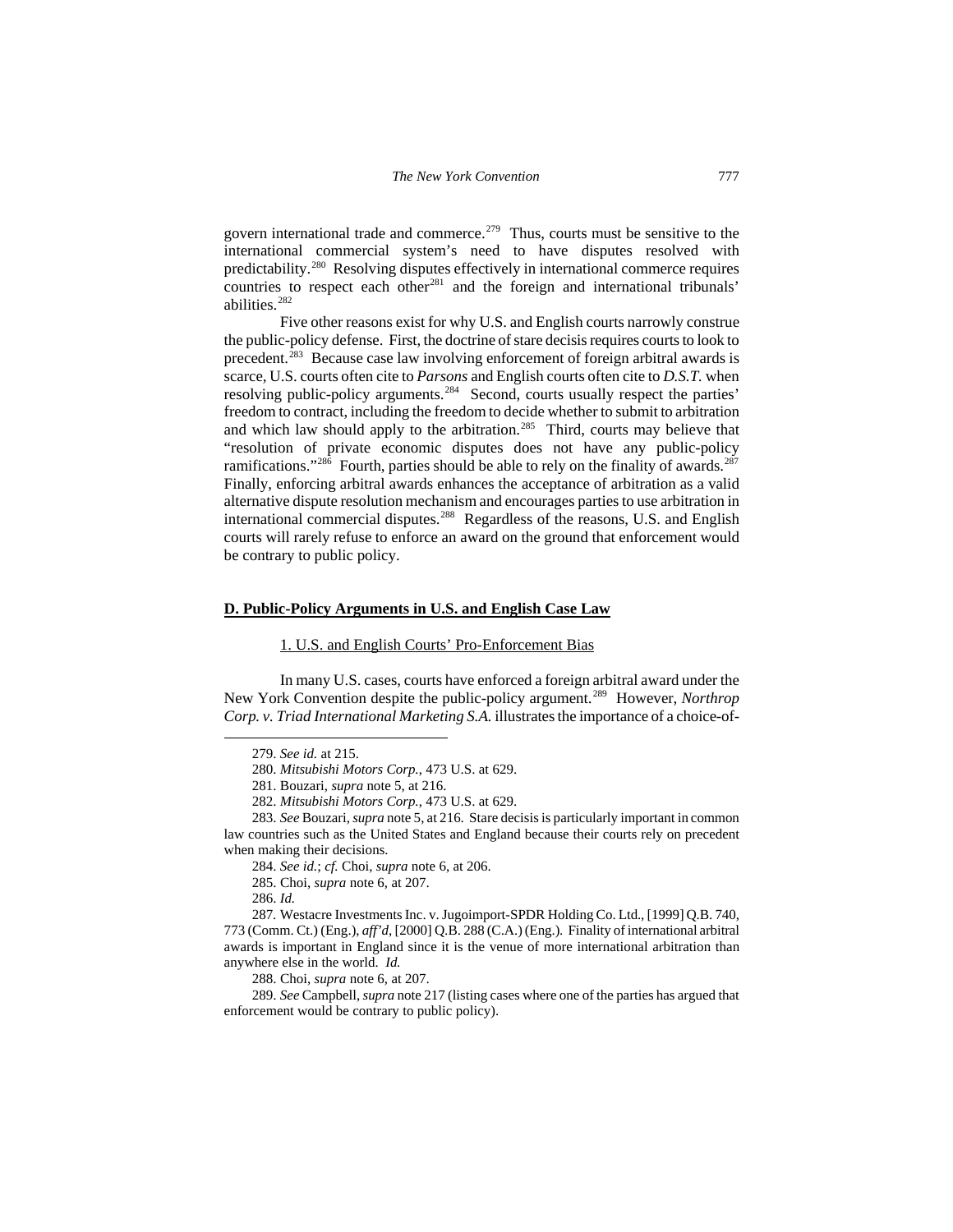law clause in an arbitration agreement, as well as which country's public policy should apply in evaluating public-policy arguments[.290](#page-31-0) In *Northrop*, the U.S. Court of Appeals for the Ninth Circuit narrowly construed the public-policy defense and enforced the arbitral award.<sup>[291](#page-31-1)</sup> Northrop, a U.S. arms supplier and the party opposing enforcement, entered into a marketing agreement with Triad, which dictated that Triad would solicit contracts for sale of military equipment to the Saudi Arabian Air Force in return for commissions on the sales.<sup>[292](#page-31-2)</sup> After Triad had already successfully solicited the contracts for Northrop, Saudi Arabia issued a decree that prohibited the payment of commissions for arms contracts.<sup>[293](#page-31-3)</sup> Consequently, Northrop stopped paying commissions to Triad, and Triad submitted the dispute to arbitration as required by the marketing agreement.<sup>[294](#page-31-4)</sup> Because the arbitration panel entered an award for Triad, Triad sought to confirm the award in the U.S. courts.<sup>[295](#page-31-5)</sup>

<span id="page-31-3"></span><span id="page-31-2"></span><span id="page-31-1"></span><span id="page-31-0"></span> $\overline{\phantom{a}}$ 

*First*: No company under contract with the Saudi Arabian government for the supply of arms or related equipment shall pay any amount as commission to any middleman, sales agent, representative or broker irrespective of their nationality, and whether the contract was concluded directly between the Saudi Arabian government and the company or through another state. Any commission arrangement already concluded by any of these companies with any other party shall be considered void and not binding for the Saudi Arabian government;

*Second*: If any of the foreign companies described [above] were found to have been under obligation for the payment of commission, payment of such commission shall be suspended after notifying the concerned companies of this decision.

<span id="page-31-4"></span>*Id*. at 1267 n.1.

294. *Id.* at 1266-67. The arbitration clause provided:

The validity and construction of this Agreement shall be governed by the laws of the State of California in the United States of America . . . . Any controversy or claim between the parties hereto arising out of or in connection with this Agreement . . . shall be settled by arbitration . . . under the rules then obtaining of the American Arbitration Association. The award of a majority of the arbitrators . . . shall be final and binding upon the parties . . . .

<span id="page-31-5"></span>*Id*. at 1267 n.3. 295. *Id.* at 1267.

<sup>290.</sup> Northrop Corp. v. Triad Int'l Mktg. S.A., 811 F.2d 1265 (9th Cir. 1987).

<sup>291.</sup> *Id.* at 1271.

<sup>292.</sup> *Id.* at 1266.

<sup>293.</sup> *Id.* at 1266-68. The decree provided: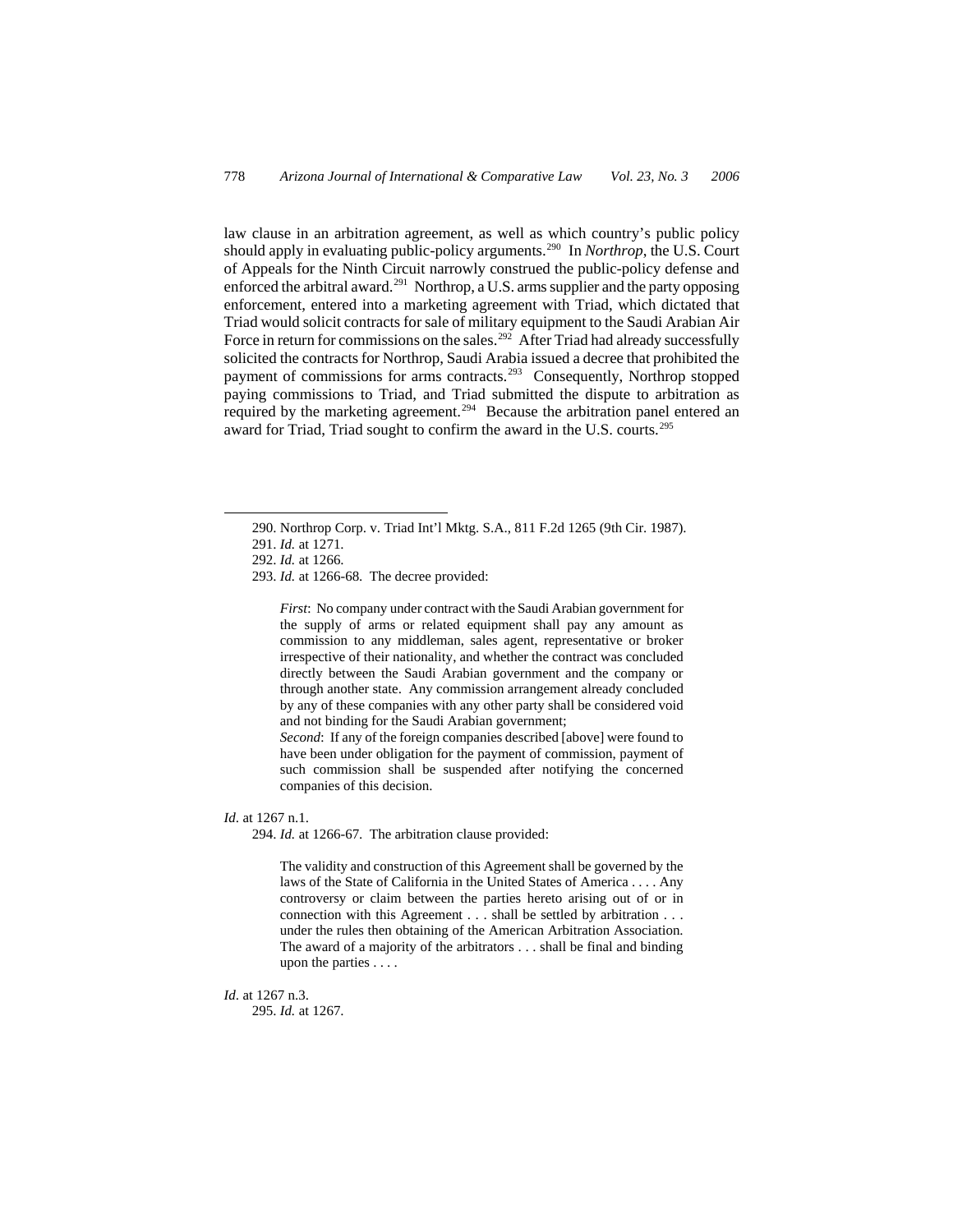Northrop argued that the marketing agreement was invalid under section 1511 of the California Civil Code<sup>[296](#page-32-0)</sup> since the Saudi decree made it illegal to pay commissions.[297](#page-32-1) Thus, enforcement of the agreement and the award (to pay the commissions) would violate public policy.<sup>[298](#page-32-2)</sup> Northrop had three public-policy arguments. First, Northrop argued that California public policy required the court to refuse to enforce contracts that are unenforceable in other jurisdictions.<sup>[299](#page-32-3)</sup> Second, Northrop claimed that enforcement was contrary to the public policy of Saudi Arabia as announced in the decree.<sup>[300](#page-32-4)</sup> Third, Northrop maintained that the U.S. Department of Defense had the same public policy as the Saudi decree.<sup>[301](#page-32-5)</sup>

 The U.S. Court of Appeals for the Ninth Circuit rejected all three arguments.<sup>[302](#page-32-6)</sup> According to the court, the issue was whether the California law prohibited the payment of the commissions, and the answer turned on whether the existence of the Saudi decree excused performance under section 1511 of the California Civil Code.<sup>[303](#page-32-7)</sup> Even though Saudi law prohibited the payment of such commissions, the relevant law was that of California since the parties chose that law to govern the arbitration.<sup>[304](#page-32-8)</sup> Because Northrop did not introduce any evidence of a California law that prohibited the payment of commissions, California public policy did not apply in this context.<sup>[305](#page-32-9)</sup> Furthermore, because the U.S. Department of Defense's policy toward Saudi Arabia was not "well defined and dominant,"[306](#page-32-10) U.S. public policy was absent as well.<sup>[307](#page-32-11)</sup> Accordingly, the court held that it would not be contrary to public policy to enforce the arbitral award and to require Northrop to pay Triad the owed commissions.[308](#page-32-12) Therefore, the relevant public policy was not that of the country of performance but rather that of the country of enforcement, taking into consideration the governing law of the arbitration.<sup>[309](#page-32-13)</sup>

301. *Id.*

 $\overline{\phantom{a}}$ 

303. *Id.* at 1270.

<span id="page-32-13"></span><span id="page-32-12"></span><span id="page-32-11"></span><span id="page-32-10"></span><span id="page-32-9"></span><span id="page-32-8"></span><span id="page-32-7"></span><span id="page-32-6"></span><span id="page-32-5"></span>306. *Id*. While the U.S. Department of Defense wanted to accommodate Saudi Arabian interests, it also wanted to encourage sales to Saudi Arabia of American-manufactured military equipment. *Id.*

308. *Northrop*, 811 F.2d at 1270-71.

309. *See id.* at 1266.

<span id="page-32-4"></span><span id="page-32-3"></span><span id="page-32-2"></span><span id="page-32-1"></span><span id="page-32-0"></span><sup>296.</sup> Section 1511 of the California Civil Code provides that when operation of law prevents performance of an obligation, that performance is excused. *Northrop*, 811 F.2d at 1267.

<sup>297.</sup> *Id.* at 1267, 1270.

<sup>298.</sup> *Id.* at 1270.

<sup>299.</sup> *Id.*

<sup>300.</sup> *Id.* at 1271.

<sup>302.</sup> *Northrop*, 811 F.2d at 1270-71.

<sup>304.</sup> *Id.* at 1267, 1269.

<sup>305.</sup> *Id.* at 1271.

<sup>307.</sup> *Id.*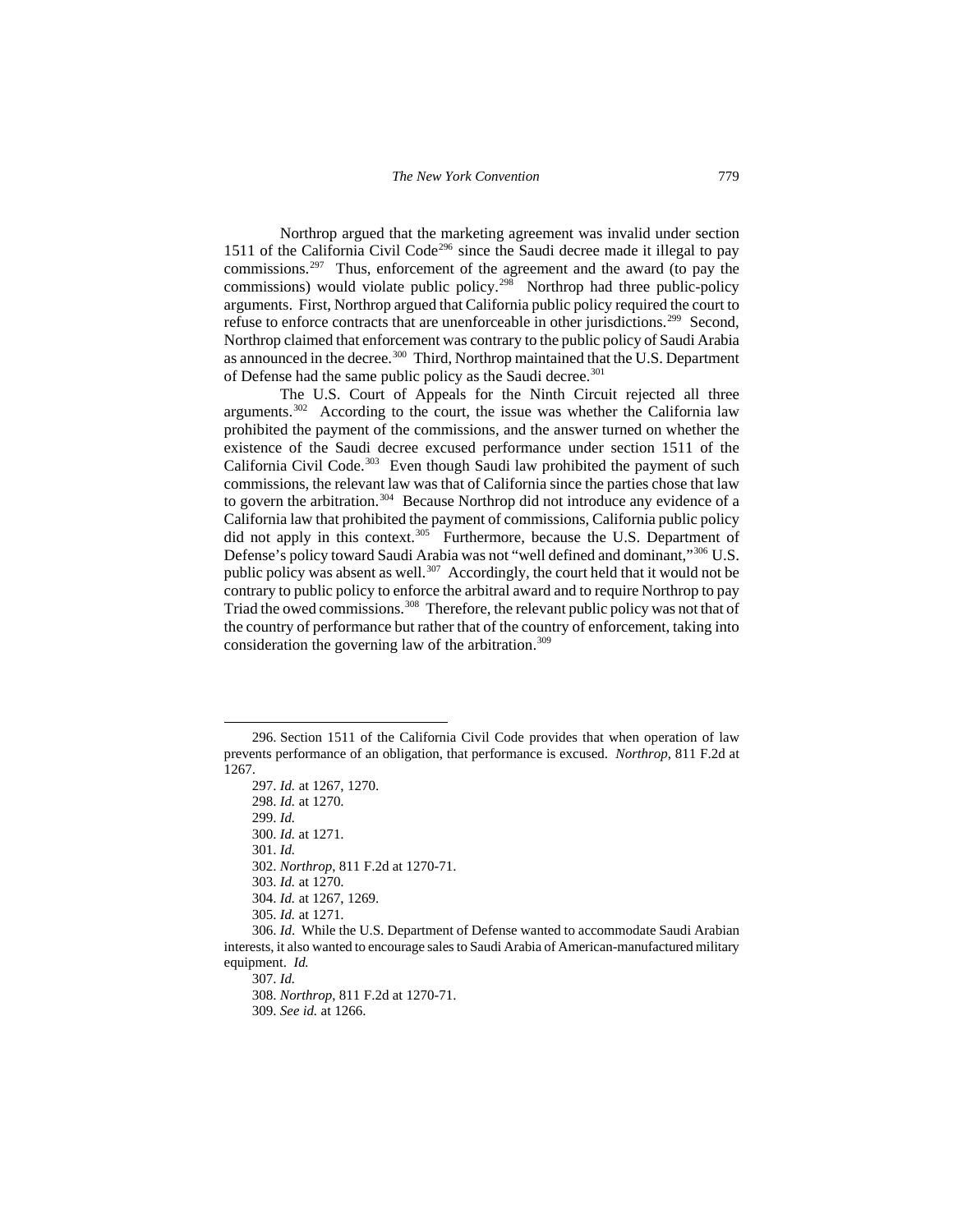The Court of Appeal of England and Wales, in *Westacre Investments, Inc. v. Jugoimport-SPDR Holding Co. Ltd.*, considered a similar public-policy argument.<sup>[310](#page-33-0)</sup> The Yugoslavian directorate hired Westacre, a Panamanian company, to use its personal influence and to pay bribes, if necessary, in order to procure contracts for the sale of military equipment to the Kuwaiti government.<sup>[311](#page-33-1)</sup> After Westacre secured a sale contract with the Kuwaiti government for the Yugoslavian directorate, the directorate repudiated the contract and refused to pay Westacre the contracted commission. $312$  Pursuant to the arbitration agreement, $313$  Westacre submitted the dispute to arbitration, and the arbitration tribunal entered an award for Westacre.<sup>[314](#page-33-4)</sup>

 When Westacre attempted to enforce the arbitral award in England, the directorate argued that enforcing it would be contrary to public policy.<sup>[315](#page-33-5)</sup> Specifically, the directorate maintained that since the underlying contract to purchase personal influence was illegal in Kuwait, the country of performance, as well as in England, the country of enforcement, enforcing the award would be contrary to the doctrine of international comity.<sup>[316](#page-33-6)</sup> Put another way, an arbitral award enforcing an illegal contract violates public policy.

 Both the lower court and the Court of Appeal of England and Wales disagreed with the directorate's arguments. $317$  First, the lower court noted that an agreement to purchase personal influence was not illegal under the Swiss law, the law governing the arbitration.<sup>[318](#page-33-8)</sup> In fact, English law permitted an English court to enforce an agreement that was contrary to the public policy of the place of performance as long as enforcing the agreement was *not* contrary to the public policy

312. *Id.*

 $\overline{\phantom{a}}$ 

The terms and provisions of this agreement shall be governed by and construed under the laws of Switzerland. Any disputes arising out of the present agreement shall be settled in accordance with the rules provided for in the Arbitration Rules of the International Chamber of Commerce with seat in Geneva. The decision of the arbitration shall be binding on the parties hereto.

<span id="page-33-8"></span><span id="page-33-7"></span><span id="page-33-6"></span><span id="page-33-5"></span><span id="page-33-4"></span>*Westacre*, [1999] Q.B. at 749-50. 314. *Id.* 315. *Id.* at 746. 316. *Id.* at 773. 317. *Id.* at 772. 318. *Id.* at 753.

<span id="page-33-0"></span><sup>310.</sup> Westacre Invs. Inc. v. Jugoimport-SPDR Holding Co. Ltd., [1999] Q.B. 740, 757 (Comm. Ct.) (Eng.), *aff'd*, [2000] 1 Q.B. 288 (C.A.) (Eng.). Since the "majority of the Court of Appeal's decision upheld the [Commercial Court's] decision almost without comment," this Note will refer to the Commercial Court's decision unless otherwise indicated. Shai Wade, *Westacre v. Soleimany: What Policy? Which Public?*, INT'L ARB. L. REV. 1999, 2(3), 97, 97.

<span id="page-33-3"></span><span id="page-33-2"></span><span id="page-33-1"></span><sup>311.</sup> Westacre Invs. Inc. v. Jugoimport-SPDR Holding Co. Ltd., [2000] Q.B. 288, 294 (C.A.) (Eng.).

<sup>313.</sup> The arbitration clause provided: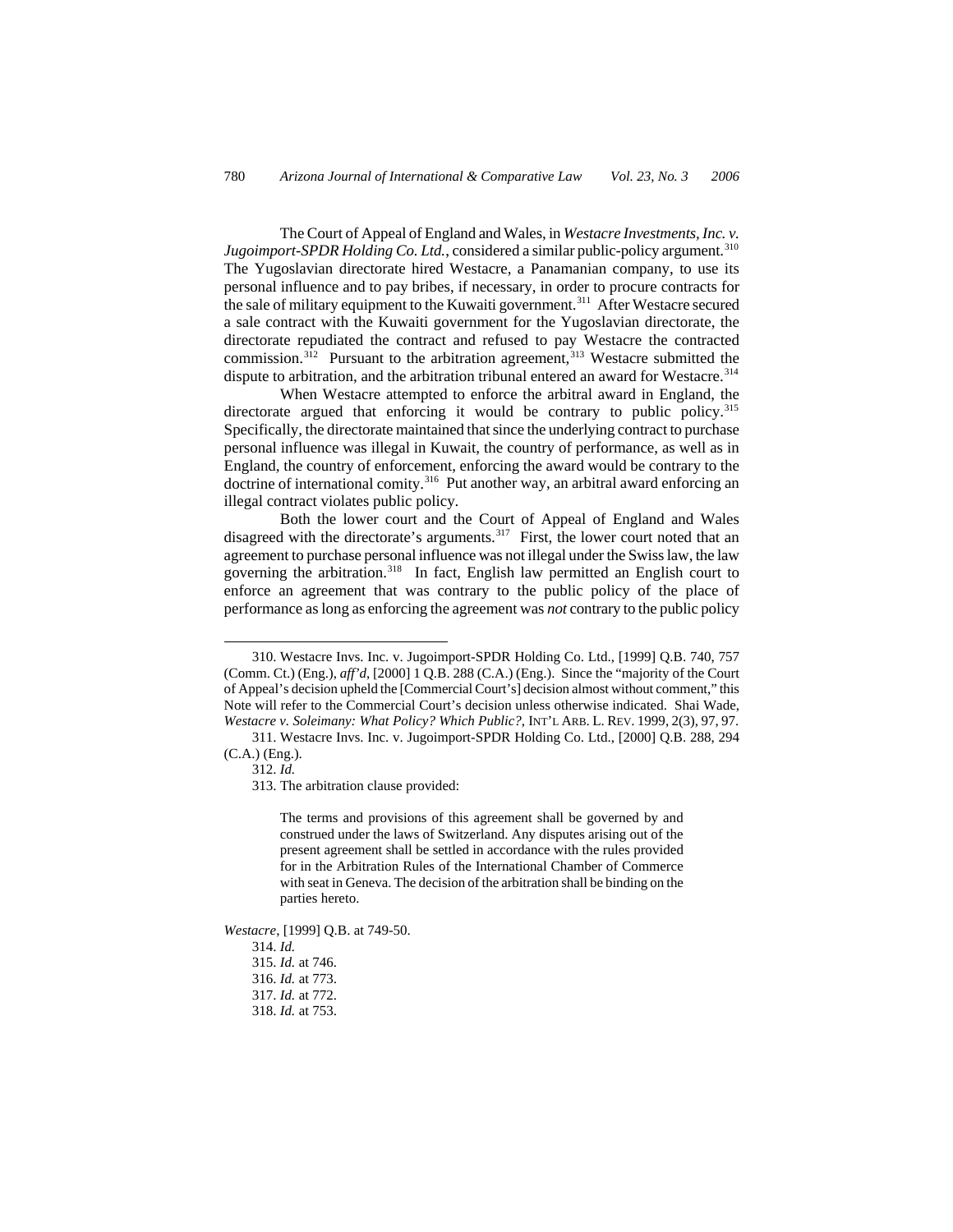of the governing law or of England.[319](#page-34-0) Next, "only the most serious universally condemned activities such as terrorism, drug trafficking, prostitution and paedophilia and in any event nothing less than outright corruption and fraud would offend against English public policy." $320$  The lower court found that an agreement to purchase personal influence did not fit in this list.<sup>[321](#page-34-2)</sup> Additionally, the lower court evaluated which public policies the agreement actually implicated.<sup>[322](#page-34-3)</sup> On the one hand, it is important to promote the "public policy against enforcement of corrupt transactions." $32\overline{3}$  On the other hand, it is also important to advance the "public policy of sustaining international arbitration agreements."[324](#page-34-5) After balancing these two public policies, the lower court held that the public policy of sustaining international arbitration agreements outweighed the public policy of discouraging corruption.[325](#page-34-6) Thus, the lower court, construing the public-policy defense narrowly, enforced the award[.326](#page-34-7)

# 2. U.S. and English Courts' Infrequent Refusal to Enforce an Arbitral Award

Despite the narrow construction of the public-policy defense,  $327$  U.S. courts have, in very rare circumstances, refused to enforce an arbitral award on the basis that enforcement would be contrary to public policy.<sup>[328](#page-34-9)</sup> For instance, in *Laminoirs*-*Trefileries-Cableries de Lens, S.A. v. Southwire Co.*, a U.S. court refused to enforce part of the arbitral award for being contrary to public policy.<sup>[329](#page-34-10)</sup> Laminoirs, a French company, agreed to manufacture and sell galvanized steel wire according to the world market price for steel wire to Southwire, a Georgia company.[330](#page-34-11) Disputes arose over the interpretation of the world market price, alleged corrosion of the goods, and alleged flaking of the zinc coating on the wire. $331$  Laminoirs submitted the disputes

<span id="page-34-2"></span><span id="page-34-1"></span><span id="page-34-0"></span> $\overline{\phantom{a}}$ 

<sup>319.</sup> Wade, *supra* note 310, at 100 (emphasis added).

<sup>320.</sup> *Id.* at 98;*see Westacre*, [1999] Q.B. at 775.

<sup>321.</sup> *Westacre*, [1999] Q.B. at 753.

<sup>322.</sup> *Id.* at 769.

<sup>323.</sup> *Id.*

<sup>324.</sup> *Id.*

<span id="page-34-6"></span><span id="page-34-5"></span><span id="page-34-4"></span><span id="page-34-3"></span><sup>325.</sup> *Id.* at 773. The Court of Appeal of England and Wales affirmed the lower court's findings and holding. Westacre Invs. Inc. v. Jugoimport-SPDR Holding Co. Ltd.*,* [2000] Q.B. 288 (C.A.) (Eng.).

<sup>326.</sup> *Westacre*, [1999] Q.B. at 776.

<span id="page-34-9"></span><span id="page-34-8"></span><span id="page-34-7"></span><sup>327. &</sup>quot;Almost all U.S. courts have enforced arbitral awards, even in egregious circumstances . . . ." Choi, *supra* note 6, at 200.

<sup>328.</sup> Senger-Weiss, *supra* note 17, at 77 n.88.

<span id="page-34-12"></span><span id="page-34-11"></span><span id="page-34-10"></span><sup>329.</sup> Laminoirs-Trefileries-Cableries de Lens, S.A. v. Southwire Co., 484 F. Supp. 1063, 1069 (N.D. Ga. 1980).

<sup>330.</sup> *Id.* at 1065.

<sup>331.</sup> *Id.*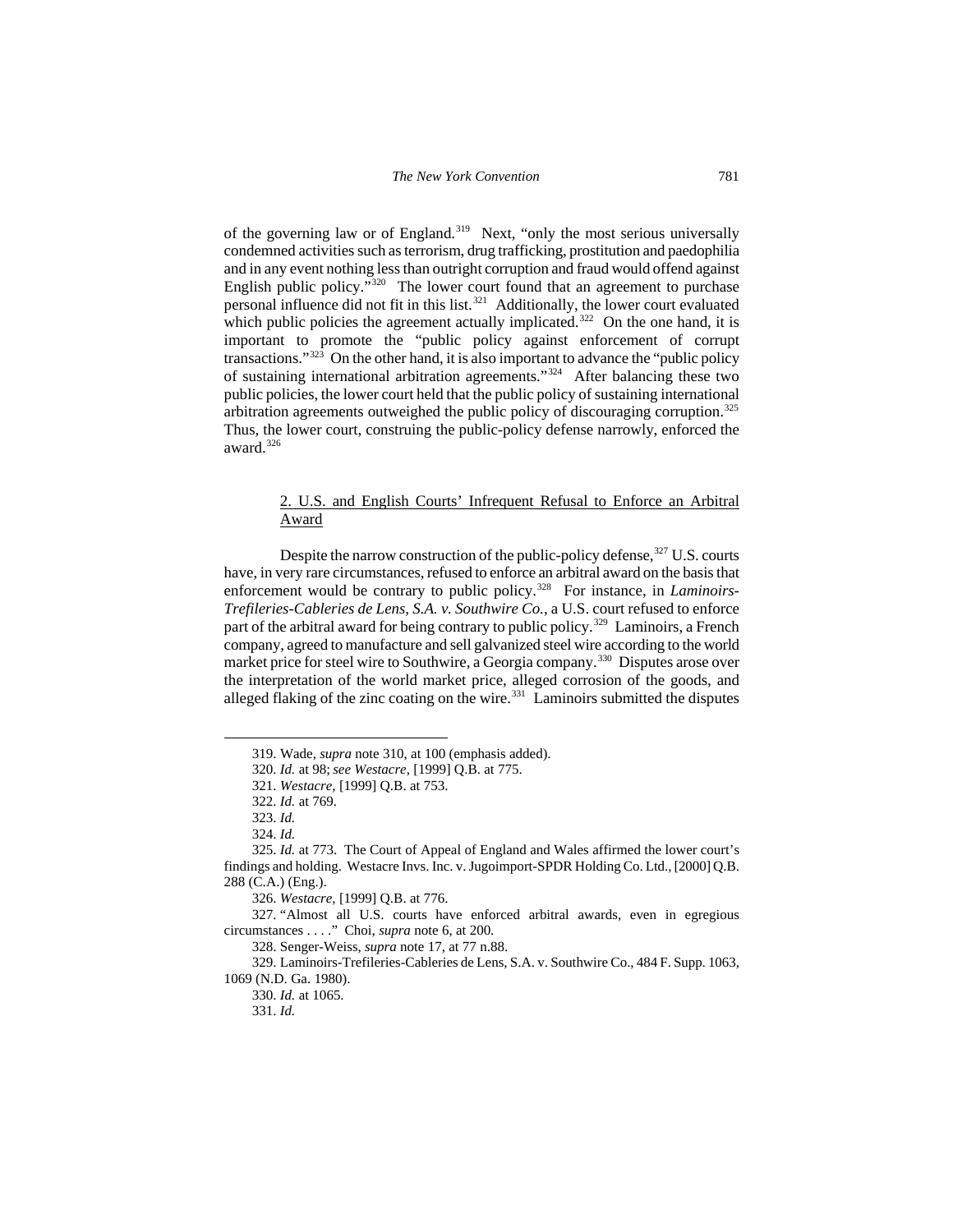to arbitration in accordance with the arbitration clause, $332$  and the arbitration panel held that Southwire owed Laminoirs for the higher world market price plus interest at the French legal interest rate.<sup>[333](#page-35-1)</sup>

 When Laminoirs attempted to enforce the award, Southwire argued that the French interest rate violated the enforcing forum's public policy because it was usurious.<sup>[334](#page-35-2)</sup> Although the French interest rate was higher than that of Georgia,<sup>[335](#page-35-3)</sup> the court concluded that it was not so high as to constitute a violation of the "forum country's most basic notions of morality and justice."<sup>[336](#page-35-4)</sup> Thus, the application of the French interest rate was not contrary to public policy.<sup>[337](#page-35-5)</sup> However, the court went further and analyzed the additional increase of 5% interest per year.<sup>338</sup> The court noted that the purpose of interest is to make whole a person who is deprived of the use of his money rather than to penalize the wrongdoer.<sup>[339](#page-35-7)</sup> According to Georgia public policy, "[a] foreign law will not be enforced if it is penal only and relates to the punishing of public wrongs as contradistinguished from the redressing of private injuries.["340](#page-35-8) Thus, the additional 5% interest was contrary to public policy because it was not reasonably related to the damage Laminoirs suffered due to the delay in receiving the awarded sums.<sup>[341](#page-35-9)</sup> While the court enforced the award so far as the application of the French interest rate, it refused to enforce the additional 5% interest.<sup>[342](#page-35-10)</sup> Thus, the U.S. court accepted the public-policy defense with some limitations.

 English courts, on the other hand, have been more accommodating of the public-policy defense.[343](#page-35-11) In *Soleimany v. Soleimany*, the Court of Appeal of England and Wales accepted the public-policy argument of the party opposing enforcement and refused to enforce the arbitral award.<sup>[344](#page-35-12)</sup> Sion Soleimany asked his son Abner Soleimany to return to Iran to recover some carpets that Iranian customs authorities

 $\overline{a}$ 

<span id="page-35-1"></span><span id="page-35-0"></span><sup>332.</sup> The arbitration clause contained a governing law clause that Georgia law, to the extent that it is in accordance with French law, would govern the arbitration. *Id.* at 1065.

<sup>333.</sup> *Id.* at 1066.

<sup>334.</sup> *Id.*

<span id="page-35-3"></span><span id="page-35-2"></span><sup>335.</sup> The French interest rate ranged from 9.5% to 10.5% per year. *Laminoirs*, 484 F. Supp. at 1069. The Georgia interest rate was 7% per year, but rates of interest as high as that of the French were not prohibited by Georgia law. *Id.*

<span id="page-35-7"></span><span id="page-35-6"></span><span id="page-35-5"></span><span id="page-35-4"></span><sup>336.</sup> *Id.* at 1068-69 (citing Parsons & Whittemore Overseas Co. v. Societe Generale de L'Industrie du Papier (RAKTA), 508 F.2d 969, 974 (2d Cir. 1974)).

<sup>337.</sup> *Id.* at 1069.

<sup>338.</sup> *Id.*

<sup>339.</sup> *Id.* 

<sup>340.</sup> *Id.* (citing two Georgia cases).

<sup>341.</sup> *Laminoirs*, 484 F. Supp. at 1069.

<sup>342.</sup> *Id.*

<span id="page-35-12"></span><span id="page-35-11"></span><span id="page-35-10"></span><span id="page-35-9"></span><span id="page-35-8"></span><sup>343.</sup> *See* Lemenda Trading Co. v. African Middle East Petroleum Co., [1988] Q.B. 448, 456 (Comm. Ct.) (Eng.) (indicating that on grounds of public policy, English courts have refused to enforce an agreement in a number of cases).

<sup>344.</sup> Soleimany v. Soleimany, [1999] Q.B. 785, 804 (C.A.) (Eng.).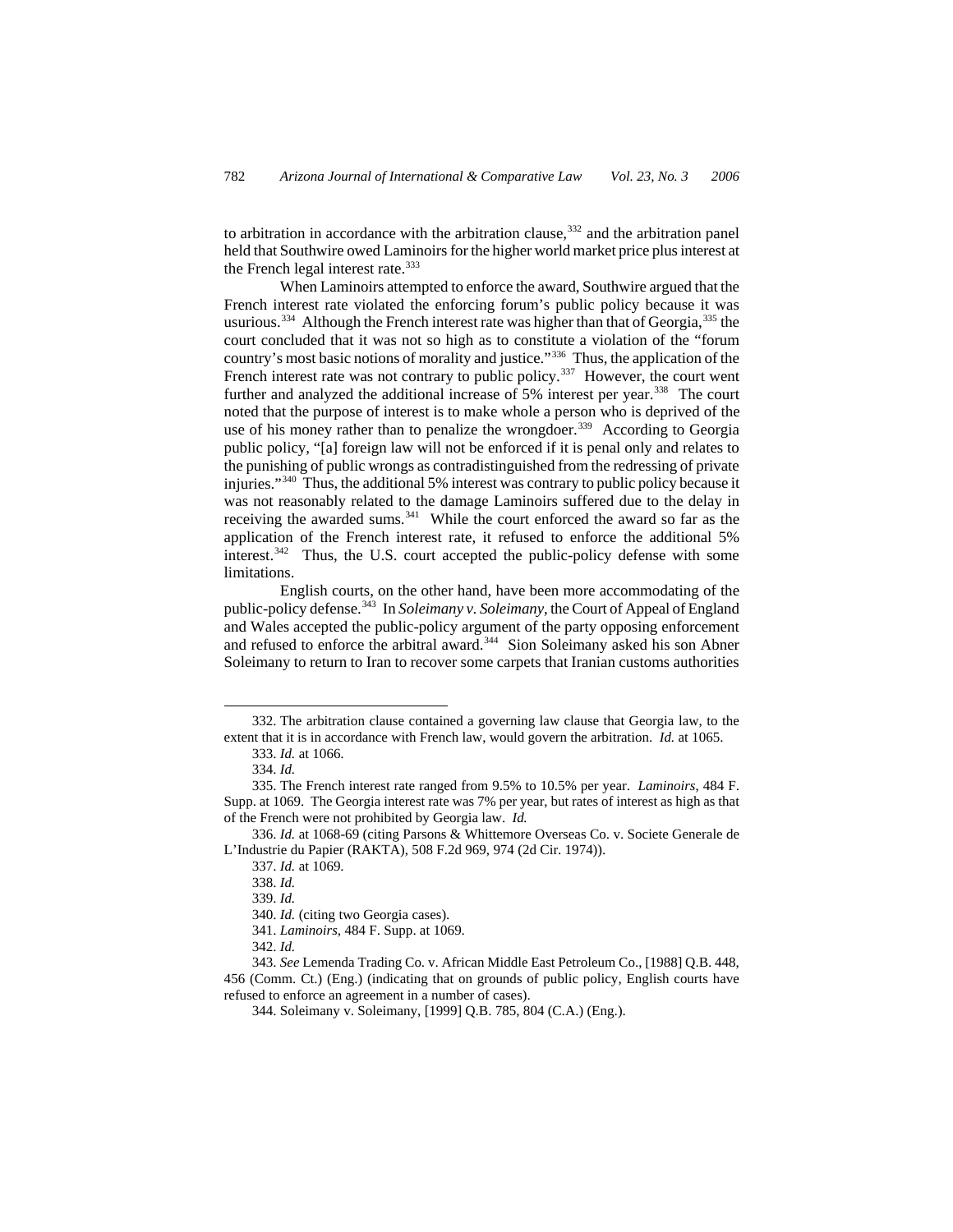had seized.<sup>[345](#page-36-0)</sup> After Abner discovered that he could profit from exporting Persian carpets for sale in England, he entered into an arrangement with Sion to split the profits.[346](#page-36-1) The exportation of these carpets constituted smuggling because it contravened Iranian revenue laws and export controls.<sup>[347](#page-36-2)</sup> Eventually, disputes arose between Sion and Abner over the division of profits.<sup>[348](#page-36-3)</sup> Consequently, they agreed to arbitrate their differences in front of the Beth Din, a Judaism court, with Jewish law governing the arbitration.<sup>[349](#page-36-4)</sup> Subsequent to the arbitral award in favor of Abner, Abner attempted to enforce the award in England.<sup>350</sup>

 Sion opposed enforcement of the award on the ground that it was contrary to English public policy to enforce an award resulting from an illegal contract.<sup>351</sup> The Court of Appeal of England and Wales first addressed the separability doctrine: not all illegal contracts will infect and void an arbitration agreement, and not all arbitration agreements will be valid regardless of a valid contract.<sup>[352](#page-36-7)</sup> Next, the court set forth the rule that "it is contrary to public policy for an English award . . . to be enforced if it is based on an English contract which was illegal when made."[353](#page-36-8) The court reasoned that public policy would not allow parties to override the judicial process by using arbitration to hide their illegal contract.[354](#page-36-9) Unlike the *Westacre* contract,[355](#page-36-10) both the arbitration panel and the court in *Soleimany* found that the contract was blatantly illegal.<sup>[356](#page-36-11)</sup> Accordingly, the court refused to enforce the award as contrary to public policy.<sup>[357](#page-36-12)</sup>

We . . . hereby agree to refer to arbitration the claim or cause which [Abner Soleimany] alleges that he has against [Sion Soleimany] for decision by Beth Din (Court of Chief Rabbi), according to the rules of procedure established for or customarily employed in references to arbitration before the said Beth Din . . . and we the undersigned, hereby do further agree each for himself to accept and perform the award of the said Beth Din touching the said claim or cause.

### <span id="page-36-7"></span><span id="page-36-6"></span><span id="page-36-5"></span>*Id.*

<span id="page-36-4"></span><span id="page-36-3"></span><span id="page-36-2"></span><span id="page-36-1"></span><span id="page-36-0"></span> $\overline{a}$ 

357. *Id.* at 804.

<sup>345.</sup> *Id.* at 789.

<sup>346.</sup> *Id.*

<sup>347.</sup> *Id.*

<sup>348.</sup> *Id.*

<sup>349.</sup> *Id.* at 789. The arbitration agreement provided:

<sup>350.</sup> *Soleimany*, [1999] Q.B. at 791.

<sup>351.</sup> *Id.* at 787-88.

<sup>352.</sup> *Id.* at 797.

<sup>353.</sup> *Id.* at 799.

<sup>354.</sup> *Id.* at 800.

<span id="page-36-12"></span><span id="page-36-11"></span><span id="page-36-10"></span><span id="page-36-9"></span><span id="page-36-8"></span><sup>355.</sup> The arbitrators in *Westacre* held that the underlying contract was not illegal. *Id.* at 802.

<sup>356.</sup> *Soleimany*, [1999] Q.B. at 792.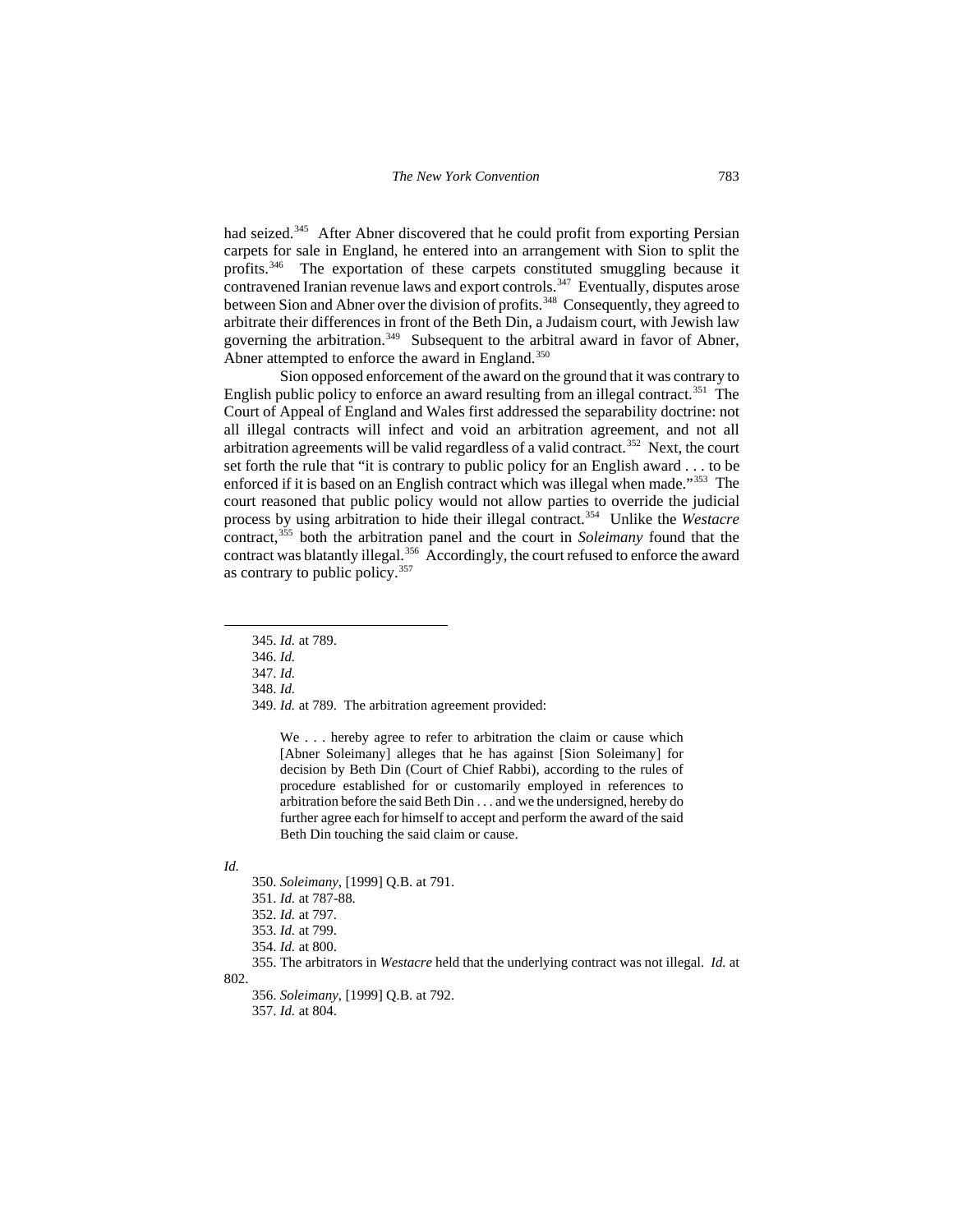## **E. Public-Policy Defense Summarized**

 Parties opposing enforcement use the broad public-policy defense to convince a court to vacate an arbitral award. The enforcing court considers the three types of public policy: domestic, international, and transnational.<sup>[358](#page-37-0)</sup> If a party opposes enforcement in a U.S. court, it must demonstrate that enforcement would violate the most basic American notions of morality and justice under the *Parsons* standard.[359](#page-37-1) Conversely, if a party opposes enforcement in an English court, then it must demonstrate that enforcement would clearly injure the public or be wholly offensive to the public under the  $D.S.T.$  standard.<sup>[360](#page-37-2)</sup>

 In *Northrop*, the U.S. court chose to enforce the award in spite of the argument that the contract to pay commissions was illegal in the place of performance.[361](#page-37-3) Using similar reasoning, the English court in *Westacre* enforced an award that gave effect to a contract to influence officials that was illegal in the place of performance.[362](#page-37-4) Both courts reasoned that enforcing an arbitral award, whether or not the underlying contract was illegal under a certain country's laws, would not be contrary to public policy. In both cases, the enforcing country narrowly construed the public-policy defense.

 Even though U.S. and English courts rarely refuse to enforce an award under the public-policy defense, they did accept the defense in *Laminoirs* and *Soleimany*. In *Laminoirs*, the U.S. court refused to enforce part of the award that required payment of a usurious interest rate.<sup>[363](#page-37-5)</sup> In *Soleimany*, the English court accepted the argument that enforcing a blatantly illegal contract was contrary to English public policy.[364](#page-37-6) Both cases demonstrate how strict the public-policy standard really is.

## **V. CONCLUSION**

 Disputes over international commercial agreements can be resolved more efficiently and effectively because of the New York Convention. The five procedural defenses and two substantive defenses protect parties who use arbitration. Although U.S. and English courts generally construe these seven defenses narrowly and do not

 $\overline{\phantom{a}}$ 

<sup>358.</sup> Buchanan, *supra* note 220, at 513; Curtin, *supra* note 57, at 281.

<span id="page-37-1"></span><span id="page-37-0"></span><sup>359.</sup> Parsons & Whittemore Overseas Co. v. Societe Generale de L'Industrie du Papier (RAKTA), 508 F.2d 969, 974 (2d Cir. 1974).

<span id="page-37-2"></span><sup>360.</sup> Deutsche Schachtbau-und Tiefbohrgesellschaft M.B.H. (D.S.T.) v. Ras Al Khaimah Nat'l Oil Co. (Rakoil), (1987) 2 Lloyd's Rep. 246, 254 (C.A.) (Eng.).

<span id="page-37-4"></span><span id="page-37-3"></span><sup>361.</sup> Northrop Corp. v. Triad Int'l Mktg. S.A., 811 F.2d 1265, 1270-71 (9th Cir. 1987). 362. Westacre Investments Inc. v. Jugoimport-SPDR Holding Co. Ltd., [1999] Q.B. 740, 772-73 (Comm. Ct.) (Eng.), *aff'd*, [2000] Q.B. 288 (C.A.) (Eng.).

<span id="page-37-6"></span><span id="page-37-5"></span><sup>363.</sup> Laminoirs-Trefileries-Cableries de Lens, S.A. v. Southwire Co., 484 F. Supp. 1063, 1069 (N.D. Ga. 1980).

<sup>364.</sup> Soleimany v. Soleimany, [1999] Q.B. 785, 804 (C.A.) (Eng.).